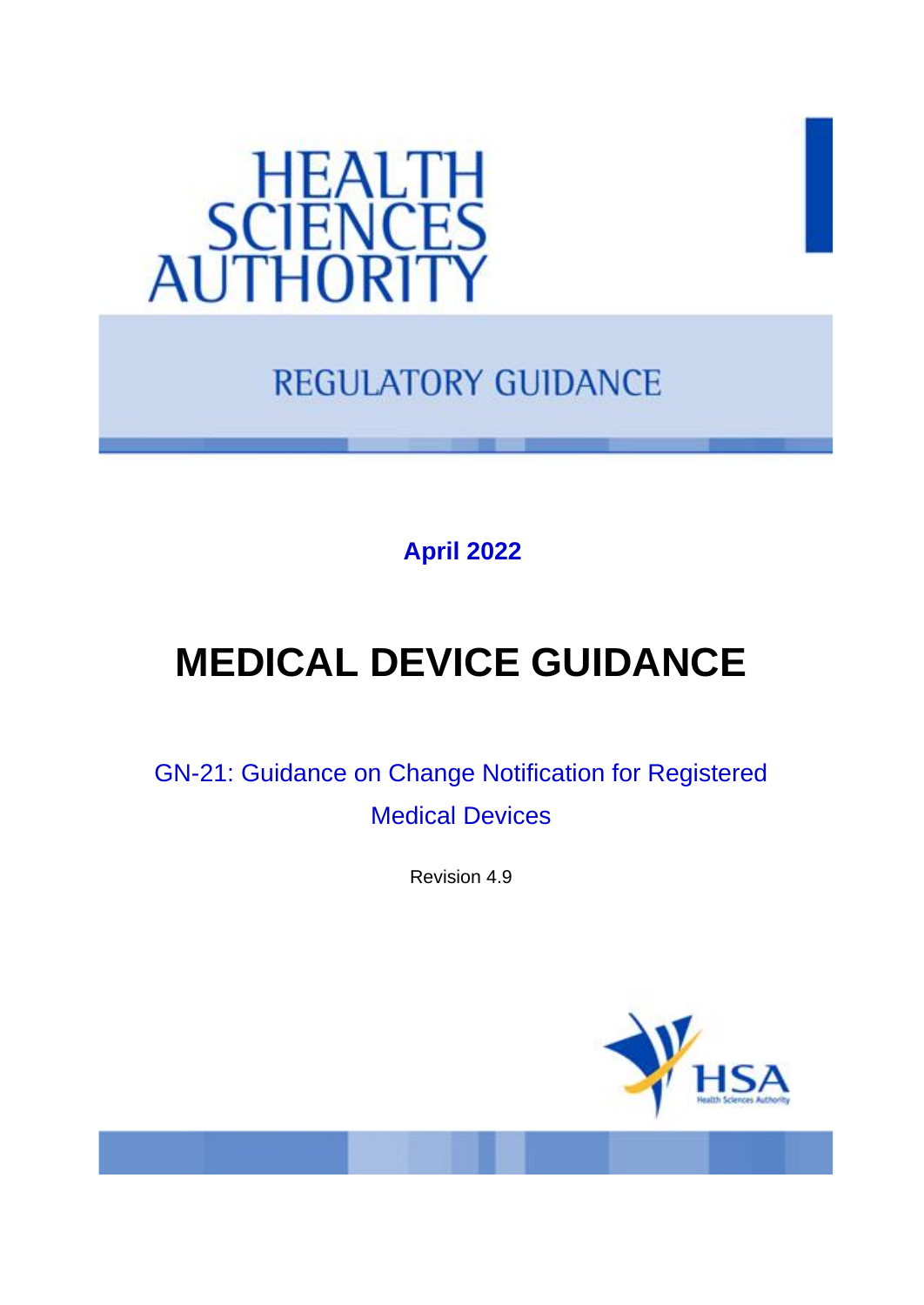# **CONTENTS**

| 1. |                                                                                    |
|----|------------------------------------------------------------------------------------|
|    |                                                                                    |
|    |                                                                                    |
|    |                                                                                    |
|    |                                                                                    |
| 2. |                                                                                    |
|    | 2.1. Addition and Changes to Class A Medical Devices in a SYSTEM*  11              |
|    | 2.2. Changes to Medical Devices due to an AE and/or FSCA 11                        |
|    | 2.3. Changes which do not require Submission of Change Notification  12            |
| 3. |                                                                                    |
|    |                                                                                    |
|    | Flowchart 1.1: Change in Manufacturing Facility and its Process and/or Quality     |
|    |                                                                                    |
|    | Flowchart 1.2: Change in Sterilisation Facility and its Process and/or Quality     |
|    |                                                                                    |
|    | Flowchart 2.1: Changes in Design or Specifications of an In Vitro Diagnostic (IVD) |
|    |                                                                                    |
|    | Flowchart 2.2: Change in Design and/or Specifications of General Medical           |
|    |                                                                                    |
|    | Flowchart 2.3: Change to Software* of General Medical Devices (GMD)  20            |
|    | Flowchart 2.4: Change to Software of In Vitro Diagnostic Devices (IVD)  21         |
|    |                                                                                    |
|    | Flowchart 4: Change to Materials of <i>In Vitro</i> Diagnostic Medical Devices 23  |
|    |                                                                                    |
|    | Flowchart 6: Changes to Registered Medical Devices Listing Information  24         |
|    | Flowchart 6A: Addition of New Medical Devices to a Device Listing  26              |
| 4. |                                                                                    |
|    |                                                                                    |
|    |                                                                                    |
| 5. |                                                                                    |
| 6. |                                                                                    |
|    |                                                                                    |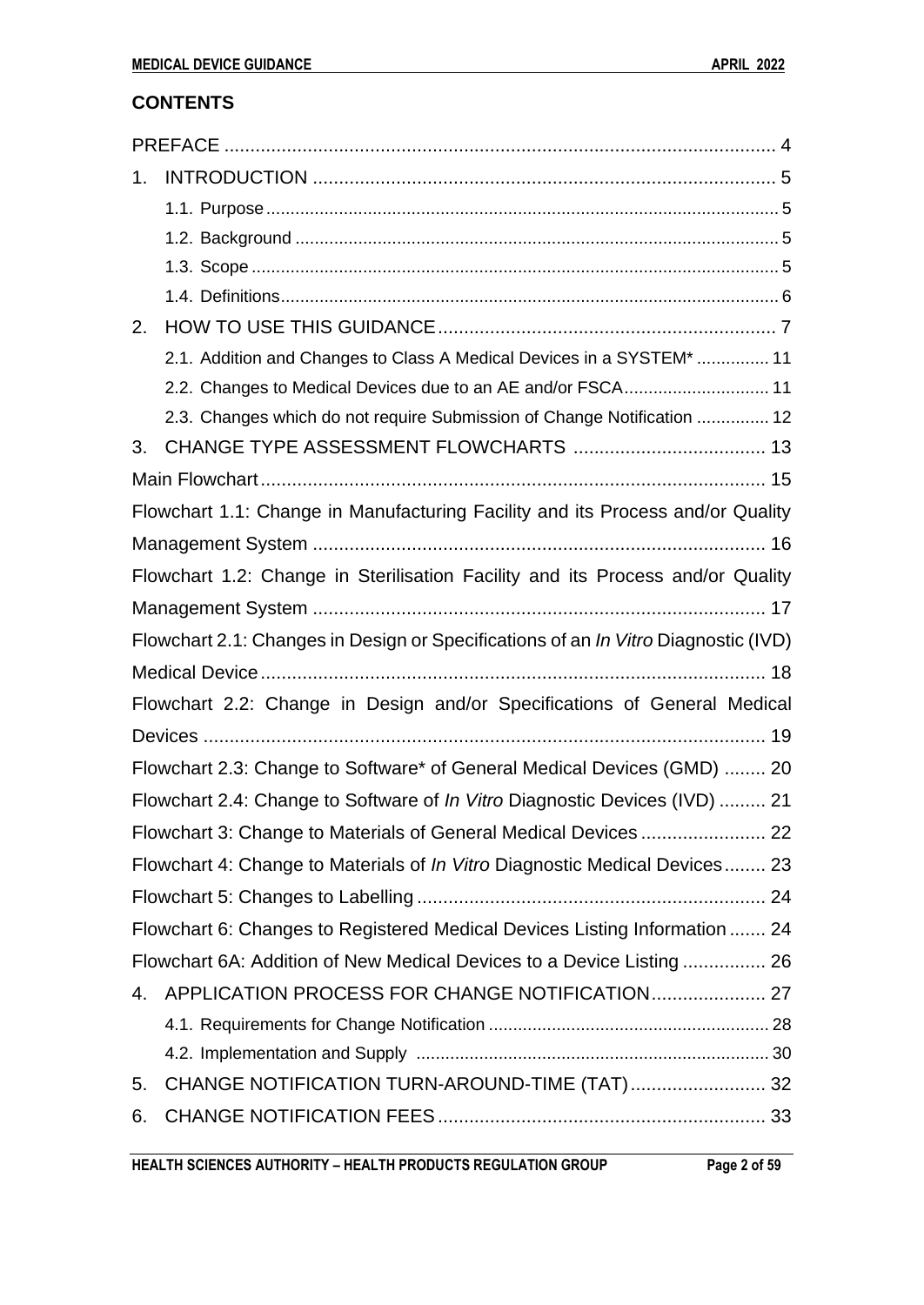|  |  | ANNEX 1 TO GN-21: CHANGE NOTIFICATION SUBMISSION             |  |  |
|--|--|--------------------------------------------------------------|--|--|
|  |  |                                                              |  |  |
|  |  | ANNEX 2 TO GN-21: SUMMARY TABLE OF CHANGE NOTIFICATION  51   |  |  |
|  |  | ANNEX 3 TO GN21: MEDICAL DEVICE SAFETY AND PERFORMANCE       |  |  |
|  |  |                                                              |  |  |
|  |  | ANNEX 4 TO GN-21: CHANGE TYPES SUBMISSION REFERENCE LIST  56 |  |  |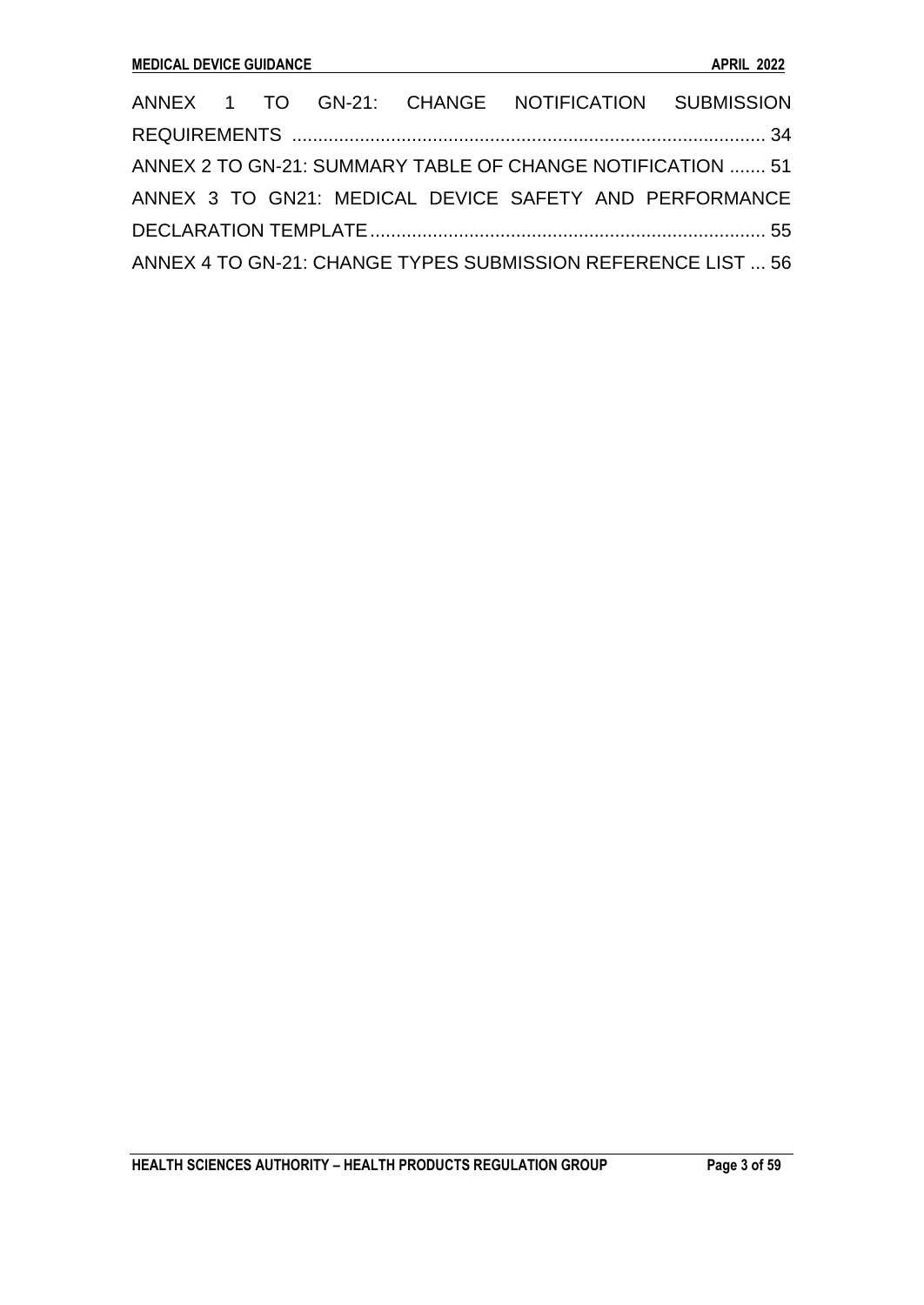# <span id="page-3-0"></span>**PREFACE**

R3.1 ► This document is intended to provide general guidance. Although we have tried to ensure that the information contained here is accurate, we do not, however, warrant its accuracy or completeness. The Health Sciences Authority (HSA) accepts no liability for any errors or omissions in this document, or for any action/decision taken or not taken as a result of using this document. The information contained in this document should not be a substitute for professional advice from your own professional and healthcare advisors. ◄

# **REVISION HISTORY**

| Guidance Version (Publish Date) [3 latest revisions]    | Revision       |
|---------------------------------------------------------|----------------|
| R3.2▶ GN-21: Revision 3.2 (7 May 2015)                  | R3.2           |
| $RA \triangleright$ GN-21: Revision 4 (1 December 2015) | R <sub>4</sub> |
| R4.1 GN-21: Revision 4.1 (1 September 2016)             | R4.1           |
| R4.2 ▶ GN-21: Revision 4.2 (1 December 2017)            | R4.2           |
| R4.3 ▶ GN-21: Revision 4.3 (01 June 2018)               | R4.3           |
| R4.4 ► GN-21: Revision 4.4 (21 August 2018)             | R4.4           |
| R4.5 ► GN-21: Revision 4.5 (01 April 2019)              | R4.5           |
| $R4.6$ GN-21: Revision 4.6 (01 May 2019)                | R4.6           |
| R4.7 ▶ GN-21: Revision 4.7 (17 February 2020)           | R4.7           |
| R4.8 ► GN-21: Revision 4.8 (22 March 2021)              | R4.8           |
| R4.9 ► GN-21: Revision 4.9 (25 April 2022)              | R4.9           |

*Changes and updates made in each document revision are annotated with or within the arrow symbol "►". Deletions may not be shown.*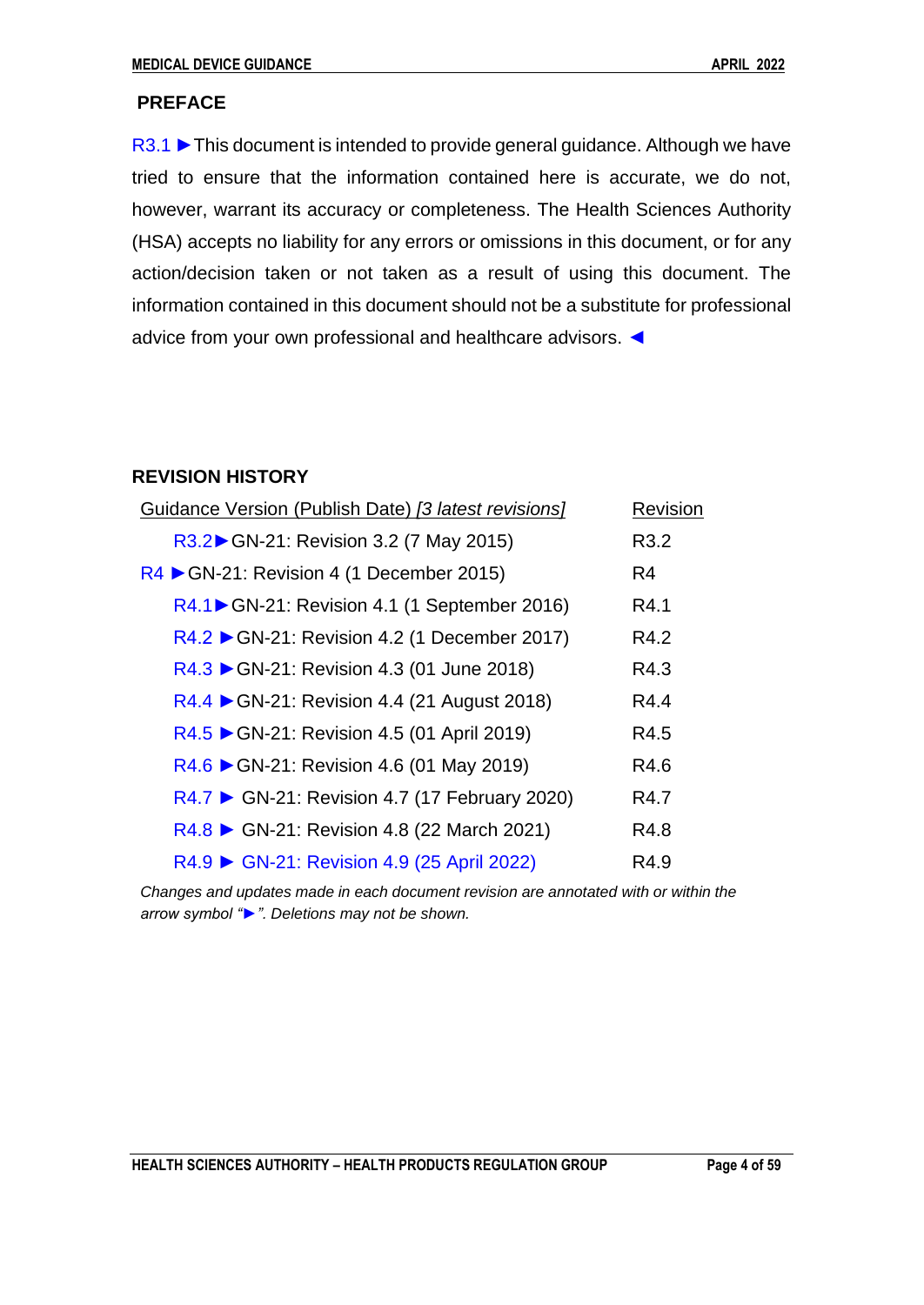# <span id="page-4-0"></span>**1. INTRODUCTION**

# <span id="page-4-1"></span>**1.1. Purpose**

Medical devices undergo changes as part of their product life cycle. This guidance document is intended to aid registrants in determining whether a Change Notification has to be submitted for a medical device that is registered on the Singapore Medical Device Register (SMDR). Under the Health Products (Medical Devices) Regulations 2010 (*Regulations*), registrants are required to notify changes concerning registered medical devices to the Authority.

# <span id="page-4-2"></span>**1.2. Background**

Medical devices are classified into four risk classes (A to D) based on the classification rules set out in *GN-13: Guidance on the Risk Classification of General Medical Devices* and *GN-14: Guidance on the Risk Classification of In Vitro Diagnostic Medical Devices*. Class A represents the lowest risk medical devices and Class D represents the highest risk medical devices.

These guidelines to Change Notification are based on the principles of safety, quality and efficacy of medical devices supplied in Singapore. Changes to a medical device can affect its safety, quality or efficacy and must be approved prior to the modified device being supplied in Singapore, unless otherwise indicated.

# <span id="page-4-3"></span>**1.3. Scope**

This guidance document applies to all medical devices registered on the SMDR. It sets out points for consideration by the registrant when a registered medical device is in the process of modification. Owing to the various possible scenarios for changes made to a device, it is not the intention of this guidance document to describe every permutation and type of change that can occur. The registrant and/or the product owner may contact the Medical Devices Branch, for further clarification regarding the classification of specific changes to a registered medical device.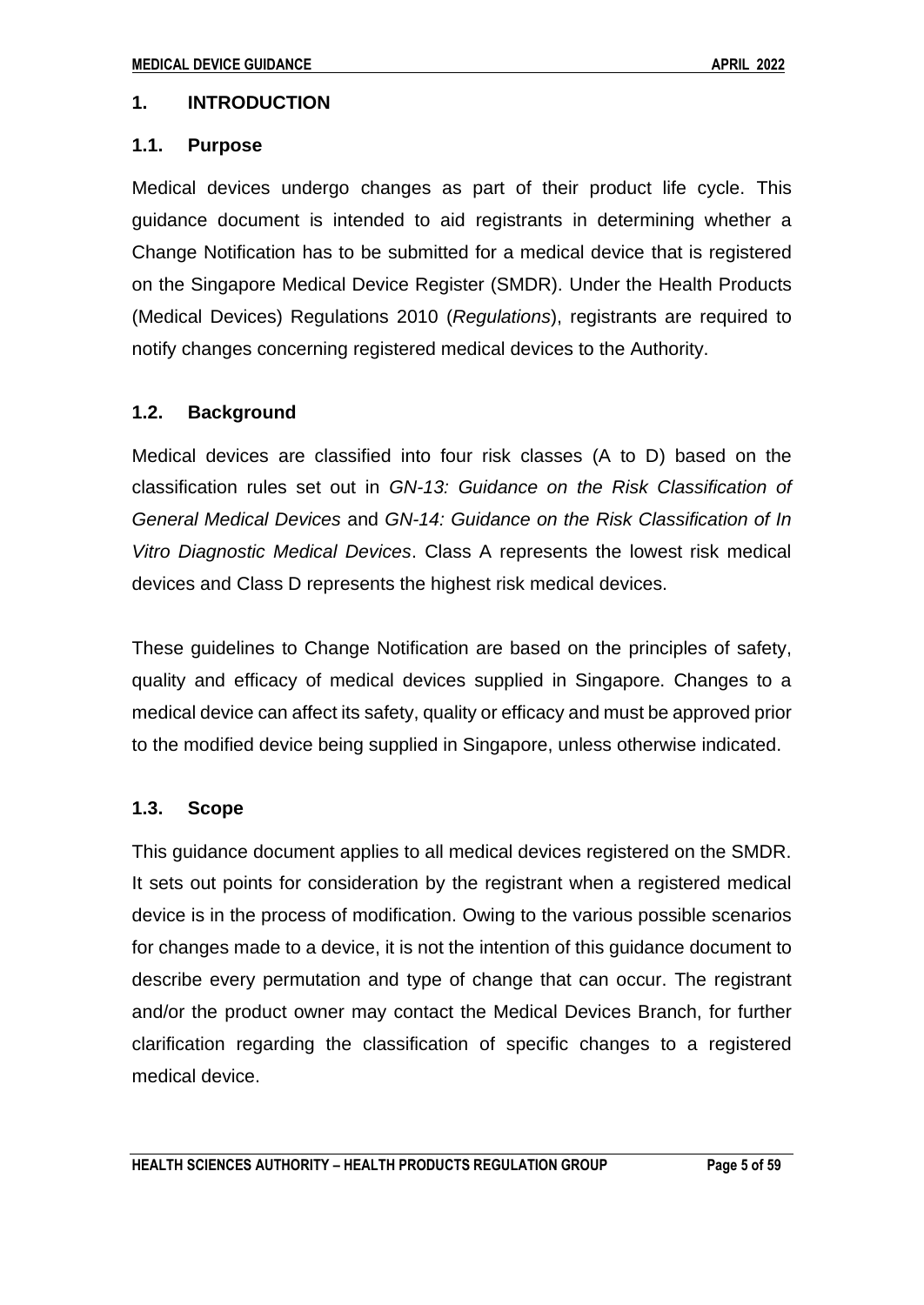This guidance document is also applicable to situations when a registered device undergoes any changes or proposed changes, including labelling changes, as a result of a reportable Adverse Event (AE) or an on-going Field Safety Corrective Action (FSCA).

# <span id="page-5-0"></span>**1.4. Definitions**

Definitions that do not indicate they are set out in the Health Products Act (*Act*) or *Regulations* are intended as guidance in this document. These definitions are not taken verbatim from the above legislation and should not be used in any legal context. These definitions are meant to provide guidance in layman terms.

ACCESSORY: An article that is intended specifically by its product owner to be used together with a particular medical device to enable or assist that device to be used in accordance with its intended purpose. An accessory typically is intended to be used for one or more of the purposes as described in the definition of medical device and therefore should be considered a medical device.

CONTROL MECHANISM: for the purpose of this guidance document, a means for verifying or checking that the specifications or outputs of the medical device meet a standard or predetermined result.

LABEL (*as set out in the Act*): in relation to a health product or an active ingredient, means any written, printed or graphic representation that appears on or is attached to the health product or active ingredient or any part of its packaging, and includes any informational sheet or leaflet that accompanies the health product or active ingredient when it is being supplied.

INTENDED PURPOSE/INTENDED USE *(as set out in the Regulations)*: in relation to a medical device or its process or service, means the objective intended use or purpose, as reflected in the specifications, instructions and information provided by the product owner of the medical device.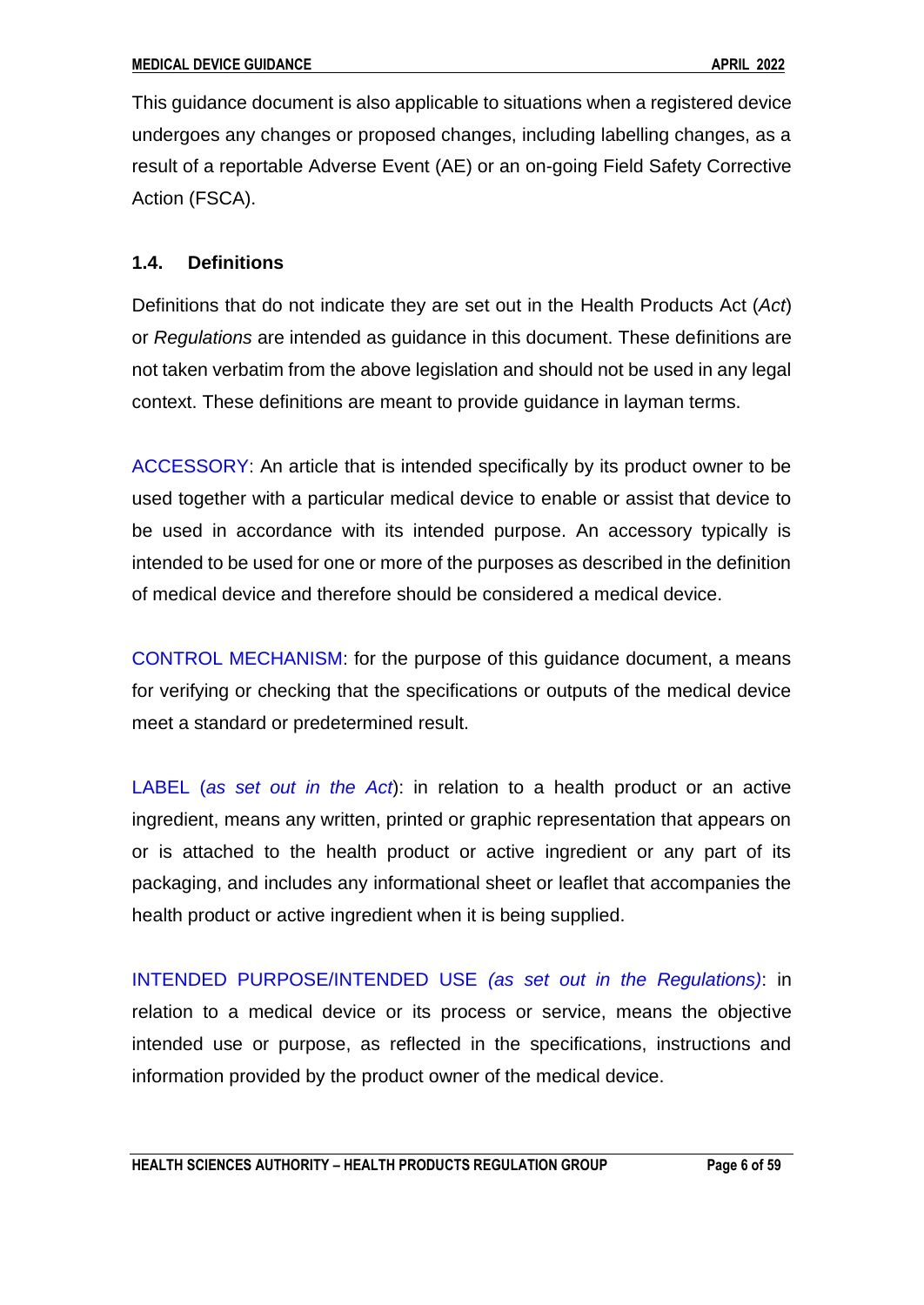MEDICAL DEVICE: means a medical device as described in the First Schedule of the Act.

OPERATING PRINCIPLE: For the purpose of this guidance document, the means by which a medical device produces or brings about a desired or appropriate effect.

PRODUCT OWNER *(as set out in the Regulations)*: in relation to a health product, means a person who —

- supplies the health product under his own name, or under any trade mark, design, trade name or other name or mark owned or controlled by him; and
- is responsible for designing, manufacturing, assembling, processing, labelling, packaging, refurbishing or modifying the health product, or for assigning to it a purpose, whether those tasks are performed by him or on his behalf.

QUALITY MANAGEMENT SYSTEM: for the purpose of this guidance document, means certification to ISO 13485 or its equivalent.

REGISTRANT (*as set out in the Act*): in relation to a registered health product, means the person who applied for and obtained the registration of the health product under the *Act*.

R4 ► INDIRECT CONTACT: In relation to the nature of body contact of medical device, includes devices that contact the blood path at one point and serve as a conduit for entry into the vascular system. E.g. blood transfusion tubes, blood bags, etc. ◄

# <span id="page-6-0"></span>**2. HOW TO USE THIS GUIDANCE**

When several simultaneous changes are being implemented on a registered device, this guidance document should be used to assess each change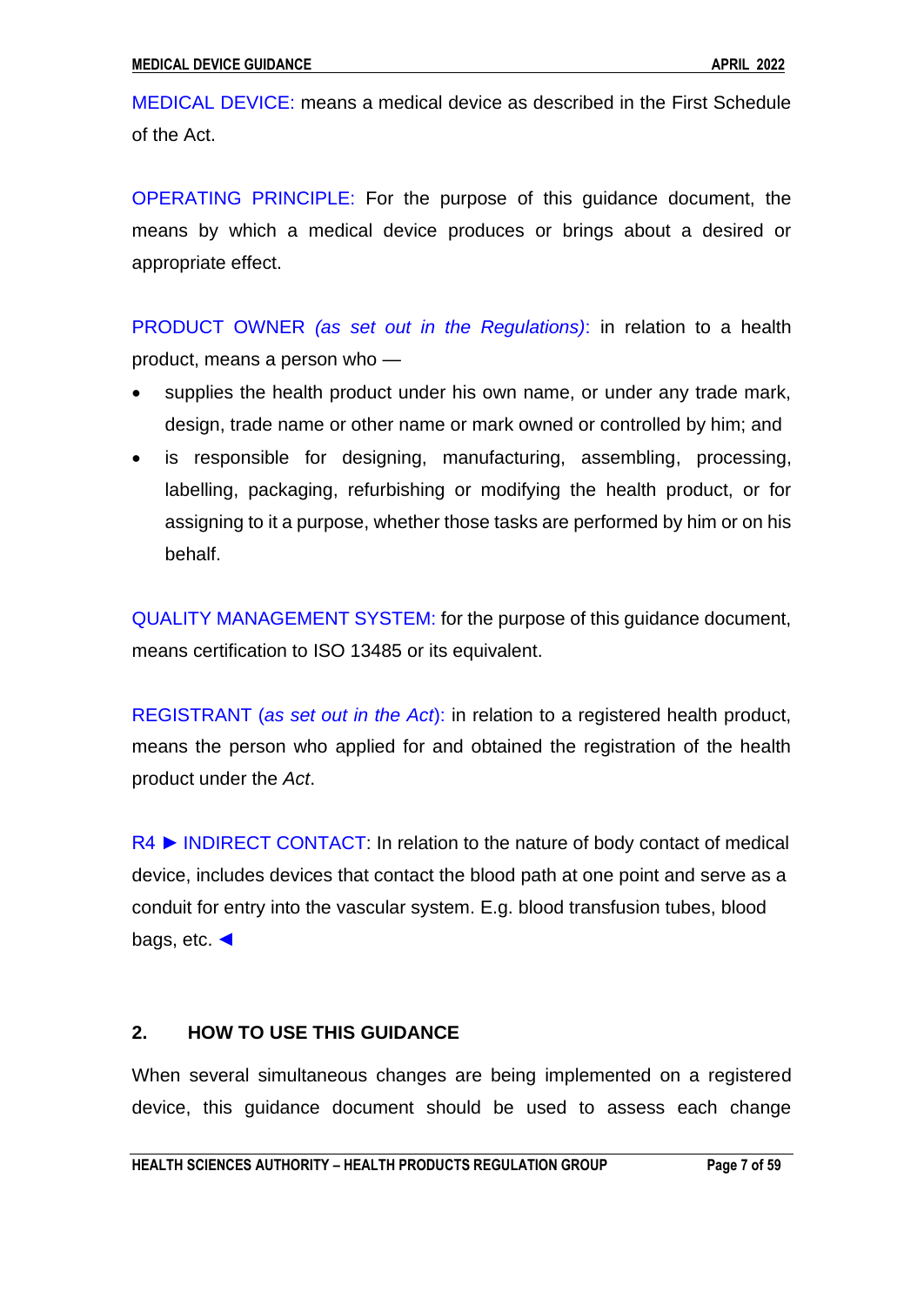separately. If a Change Notification is required, the registrant shall describe how the modified device differs from the previously registered device (or device type) using Annex 2.

Registrants are reminded that the determination of documents and the category of Change Notification (e.g. notification, technical) should be made through reference to all change types for the registered device included in the application. Changes to accessories of registered medical devices will also come within the purview of this document.

Some changes that will NOT qualify for Change Notification and require the submission of a NEW Pre-market Product Registration include:

- Change to the intended purpose of a registered medical device;
- Change to the risk classification of a registered medical device;
- Addition of model(s) that do not fulfil the grouping criteria, including permissible variants, as listed in the GN-12 guidance documents on Grouping of Medical Devices for Product Registration;
- Change to the medicinal substance in a device that incorporates a medicinal product in an ancillary role;
- R4 ► Addition of medical devices with device proprietary names different from the registered devices, into a device listing.

*Unless the devices with different proprietary names qualify to be listed together under one SMDR listing based on GN-12 guidance documents on Grouping of Medical Devices for Product Registration.* 

The registrant and/or the product owner should contact the Medical Devices Branch, if there are any queries on whether a change in the registered device may require a new product registration.

# **CATEGORIES OF CHANGES**

Changes to registered medical devices that require the submission of a Change Notification are classified into four categories namely: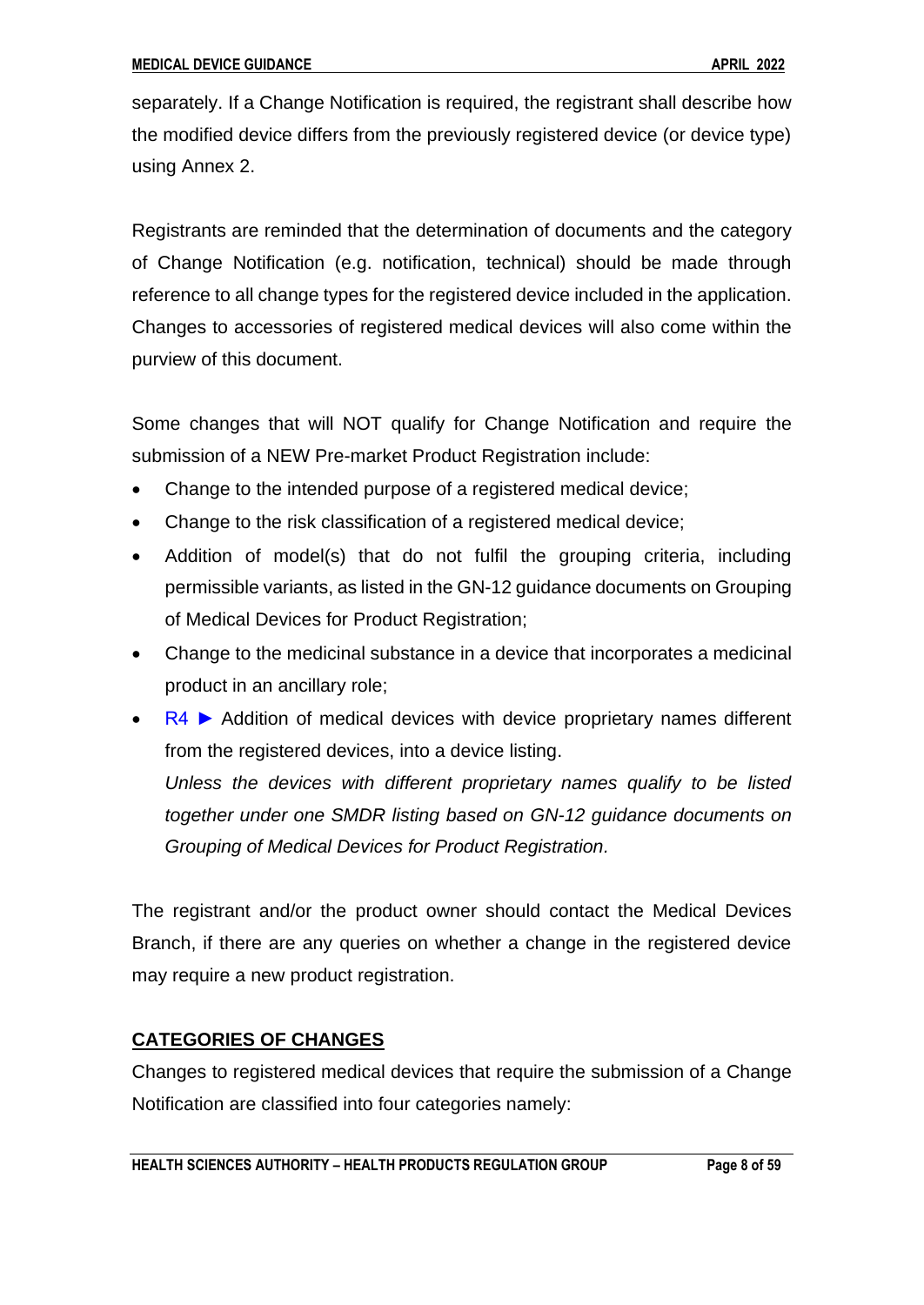- 1) **Technical Changes** for Class C and D medical devices affect the safety, quality or efficacy of these medical devices. These require HSA's approval prior to implementation of the change(s) in Singapore.
- 2) **Review Changes** (closed list of changes) for Class B medical devices affect the safety, quality or efficacy of these medical devices. These require HSA's approval prior to implementation of the change(s) in Singapore and are as follows:
	- (i) Change(s) to indications for use of the registered medical device (except reduction of indications for use not arising due to device safety, quality or efficacy concerns);
	- (ii)  $R4$   $\triangleright$  Addition of new model(s) (except addition of new models falling under 6Aii/6Aiii/6Aiv of the Flowchart 6A) to a registered medical device listing;
	- (iii)  $R4.8$  Removal and/or revision of warnings, precautions, contraindications and/or adverse events ◄;
	- (iv) R4.9► Modification of approved method of use. ◄
- 3) **Administrative Changes** include:

R4.3 ►

- (i) Changes to the administrative documents and information submitted at the point of registration of the medical device. These require HSA's approval prior to implementation of the change(s) in Singapore
- (ii) All other changes to device particulars which are published on public SMDR listing that fall under 6Aii/6Aiii/6Aiv of the Flowchart 6A. These changes may be implemented immediately upon receipt of the acknowledgement email from HSA after submission via MEDICS. ◄
- 4) **Notification Changes** may be implemented immediately upon receipt of the acknowledgement email from HSA after submission via MEDICS. R4.3 ► These changes are as follows: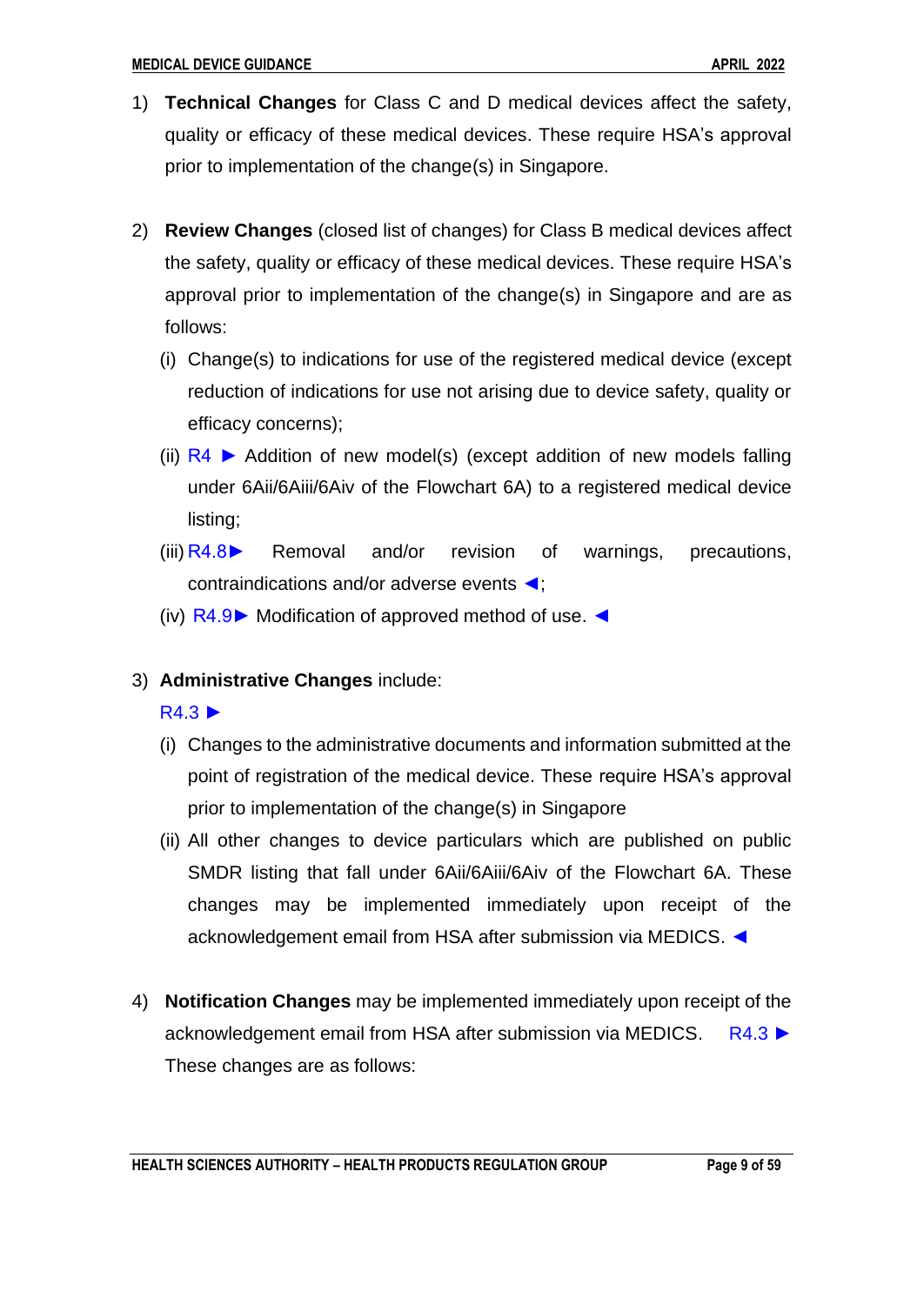- (i) Change to delete or remove device particulars which are published on public SMDR listing;
- (ii) All other changes which do not fall under Administrative, Technical or Review changes, unless specified under section 2.3 (Changes that do not require submission of Change Notification). ◄

If the change is in the context of, or is a consequence of a reportable Adverse Events (AEs) or Field Safety Corrective Actions (FSCAs), implementation of such changes can only proceed after the FSCA/local AE cases have been reported to MDB.

R4.7 ► Notification Changes may be bundled together and notified to HSA in one change notification application. Alternatively, such changes could also be submitted together with the next Review/Technical change of the registered device (whichever comes first). While bundling Notification changes, any such change shall be submitted within a maximum of 6 months from the point of first implementation, globally. Prior to implementation of notification changes in Singapore, companies shall maintain relevant inventory records on file to ensure traceability of the changes as part of their QMS requirements.

Bundled Notification Changes do not apply to:

- Artificial Intelligence (AI) based devices (e.g. machine learning, neural networks and natural language processing)
- changes to the drug substance/medicinal product of combination products
- AE/FSCA related changes◄

**NOTE:** 'Notification' changes which are incorrectly classified will be rejected upon review and further supply of the affected device will be prohibited. Subsequent supply will be subject to approval of the change in the correct Change Notification category.

R4 ► **Table 1 - Categories of Change Notification for Class B, C and D listings**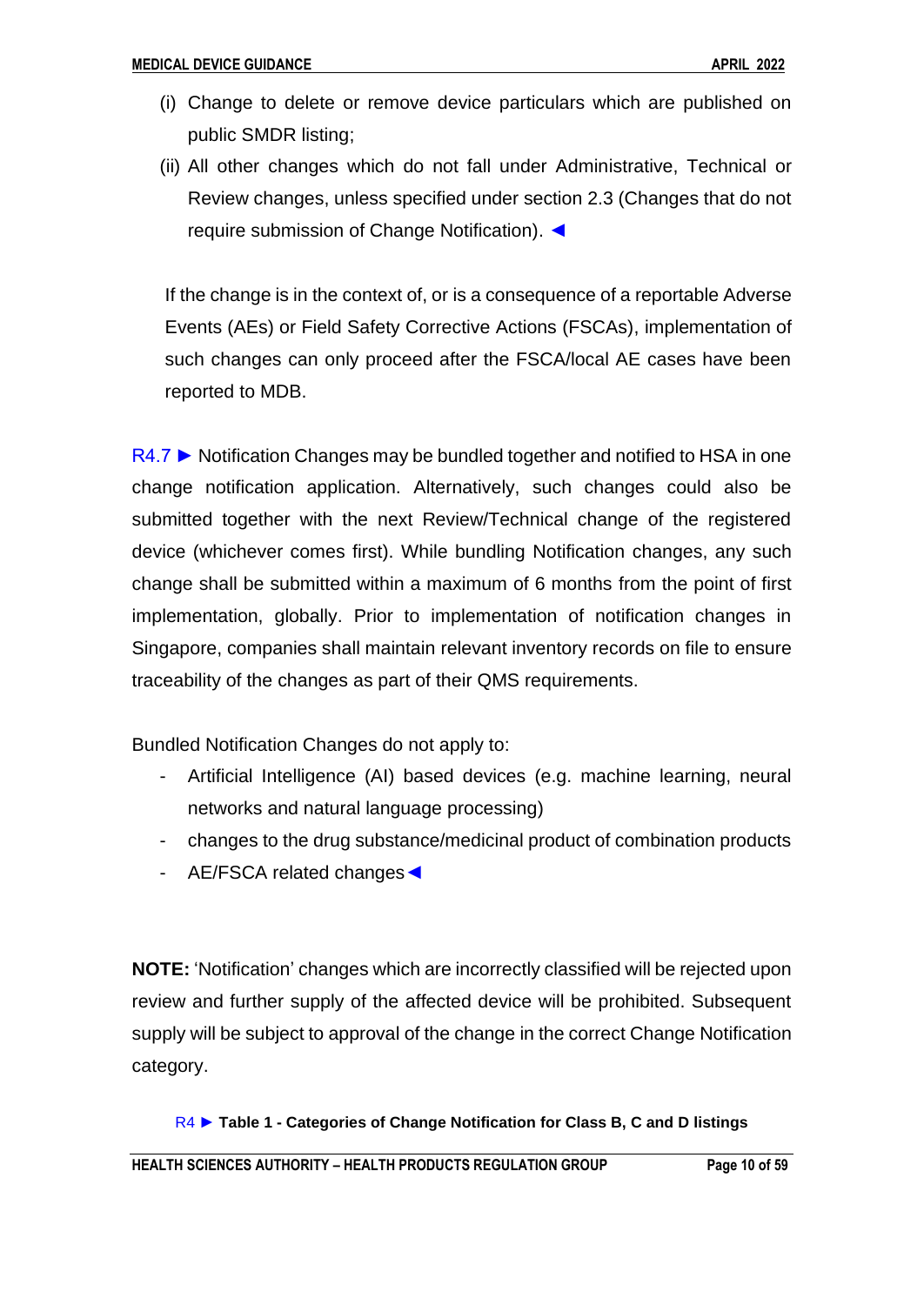| <b>Risk</b><br><b>Classification</b> | <b>Technical</b><br><b>Changes</b> | <b>Review</b><br><b>Changes</b> | <b>Administrative</b><br><b>Changes</b> | <b>Notifications</b> |
|--------------------------------------|------------------------------------|---------------------------------|-----------------------------------------|----------------------|
| <b>Class B</b>                       |                                    | ✓∗                              |                                         |                      |
| <b>Class C</b>                       |                                    |                                 |                                         |                      |
| <b>Class D</b>                       |                                    |                                 |                                         |                      |

*\*Closed list of changes*

# <span id="page-10-0"></span>**2.1. Addition and Changes to Class A Medical Devices in a SYSTEM\***

R4.3 ► Class A medical devices that are specifically intended for use with a registrable medical device in a SYSTEM\*, and included during product registration of that SYSTEM, will be listed on the SMDR upon successful registration of medical devices of the SYSTEM. A Change Notification submission would be required only if there are changes to the listing information of such Class A devices on the SMDR. These changes may be submitted together with other changes to registered medical devices of the SYSTEM. Alternatively, such Class A devices may be listed under the Class A Medical Device R4.8 ►Database**◄** instead.

*\*For "SYSTEM" definition, please refer to GN12-1: Guidance on Grouping of Medical Devices for Product Registration – General Grouping Criteria* **◄**

# <span id="page-10-1"></span>**2.2. Changes to Medical Devices due to an AE and/or FSCA**

Changes to medical devices may arise from the occurrence of AEs or FSCAs. The proposed changes to the medical devices in these situations are intended to have an impact on the safety, quality and/or efficacy of the medical device.

 $R4$   $\triangleright$  Documents and information to be submitted in support of proposed changes may include the following information:

- Product owner's Field Safety Notice (FSN) or Dear 'Healthcare Professional' Letter (DHCPL) and/or other risk communication documents;
- Product owner's Health Hazard Evaluation (HHE);
- Product owner's Root Cause Analysis (RCA);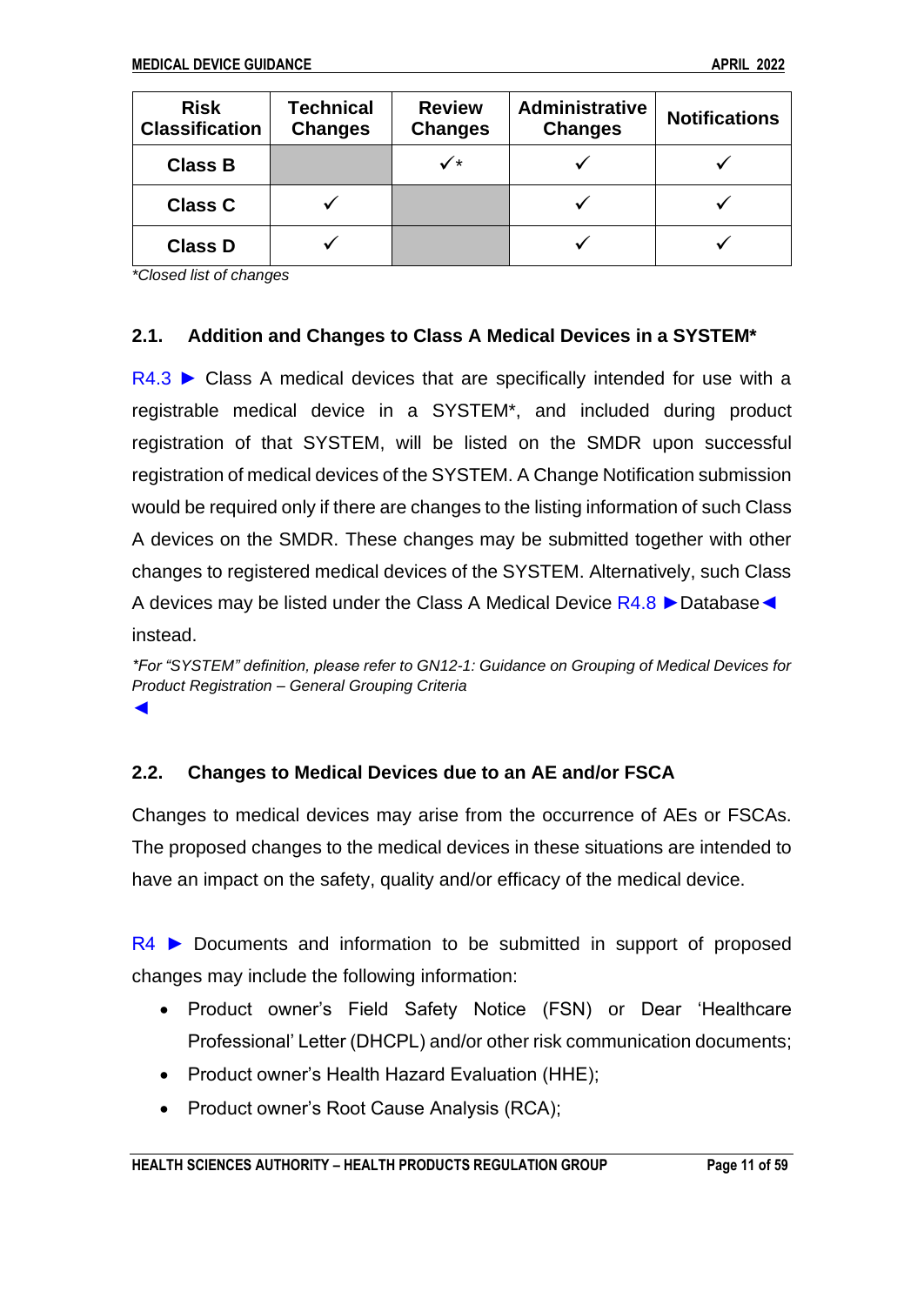- Product owner's Corrective and Preventive Action (CAPA) to reduce likelihood of recurrence of device issue;
- Product owner's CAPA effectiveness/ validation.

If there is no change to the aforementioned documents submitted under FSCA reporting, applicant is not required to re-submit them in the Change Notification application. The FSCA reference number should be indicated within the Annex 2 to GN-21: Summary Table of Change Notification for reference. In situations where some of the above documents have yet to be submitted to HSA, or where further information is required, HSA may request for them.

Determination of the appropriate change category for Change Notification applications submitted in the context of, or as a consequence of or arising from open reportable AEs or on-going FSCAs shall be based on the type of change as per the flowcharts in the Section 3 of this document.

Changes submitted in the context of, or as a consequence of or arising from open reportable AEs or on-going FSCAs would require prior approval from HSA before implementation. This clause applies to all registered medical devices regardless of the category of change selected. Exception to this clause shall require the registrant to possess a written advice (e.g. acknowledgement email) from HSA that states otherwise. ◄

# R4.3 ►

# <span id="page-11-0"></span>**2.3. Changes which do not require Submission of Change Notification**

The following specified change(s) would not require the submission of Change Notification to HSA:

- R4.8 ►Labelling changes that only involve changes in layout, colour, font sizes and design, without change in prominence of precautions, warnings, contraindications and/or adverse events◄.
- Labelling changes that involve the addition and/or removal of languages not required by the Authority.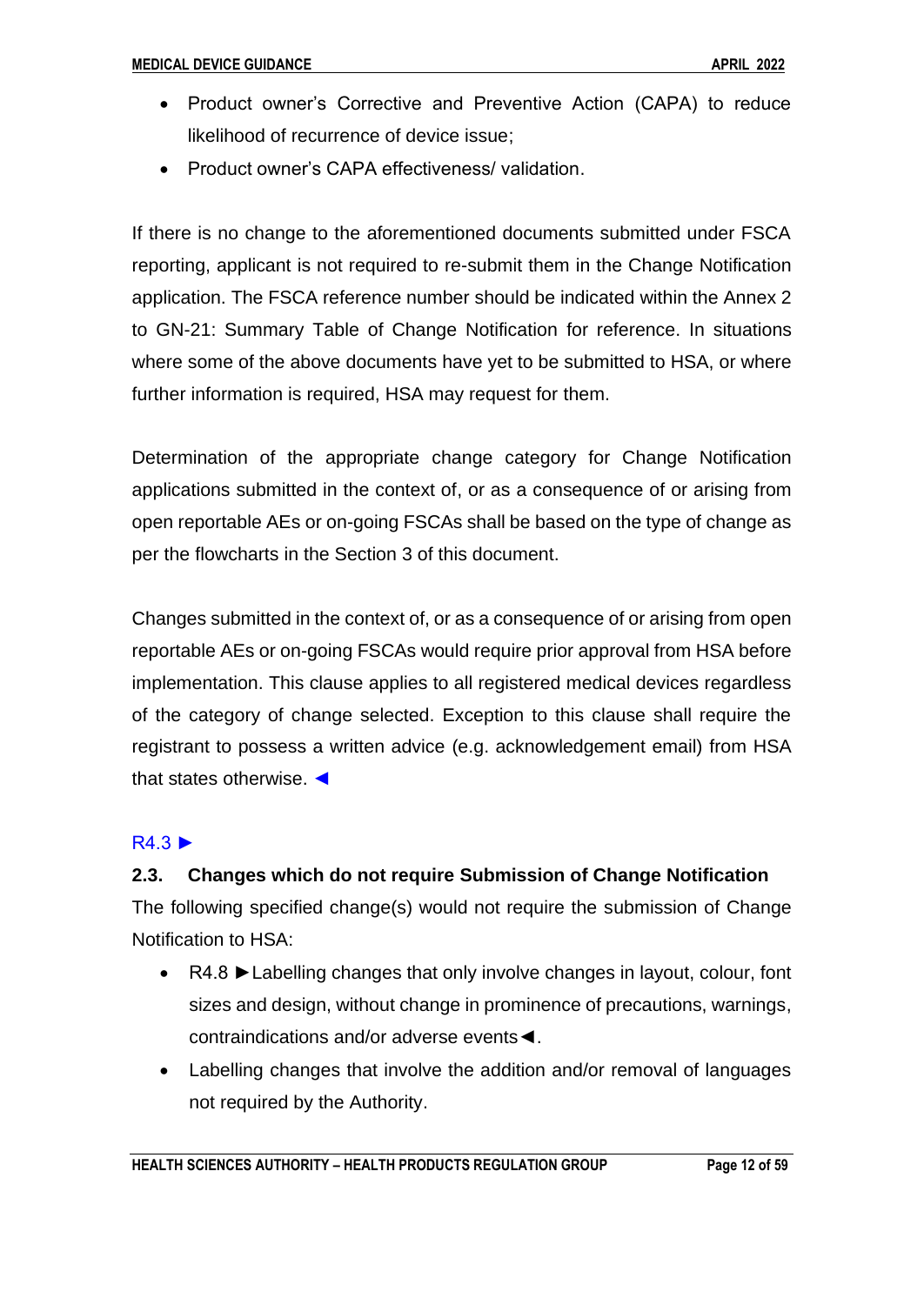- Labelling changes that involve the addition/removal of reference agency approvals (e.g. CE Marking).
- Labelling changes that involves the update of distributor information, including EU authorised representative, and which does not affect the device listing information.
- Labelling changes that involves the addition/change or removal of barcodes, and which does not change the device listing information.
- Labelling changes that involve the addition of a Unique Device Identifier (UDI), and which does not change the device listing information.
- Labelling changes that involve the change in date format of an existing labelling date field (e.g. from MMYY to DDMMYY).
- Change in regulatory status on rejection or withdrawal in any reference agencies for models registered on SMDR.
- Change involves only a design change that does not affect performance characteristics and/or specifications of the medical device (e.g. changes that improve ergonomics, aesthetic modifications)
- Raw material supplier changes (except medicinal substances and biological material suppliers) that do not change the registered medical device specifications.
- Change in scope of the quality management system (QMS) certification which does not affect the registered medical device.
- Change in certification body with no change in scope of QMS certificate. ◄

# <span id="page-12-0"></span>**3. CHANGE TYPE ASSESSMENT FLOWCHARTS** ◄ R4

The flowcharts detailed in this section present guiding principles for identification of the category of Change Notification applicable for each proposed type of change to the registered medical devices.

The "Main Flowchart" shall be used to determine the applicable flow chart for a specific change. Examples of changes are included in the flowcharts for ease of reference. Please note that the examples are not meant as an exhaustive list.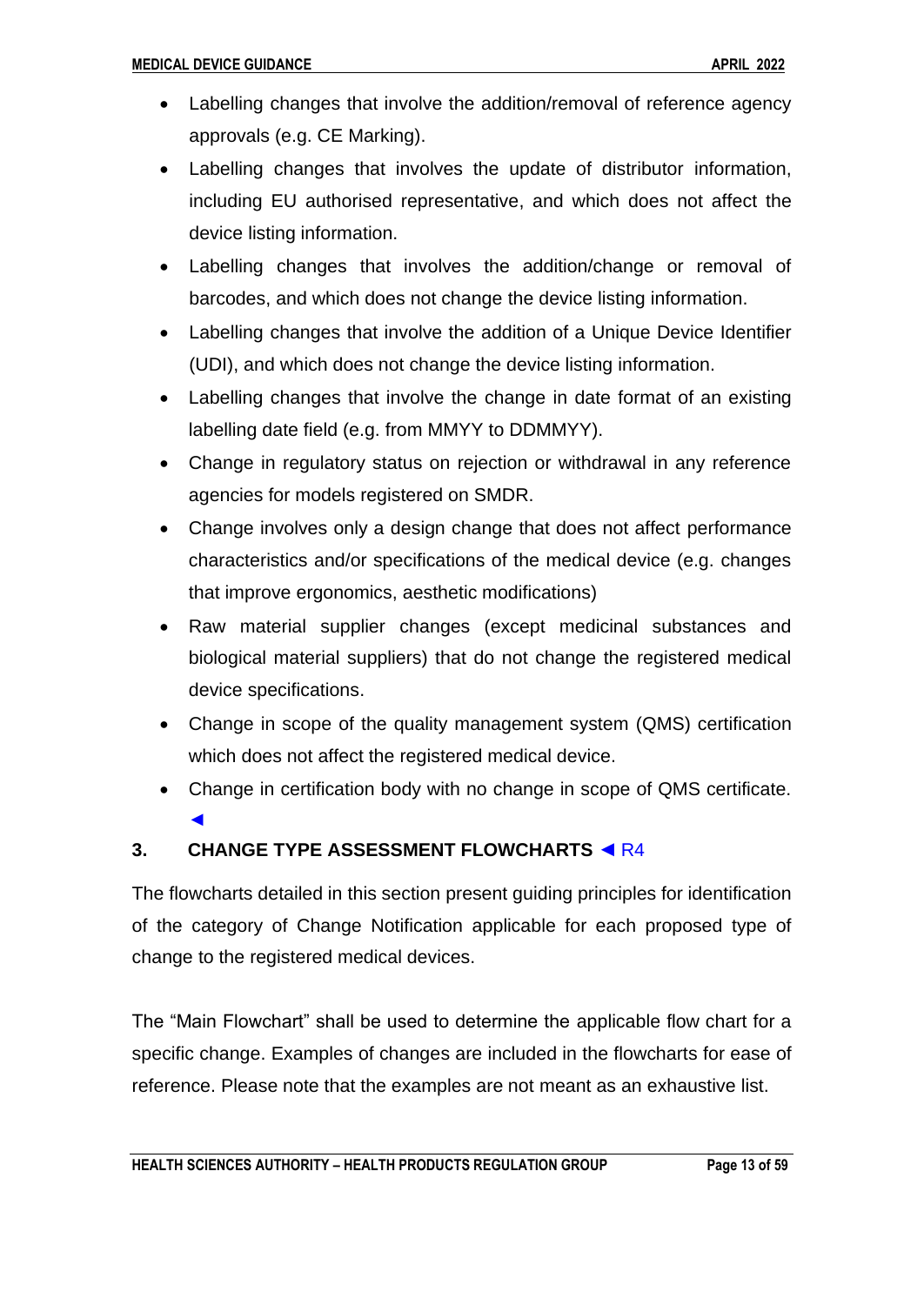Full description of each final change type in the flowcharts can be found in Annex 4 to GN-21: Change Types Submission Reference List. This change type should be indicated in MEDICS and Annex 2 to GN-21: Summary Table during submission of CN application.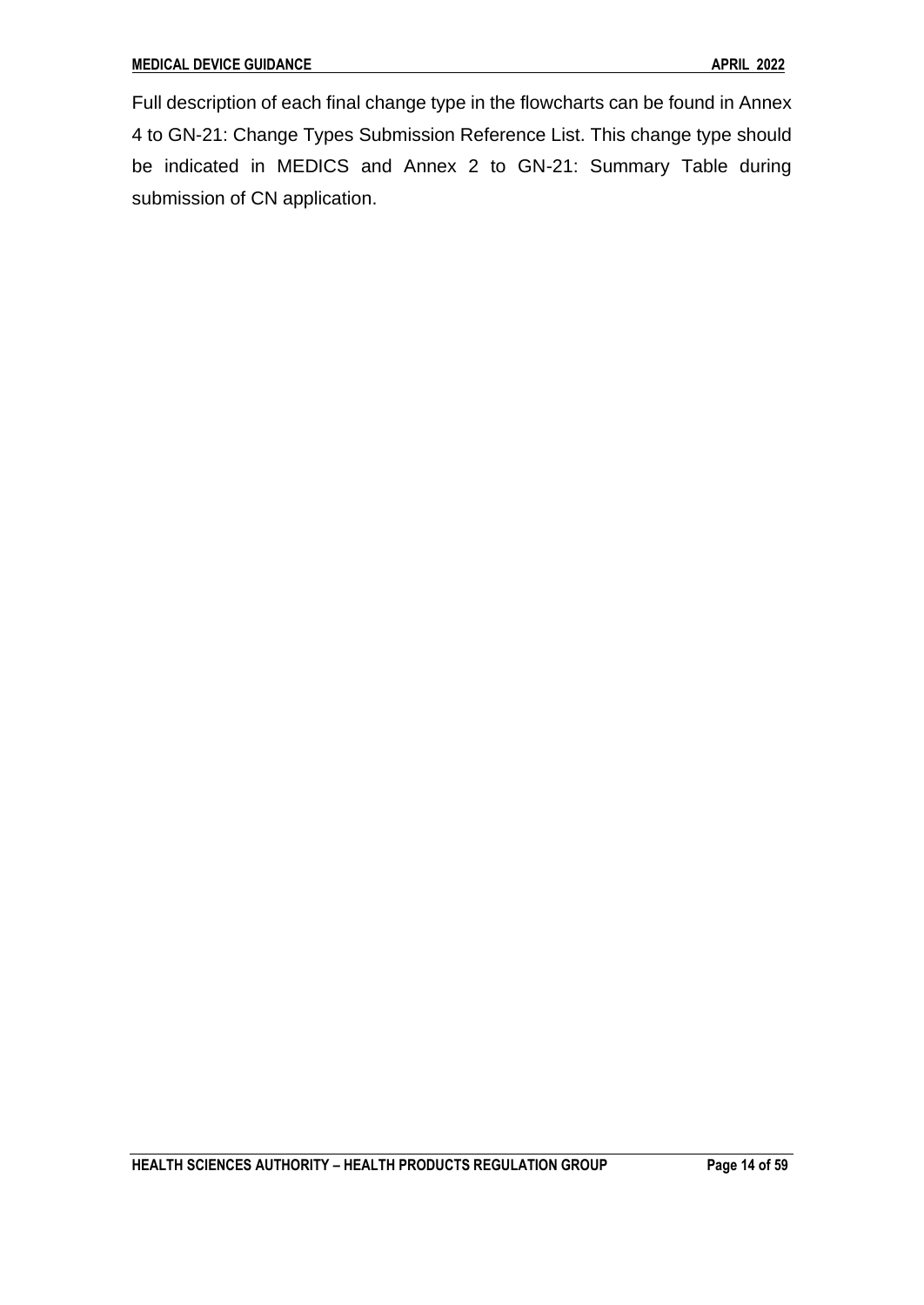#### <span id="page-14-0"></span>**Main Flowchart**

This flowchart describes the general types of changes that can be made to a medical device, and leads to more detailed categorisation in **Flowcharts 1.1 to 6A**.

Applicants are advised to proceed through the entire flow, and identify all relevant changes impacting the medical device and SMDR listing prior to submission.



**HEALTH SCIENCES AUTHORITY – HEALTH PRODUCTS REGULATION GROUP Page 15 of 59**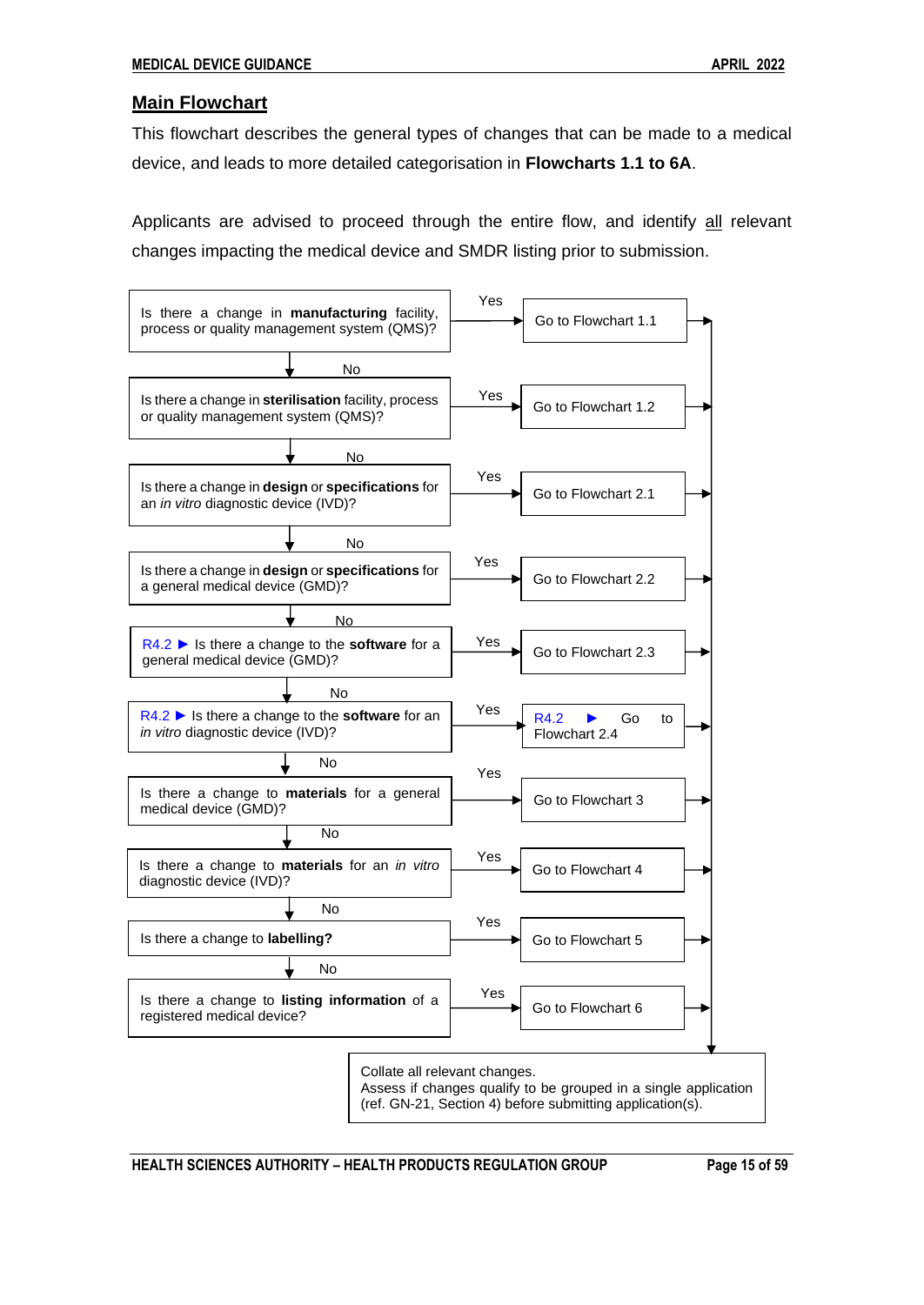# <span id="page-15-0"></span>**Flowchart 1.1: Change in Manufacturing Facility and its Process and/or**

### **Quality Management System**

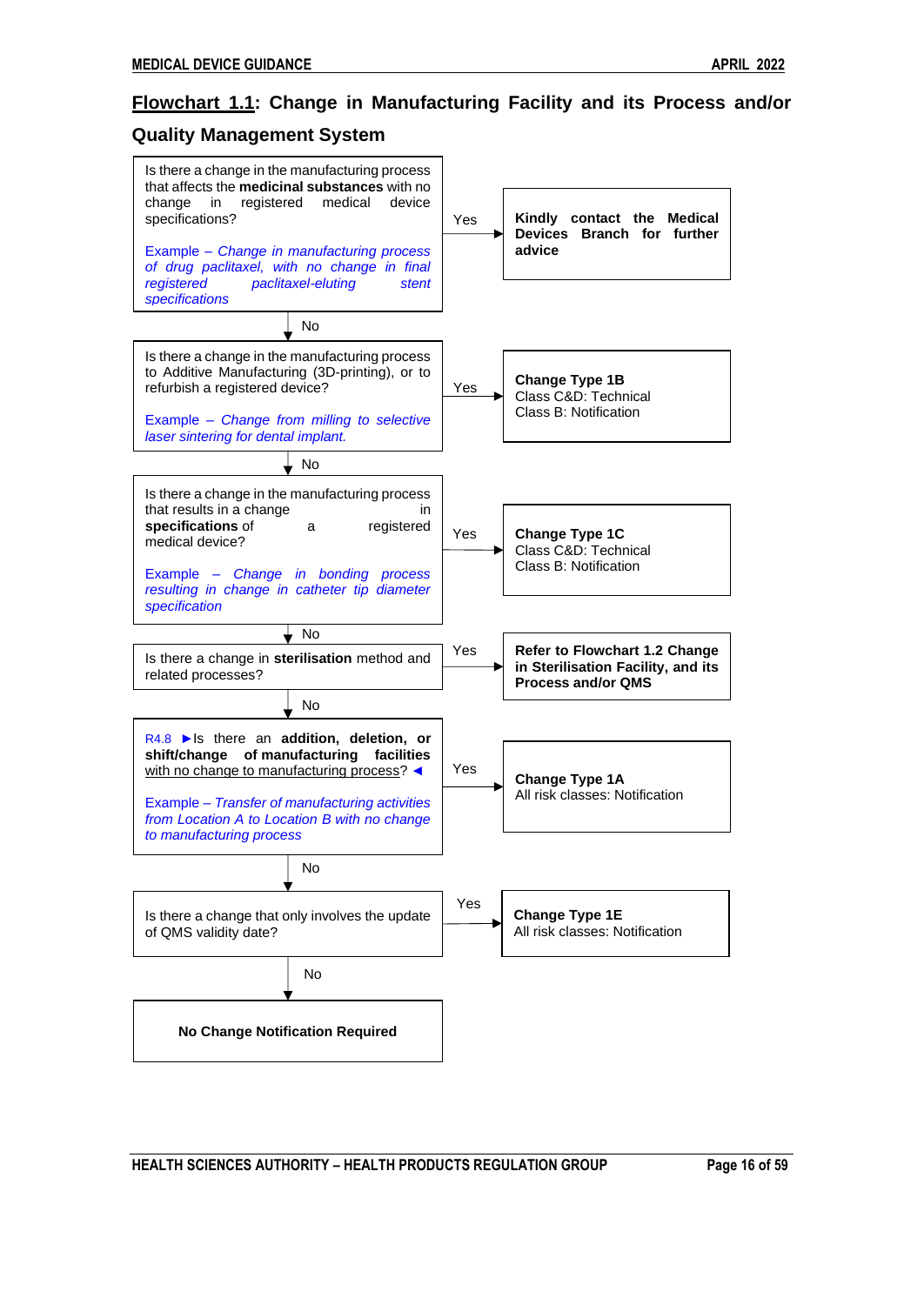# <span id="page-16-0"></span>**Flowchart 1.2: Change in Sterilisation Facility and its Process and/or**

#### **Quality Management System**

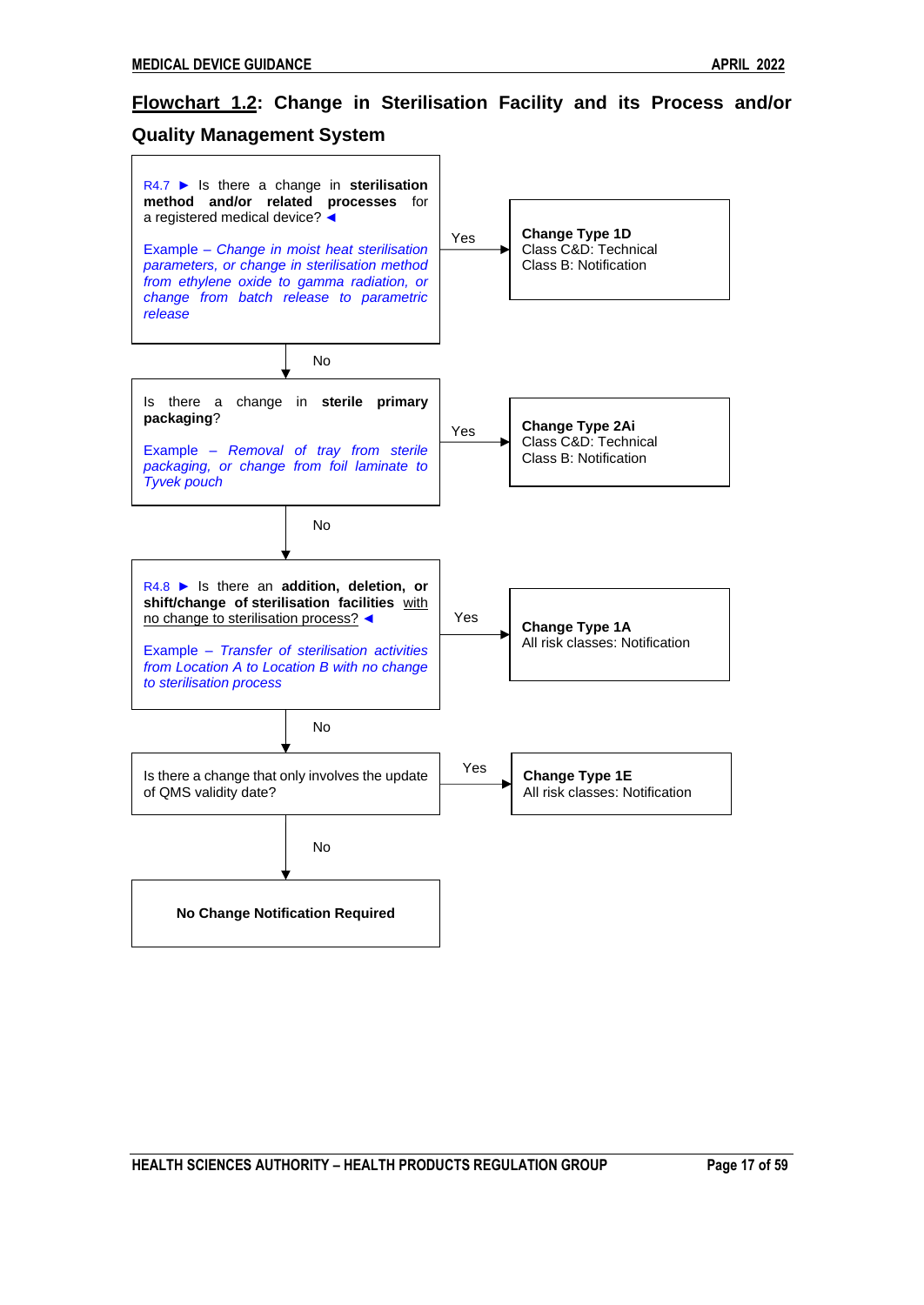# <span id="page-17-0"></span>**Flowchart 2.1: Changes in Design or Specifications of an** *In Vitro* **Diagnostic**

# **(IVD) Medical Device**

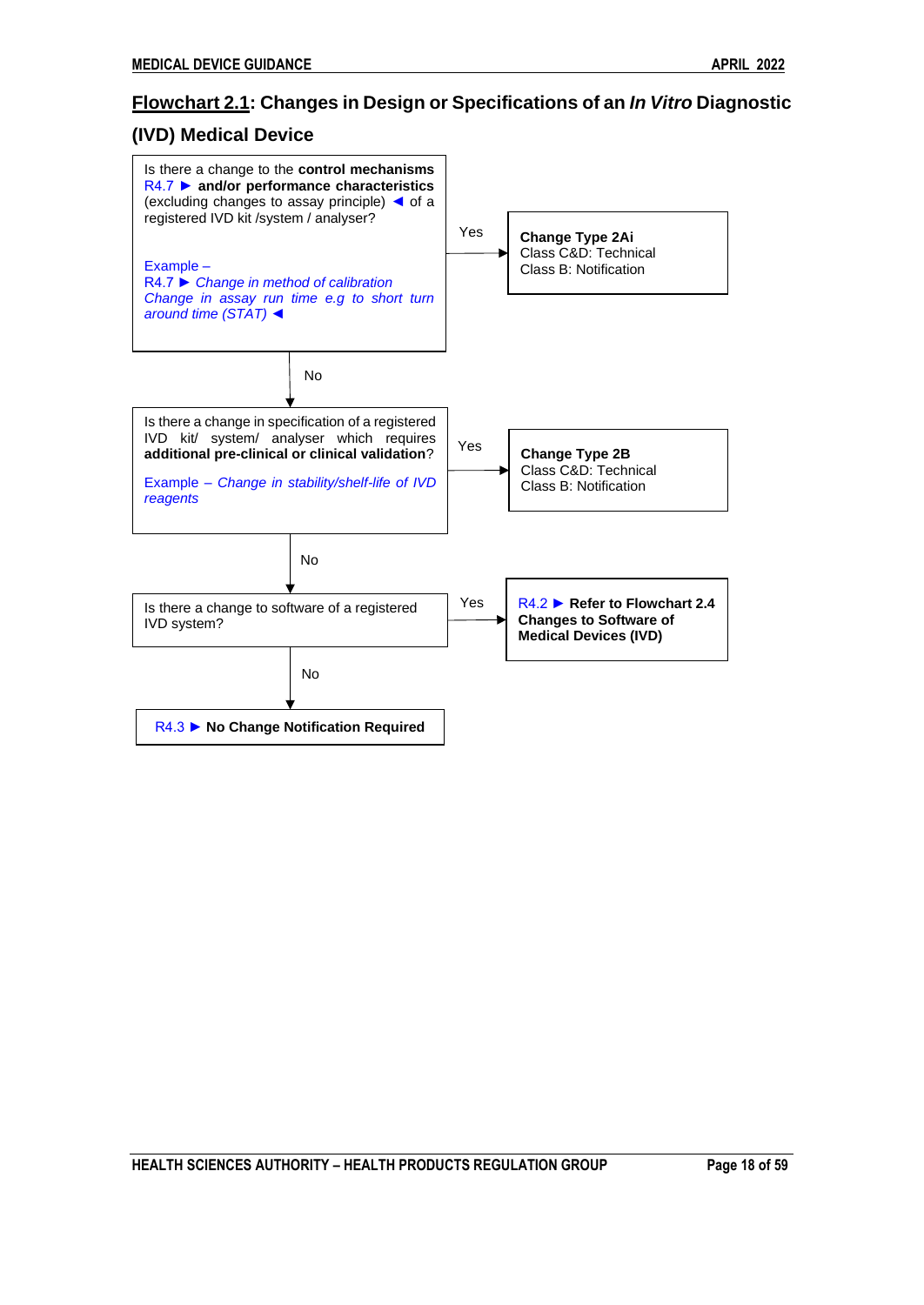# <span id="page-18-0"></span>**Flowchart 2.2: Change in Design and/or Specifications of General Medical**

#### **Devices**



**HEALTH SCIENCES AUTHORITY – HEALTH PRODUCTS REGULATION GROUP Page 19 of 59**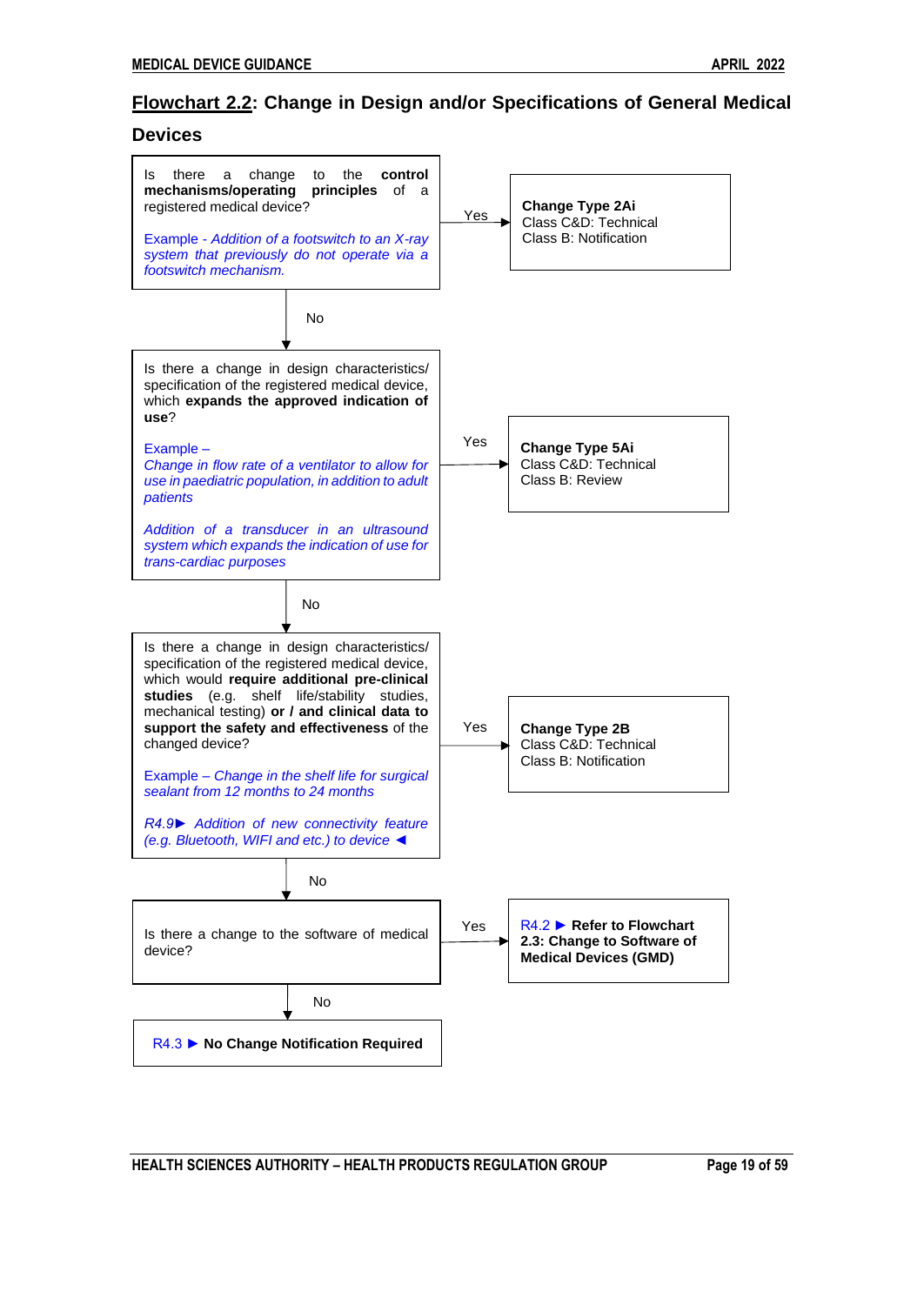#### R4.2 ►

# <span id="page-19-0"></span>**Flowchart 2.3: Change to Software\* of General Medical Devices (GMD)**



**\*** Software refers to Standalone software and/or Software embedded in medical device system. ◄

**HEALTH SCIENCES AUTHORITY – HEALTH PRODUCTS REGULATION GROUP Page 20 of 59**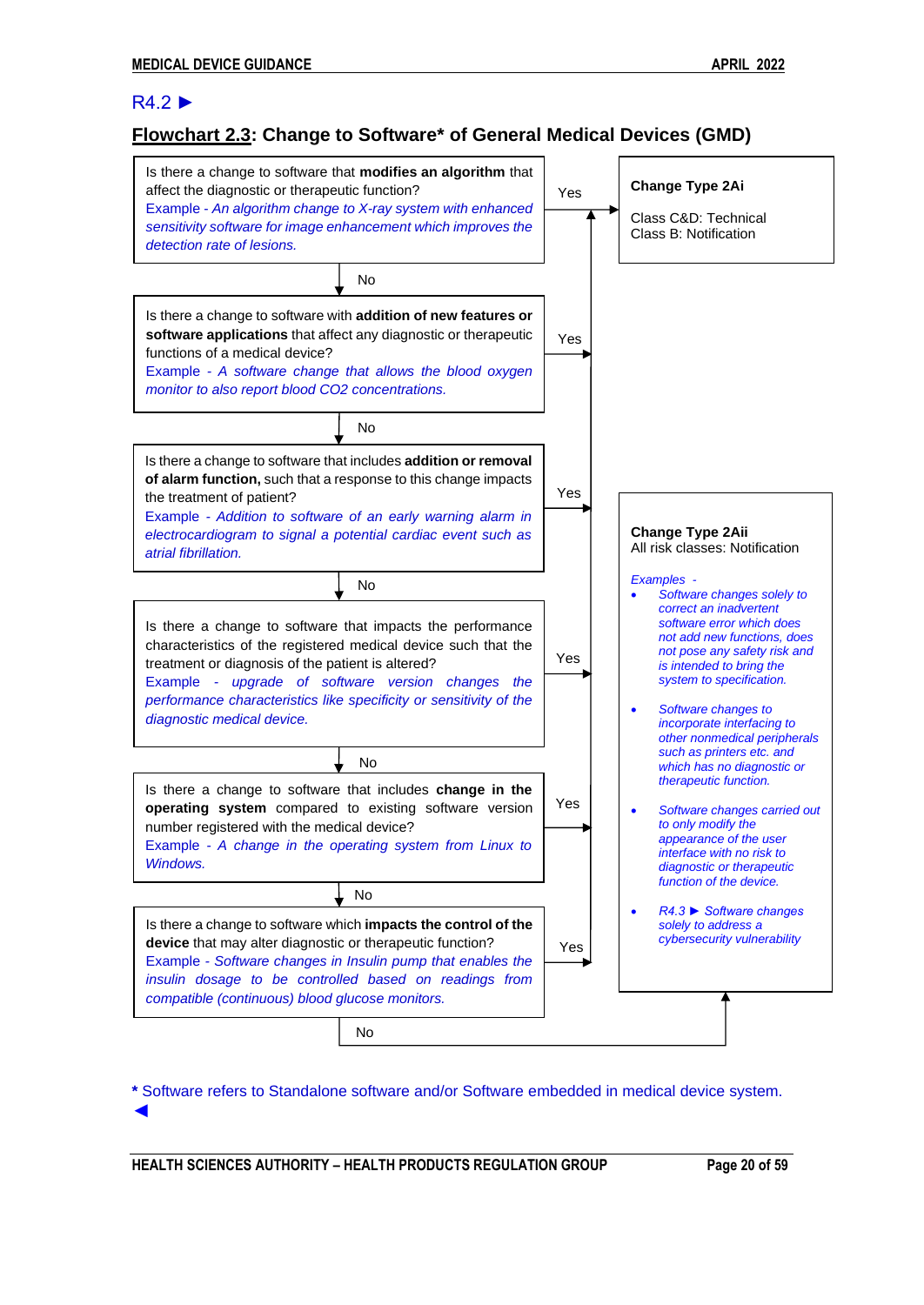# <span id="page-20-0"></span>R4.7► **Flowchart 2.4: Change to Software of** *In Vitro* **Diagnostic Devices (IVD)**

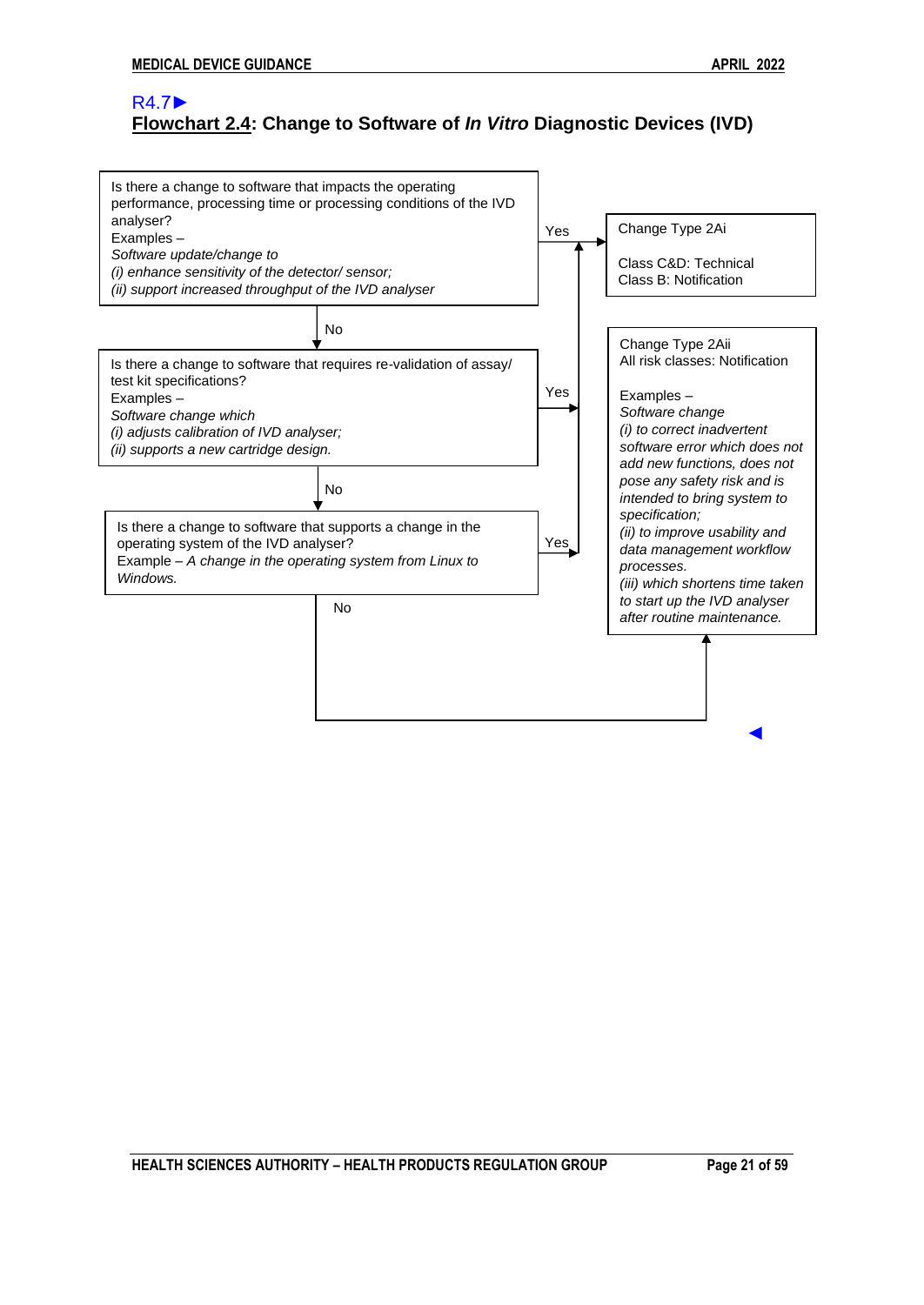#### <span id="page-21-0"></span>**Flowchart 3: Change to Materials of General Medical Devices**



**HEALTH SCIENCES AUTHORITY – HEALTH PRODUCTS REGULATION GROUP Page 22 of 59**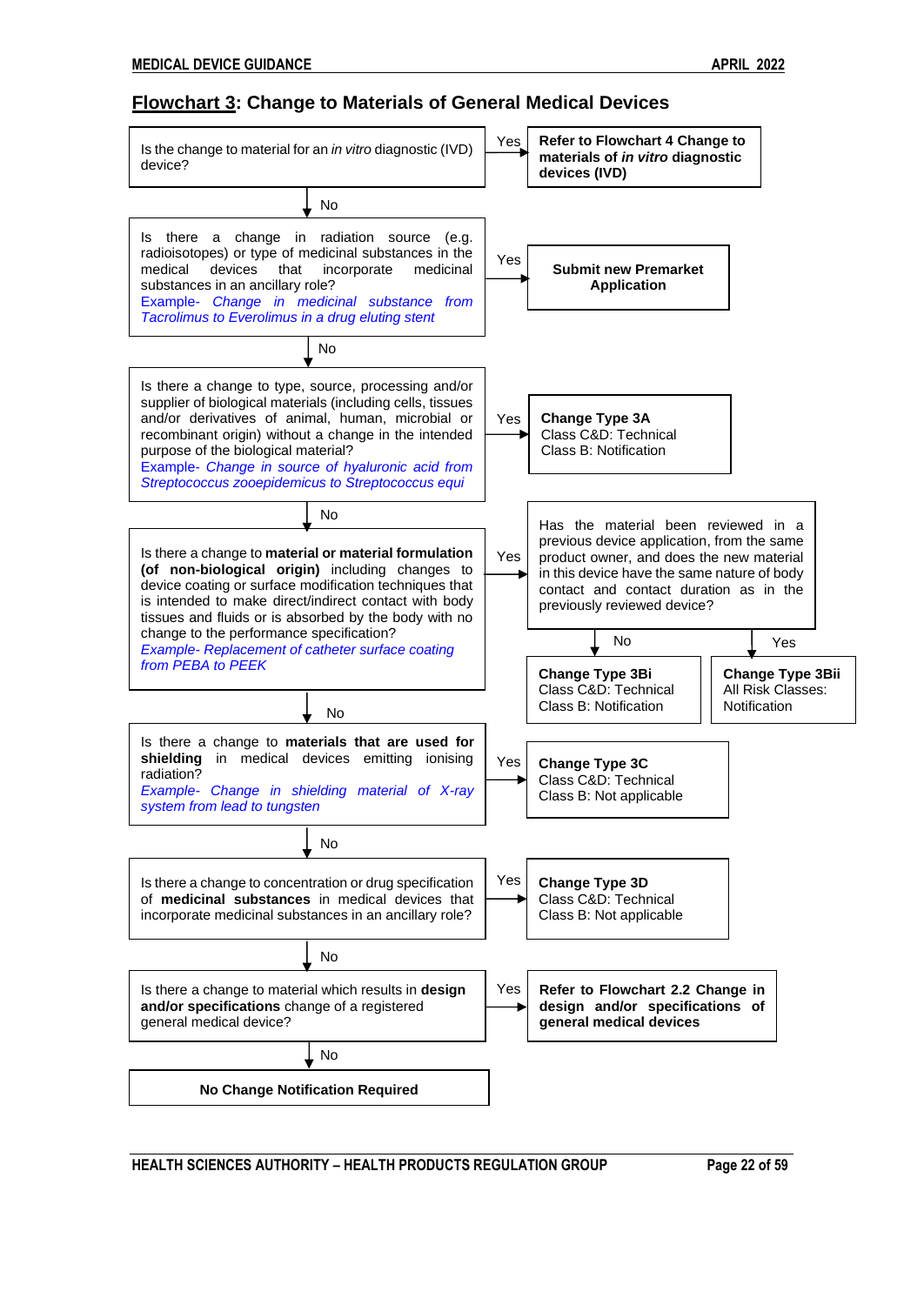# <span id="page-22-0"></span>**Flowchart 4: Change to Materials of** *In Vitro* **Diagnostic Medical Devices**

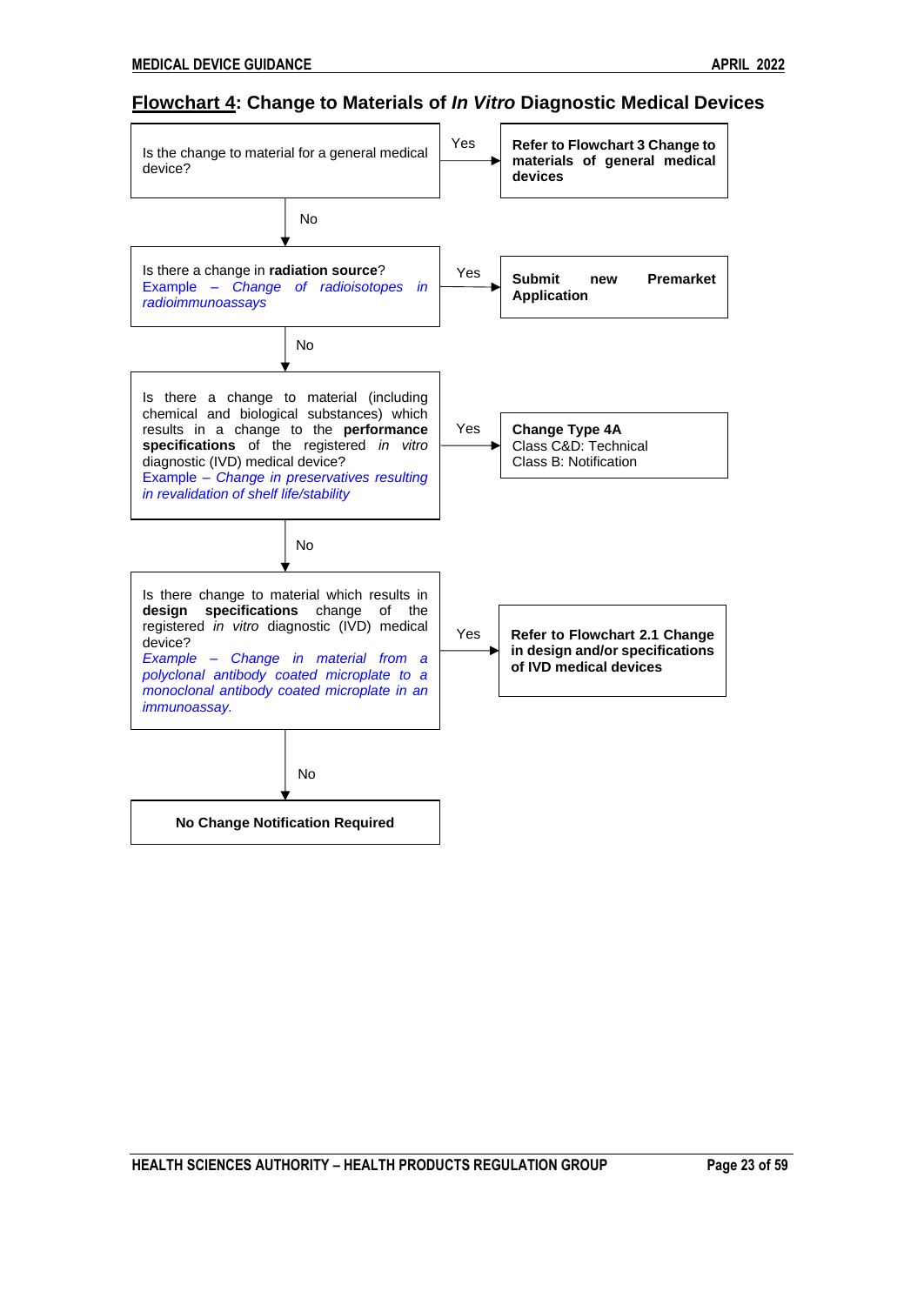## <span id="page-23-0"></span>**Flowchart 5: Changes to Labelling**

<span id="page-23-1"></span>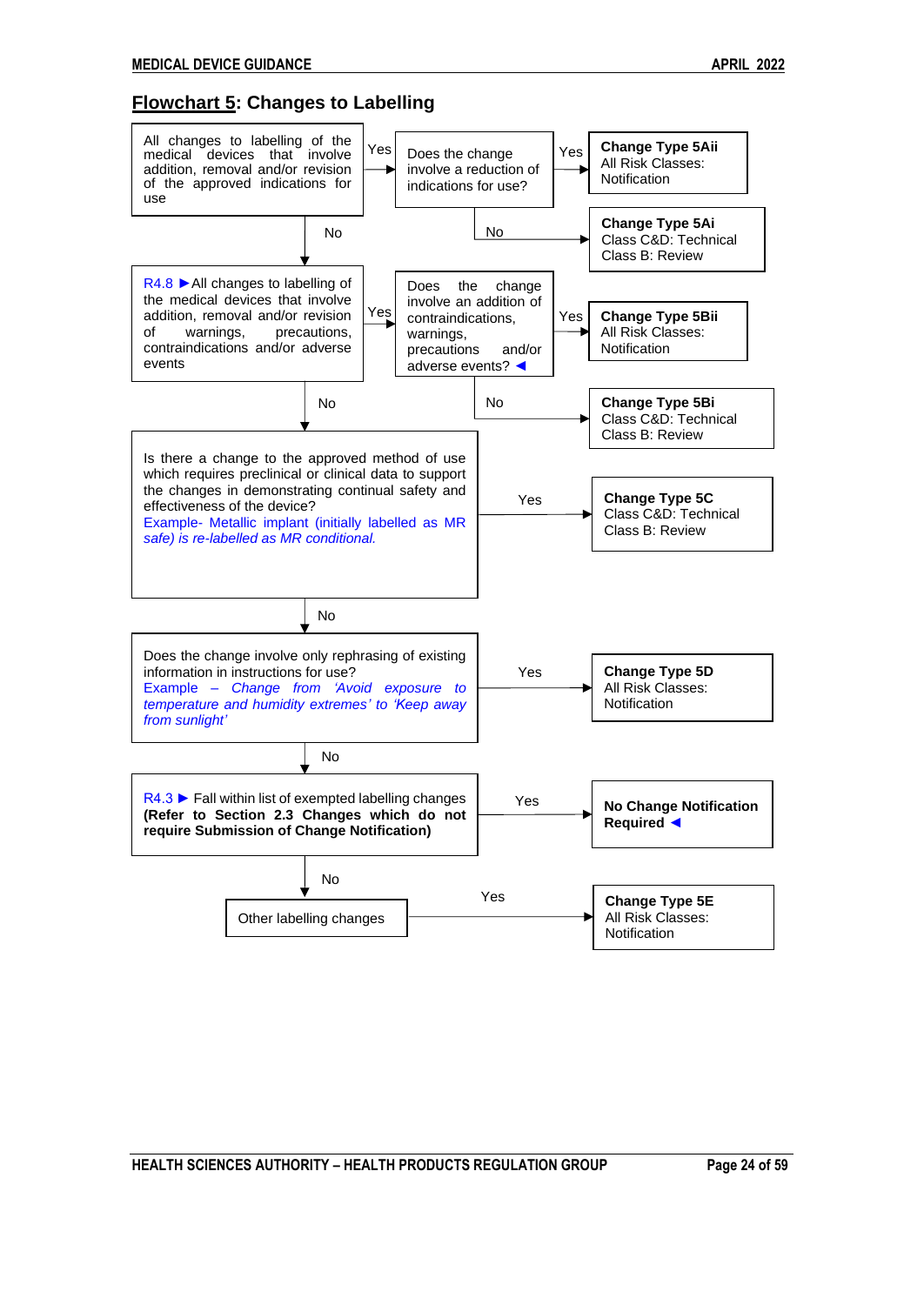#### **Flowchart 6: Changes to Registered Medical Devices Listing Information**

*This refers to the primary change under this category. For consequential changes to the device listing information, please refer to other flowcharts.*

#### R4.3 ►



**HEALTH SCIENCES AUTHORITY – HEALTH PRODUCTS REGULATION GROUP Page 25 of 59**

◄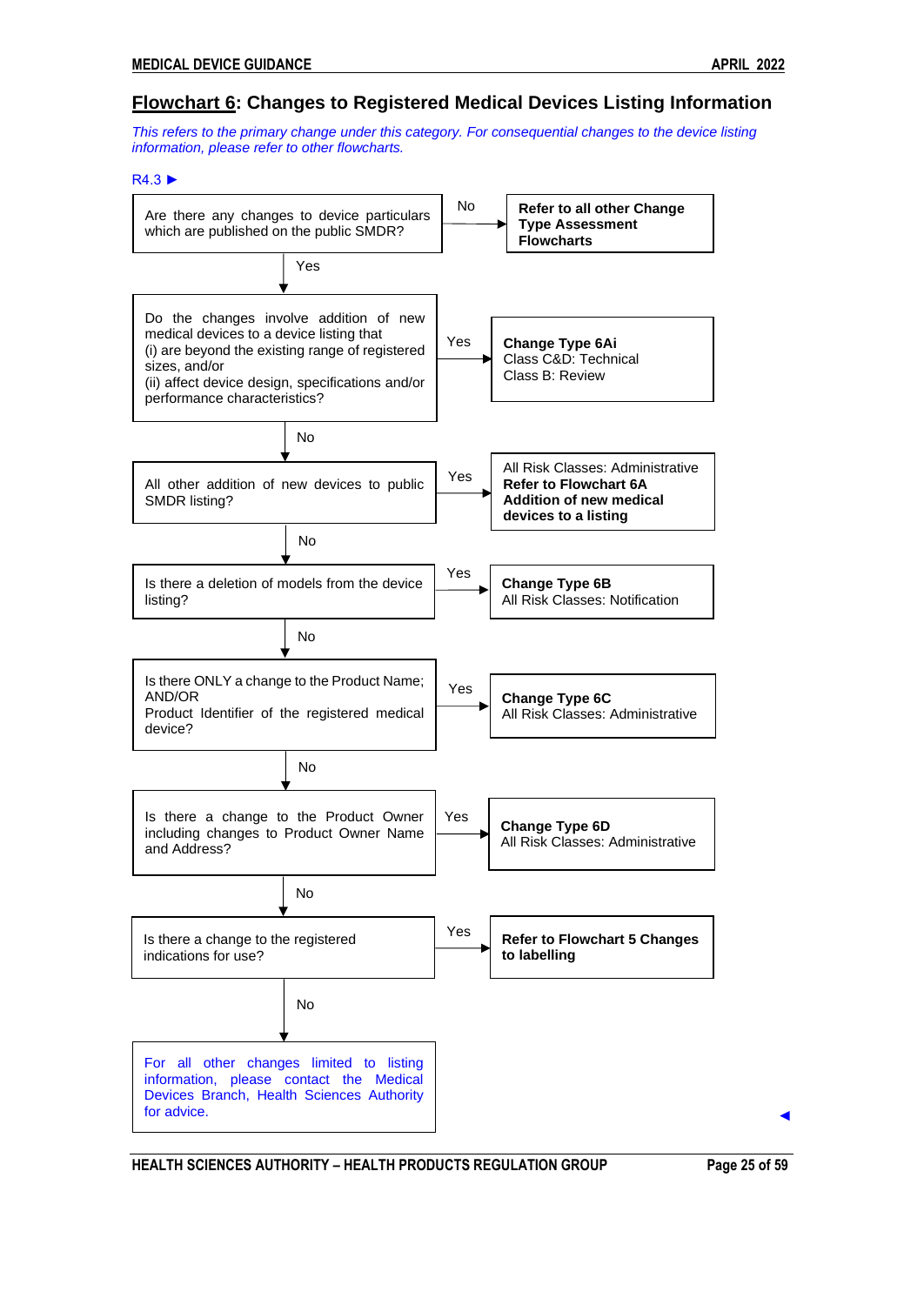#### <span id="page-25-0"></span>**Flowchart 6A: Addition of New Medical Devices to a Device Listing**



R4.3 ►Refer to *GN-34: Guidance Document for IVD Analysers* for further information on addition of IVD analysers to device listing. ◄

**HEALTH SCIENCES AUTHORITY – HEALTH PRODUCTS REGULATION GROUP Page 26 of 59**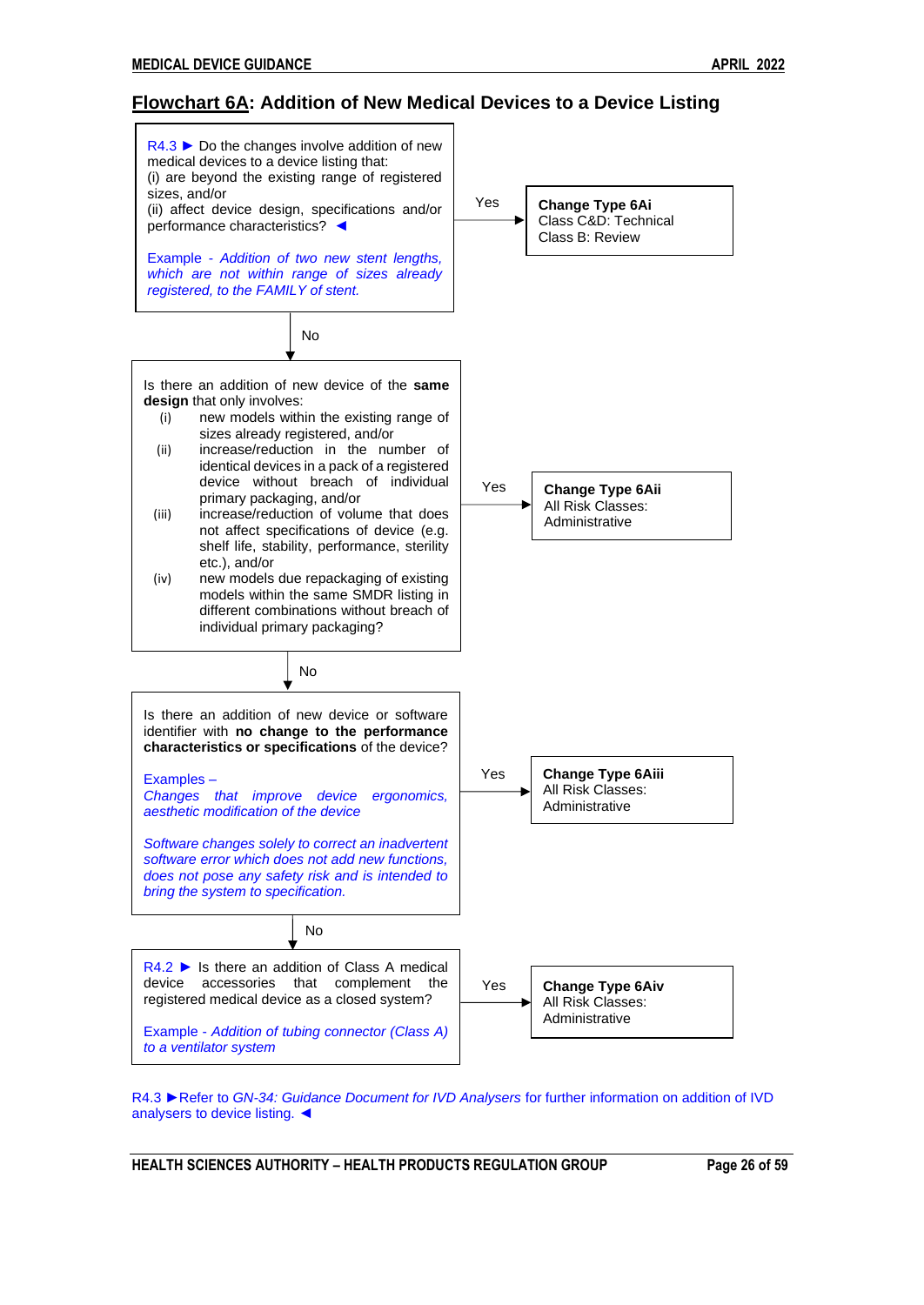# <span id="page-26-0"></span>**4. APPLICATION PROCESS FOR CHANGE NOTIFICATION**

Upon identifying all applicable categories of changes based on the flowcharts in Section 3, the changes may be grouped as per guidelines below, and submitted as a single Change Notification application for the medical device listing(s).

# **NOTE**

- *1. For changes within one dossier and involving listings of a single risk class: Multiple changes (Notification, Administrative, Review and Technical changes) will be considered in one CHANGE NOTIFICATION application if they are submitted together. Fees and assessment done will follow the highest change category in that application.*
- *2. For changes in two or more dossiers involving listings of a single risk class: a) Applicants can submit one CHANGE NOTIFICATION application on MEDICS for:*
	-
	- *(i) identical administrative and notification changes to multiple SMDR listings, or*
	- *(ii) where the same new product is added to multiple SMDR listings, if the changes are submitted together.*

*Non-identical changes in any one listing may result in the entire CHANGE NOTIFICATION application being rejected.*

*b) Applicants can submit one CHANGE NOTIFICATION application for technical changes to the same medical device that is part of multiple device listings (as part of a FAMILY, SYSTEM, GROUP, TEST KIT). Product identifiers listed in each of the SMDR device listings selected must be the same. Example:*

*A change in design (Technical change) to a Calibrator (Product identifier: AB1234) that is listed as part of the following SYSTEMS that have been listed separately on SMDR:*

| <b>SMDR</b> device<br>listing number | <b>Name of device listing</b>    | <b>Models listed on SMDR</b>                                                                    |
|--------------------------------------|----------------------------------|-------------------------------------------------------------------------------------------------|
| DE12345                              | <b>APEX Troponin Test system</b> | APEX Troponin test strip (AT987)<br>APEX wash buffer (AT654)<br><b>APEX calibrator (AB1234)</b> |
| DE98765                              | <b>APEX CK-MB Test System</b>    | APEX CK-MB test strip (AC786)<br>APEX wash buffer (AC423)<br><b>APEX calibrator (AB1234)</b>    |

*Change to the APEX calibrator (AB1234) in SMDR listings, DE12345 and DE98765, can be submitted in one CHANGE NOTIFICATION application.*

- *c) Non-identical administrative changes and technical changes that do not fall under the categories above: Applicant to submit separate CHANGE NOTIFICATION application for each change on MEDICS.*
- *3. Identical changes involving SMDR listings of different risk classes may be submitted in one CHANGE NOTIFICATION application only for the following categories of change.*
	- *Change in product owner (6D)*
	- *Change in manufacture and/or sterilisation site (1A)*
	- *Change only involves an update of QMS certificate validity date (1E)* ◄ *R4*
	- *Addition of identical Class A accessories (6Aiv)*

**HEALTH SCIENCES AUTHORITY – HEALTH PRODUCTS REGULATION GROUP Page 27 of 59**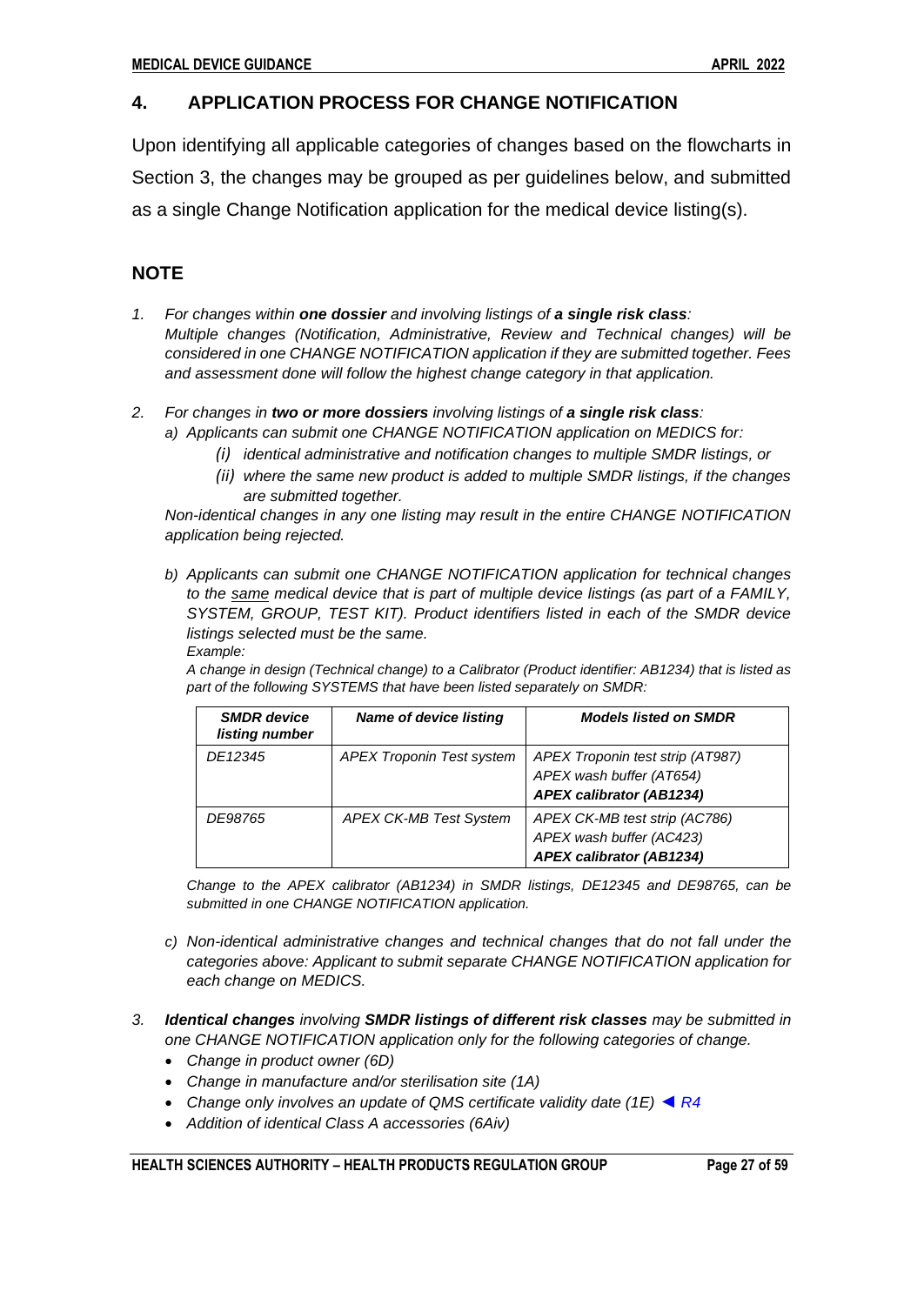- *4. Identical changes arising from open Field Safety Corrective Actions (FSCAs) or reportable Adverse Events (AEs) involving SMDR listings of different risk classes, please seek advice from MDB on applicable requirements prior to the submission of the application on MEDICS.*
- *5. R4.7 ► Bundled Notification changes are still required to fulfil points 1 to 3.* ◄

Please note that it is not possible to submit a new Change Notification application if there is a pending Change Notification application for the same product. The registrant has the option of either:

- a. Withdrawing the pending Change Notification application and submitting a new change notification application, or
- b. Submitting a new Change Notification application once the pending Change Notification application is completed.

Single applications submitted with changes belonging to multiple categories (**Notifications, Administrative, Technical** and **Review** changes) shall be classified based on the most stringent category of change in that application, and evaluated accordingly. The fees and Turn-Around-Time (TAT) will follow the most stringent category applicable.

# <span id="page-27-0"></span>**4.1. Requirements for Change Notification**

Applicant is required to submit the following:

- a. All supporting documents listed in Annex 1 as applicable for the change types.
- b. Duly completed Annex 2 to GN-21: Summary Table of Change Notification
- c. Duly signed Annex 3 to GN-21: Medical Device Safety and Performance **Declaration**

Registrants are reminded that the determination of documents required for Change Notification should be made with reference to all submitted changes, and not solely on one category of change.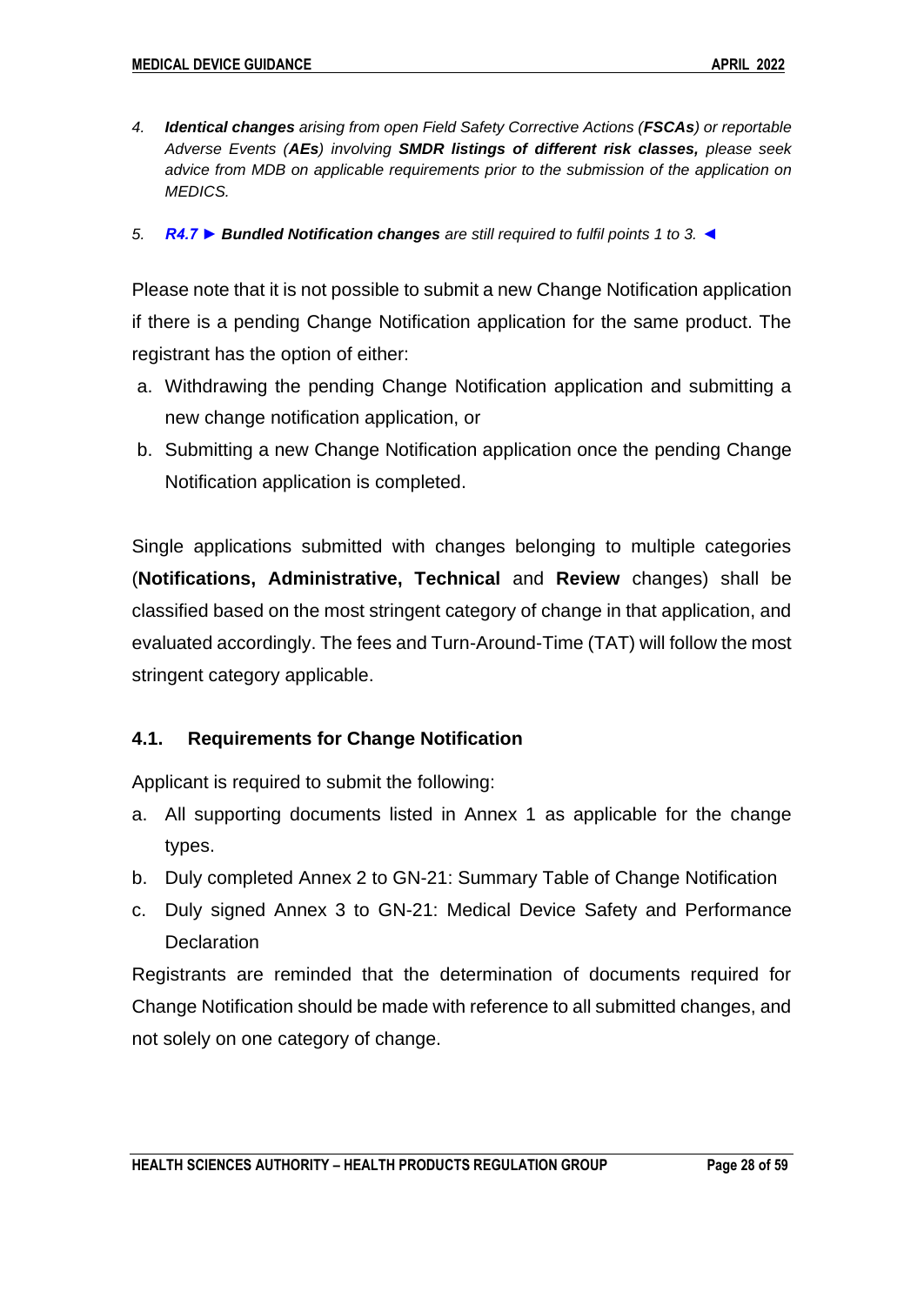The application process for the assessment of Change Notification application for registered Class B to D medical devices is summarised below:



Upon the successful submission of the Change Notification application on MEDICS, no further amendment of the application will be allowed unless otherwise advised by HSA. As application fees and TATs for Change Notification applications are based on a per-application basis, HSA recommends the judicious grouping of different categories of changes that affect each device listing, before submission of each Change Notification. Refer to Section 5 and Section 6 of this guidance document for the TATs and the fees applicable for each Change Notification category.

An application for changes categorised as **'Technical Change'** or **'Review Change'** will be evaluated. An evaluation decision is made based on the outcome

**HEALTH SCIENCES AUTHORITY – HEALTH PRODUCTS REGULATION GROUP Page 29 of 59**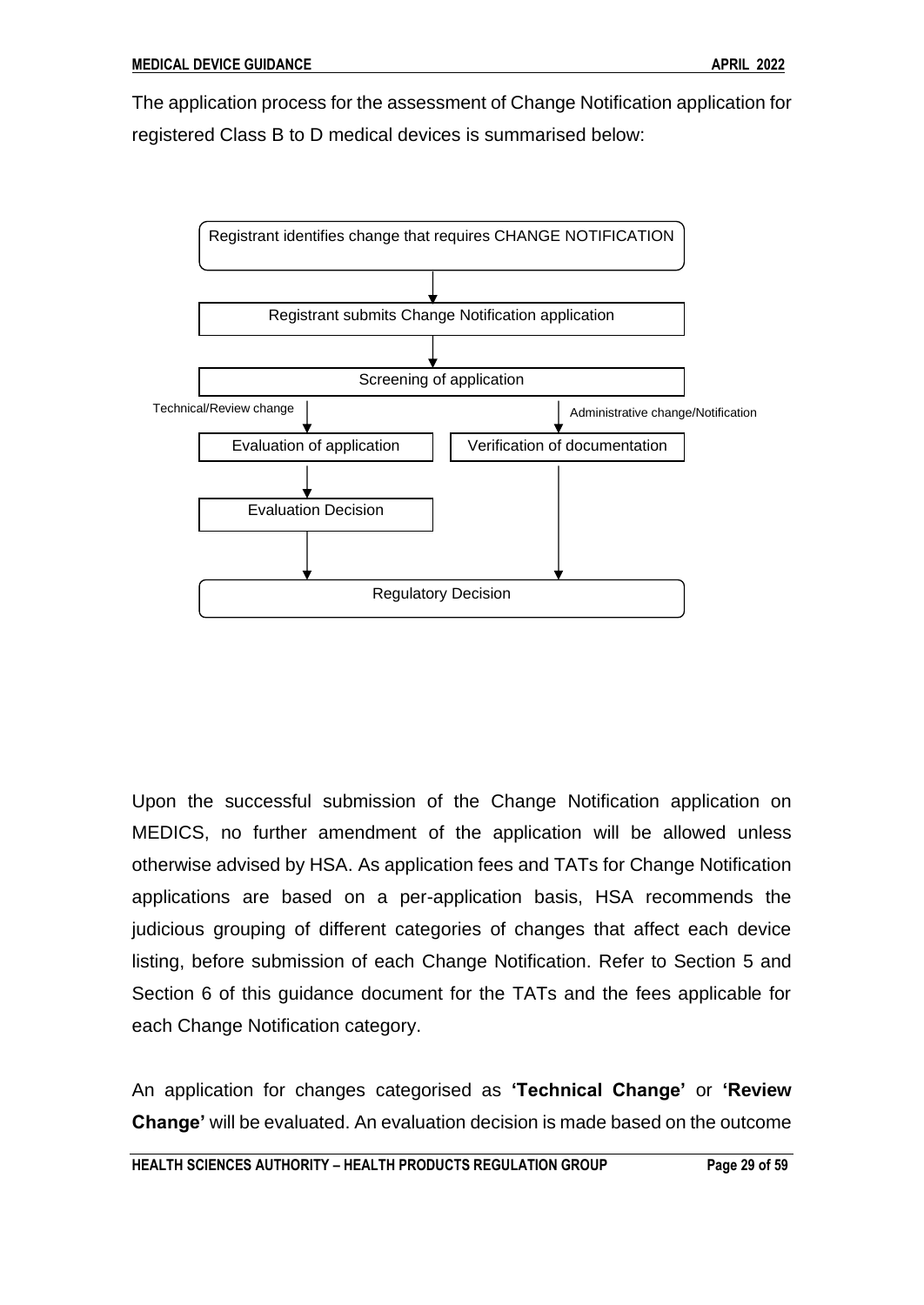of the Authority's evaluation of the submitted information. The decision can be one of the following:

- The Change Notification is **approvable** where Authority assessed that the changes made to the registered medical device meet prevailing requirements of safety, quality and efficacy for its intended purpose and may be registered for local supply; or
- The Change Notification is **non-approvable** where the response provided by the applicant fails to address the deficiencies highlighted during the input request, or failure to adhere to specified time as stated in input request or provide information requested for within reasonable timeframe, or where changes made to the registered medical device does not meet prevailing requirements of safety, quality or efficacy for its intended purpose.

# <span id="page-29-0"></span>**4.2. Implementation and Supply** ◄ R4

Changes to the registered devices may be implemented upon approval of the respective Change Notification applications by the Authority.

 $R4$   $\blacktriangleright$  Upon approval of the Change Notification application, companies may concurrently supply both the original registered medical device and the changed medical device (subject of the Change Notification) only if both versions of the medical device conform to the Essential Requirements for Safety and Performance for medical devices as stipulated in the *Regulations*.

Companies shall ensure that appropriate mechanisms are in place to differentiate and identify the changed device from the original version based on device or manufacturing attributes (e.g. through batch/ lot/ serial number and manufacturing date), and maintain relevant inventory records on file to ensure traceability of both versions as part of their QMS requirements. All relevant records on file shall be made available to the Authority upon request.

This concurrent supply of the unchanged original device may not be applicable for changes to medical devices implemented as a consequence of reportable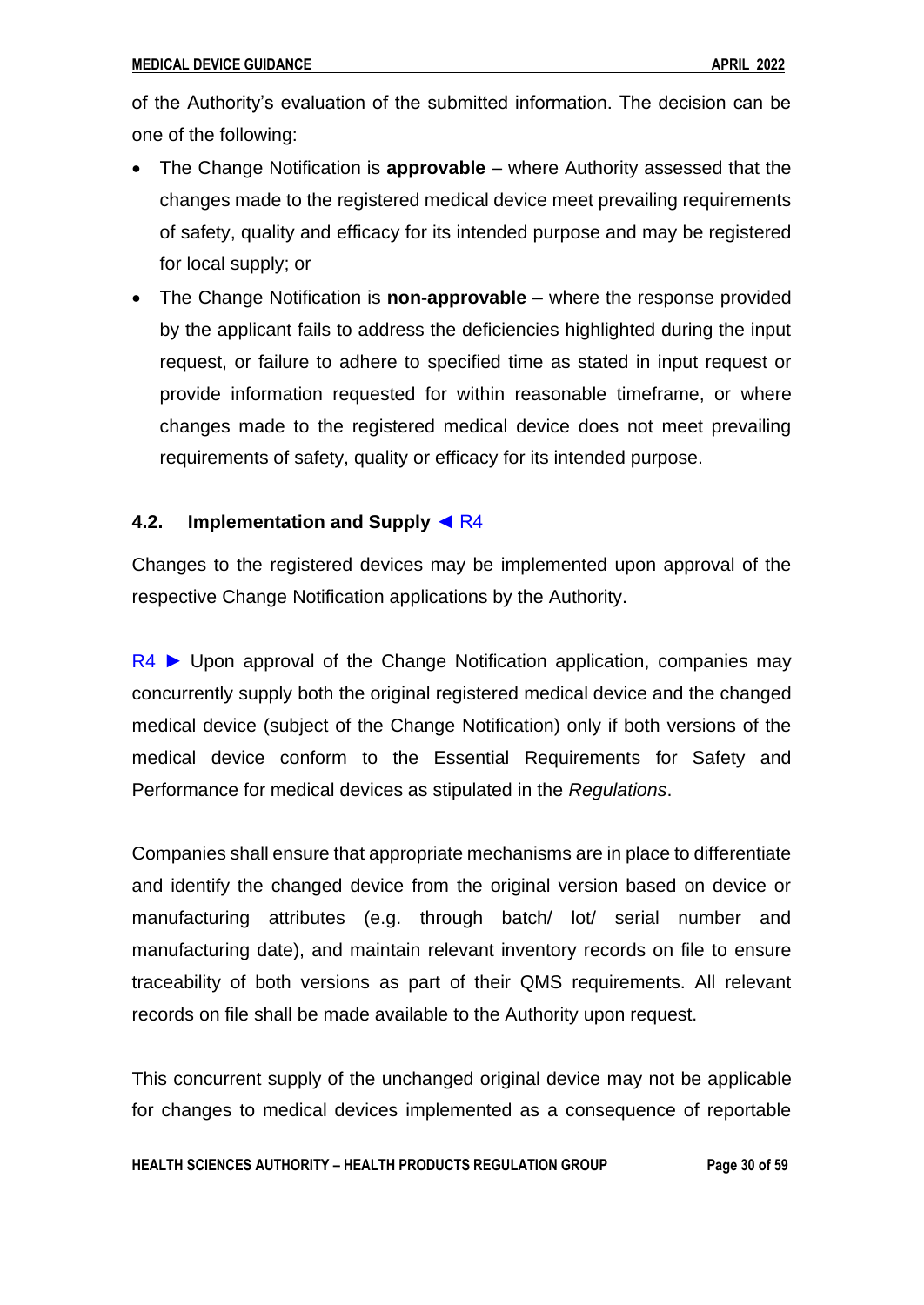**AEs or FSCAs**. Such changes typically impact the safety, quality and/or efficacy of the medical device and any further supply of the affected and/or corrected stocks shall be solely based on the written advice from HSA to the registrant in the context of the respective **AE or FSCA** cases.

For the concurrent supply of old-label and new-label stock in the context of **change(s) in product owner (6D)** Change Notification applications, companies will additionally be required to inform HSA of the proposed timeline for phasing out of old inventory stock with old product owner contact information from the market at the point of submission of the CN. Company should ensure there is appropriate communication to the affected consignees on any change in the product owner contact information in the interim, for the proposed period of concurrent supply. Concurrent supply for this scenario may be allowed by the Authority for stipulated timeline upon review of the information  $R4.9 \triangleright$  and supporting documents ◀ provided.

In the context of **change in manufacture and/or sterilisation site (1A)** change notifications that is to replace existing sites for the registered device with new sites, companies who require concurrent supply of the devices from the old and new sites will additionally be required to inform HSA of the proposed timeline for phasing out of the manufacturing activity in the old site which should be supported by valid QMS certificate for the old site. Concurrent supply for this scenario may be allowed by the Authority for stipulated timeline upon review of the information R4.9 ► and supporting documents < provided. <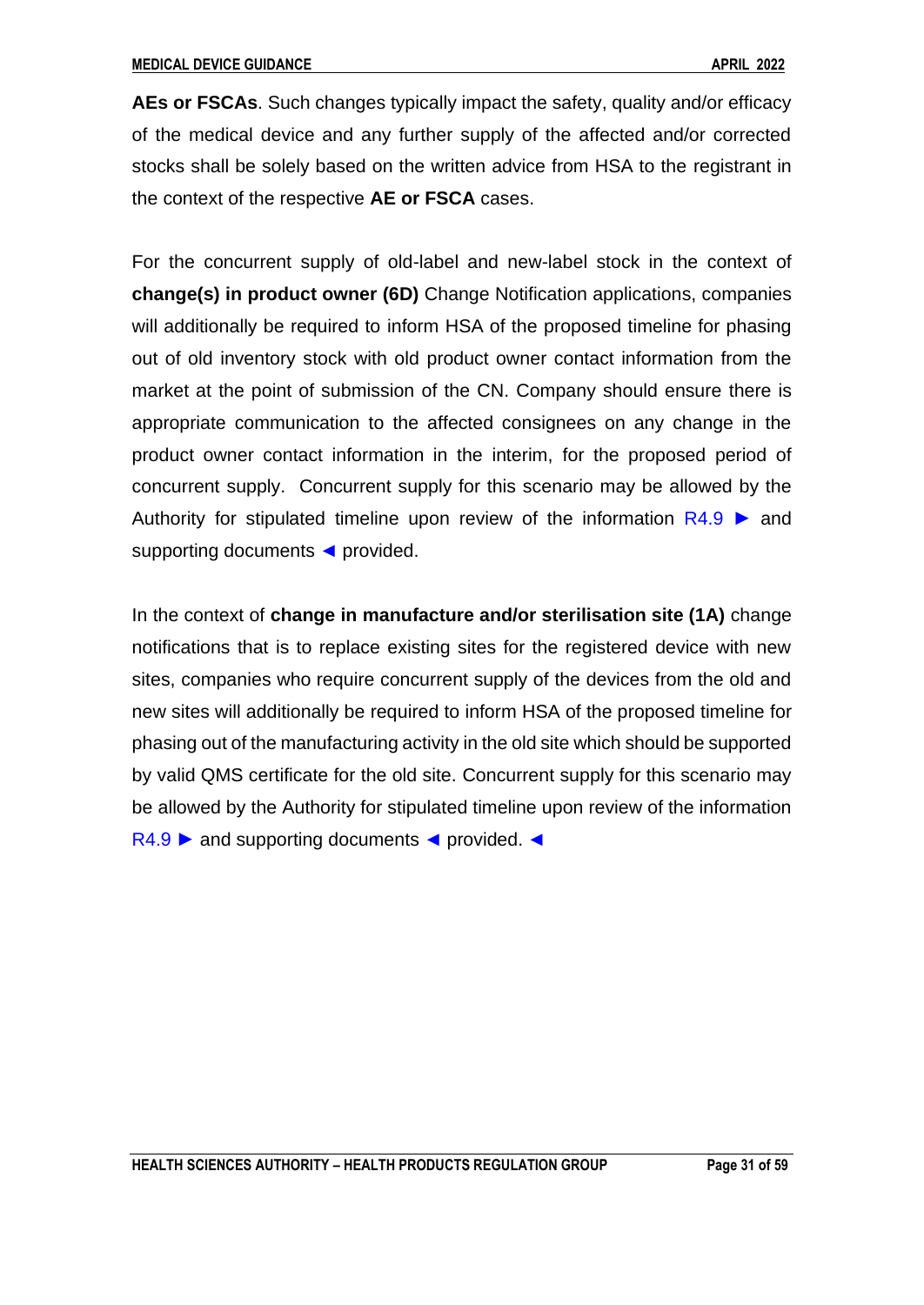# <span id="page-31-0"></span>**5. CHANGE NOTIFICATION TURN-AROUND-TIME (TAT)**

Applicants should ensure that the dossiers are complete before submission. Incomplete submissions and untimely responses to queries will result in unnecessary delays to the review process and inevitably prolong the overall processing timeline.

| <b>Risk Classification</b> | <b>TAT for Change Notification</b><br>(in working days) |                                         |                                    |  |  |
|----------------------------|---------------------------------------------------------|-----------------------------------------|------------------------------------|--|--|
|                            | <b>Review</b><br><b>Changes</b>                         | <b>Administrative</b><br><b>Changes</b> | <b>Technical</b><br><b>Changes</b> |  |  |
| <b>Class B</b>             | 45                                                      | 30                                      | Not applicable                     |  |  |
| <b>Class C</b>             | <b>Not</b><br>applicable                                | 30                                      | 75                                 |  |  |
| Class D*                   | <b>Not</b><br>applicable                                | 30                                      | 90                                 |  |  |

| R4.3 ► Table 2 - Change Notification TAT for Class B, C and D listings |  |  |  |
|------------------------------------------------------------------------|--|--|--|

*\*For TATs with regards to changes to the medicinal product in Class D medical devices that incorporate a registrable medicinal product in an ancillary role, please contact HSA.* 

The target TAT for Change Notification applications commences from the date of submission of the application and does not include 'stop-clock time' due to input requests for clarifications and additional information. The TATs published in Table 2 above shall be applied based on the highest category of change selected for that application (e.g. if a **Technical** Change and an **Administrative** Change for a Class C medical device listing are submitted in one application, the TATs for a **Technical** Change for a Class C medical device shall apply). TATs shall apply to each application on a per-application basis.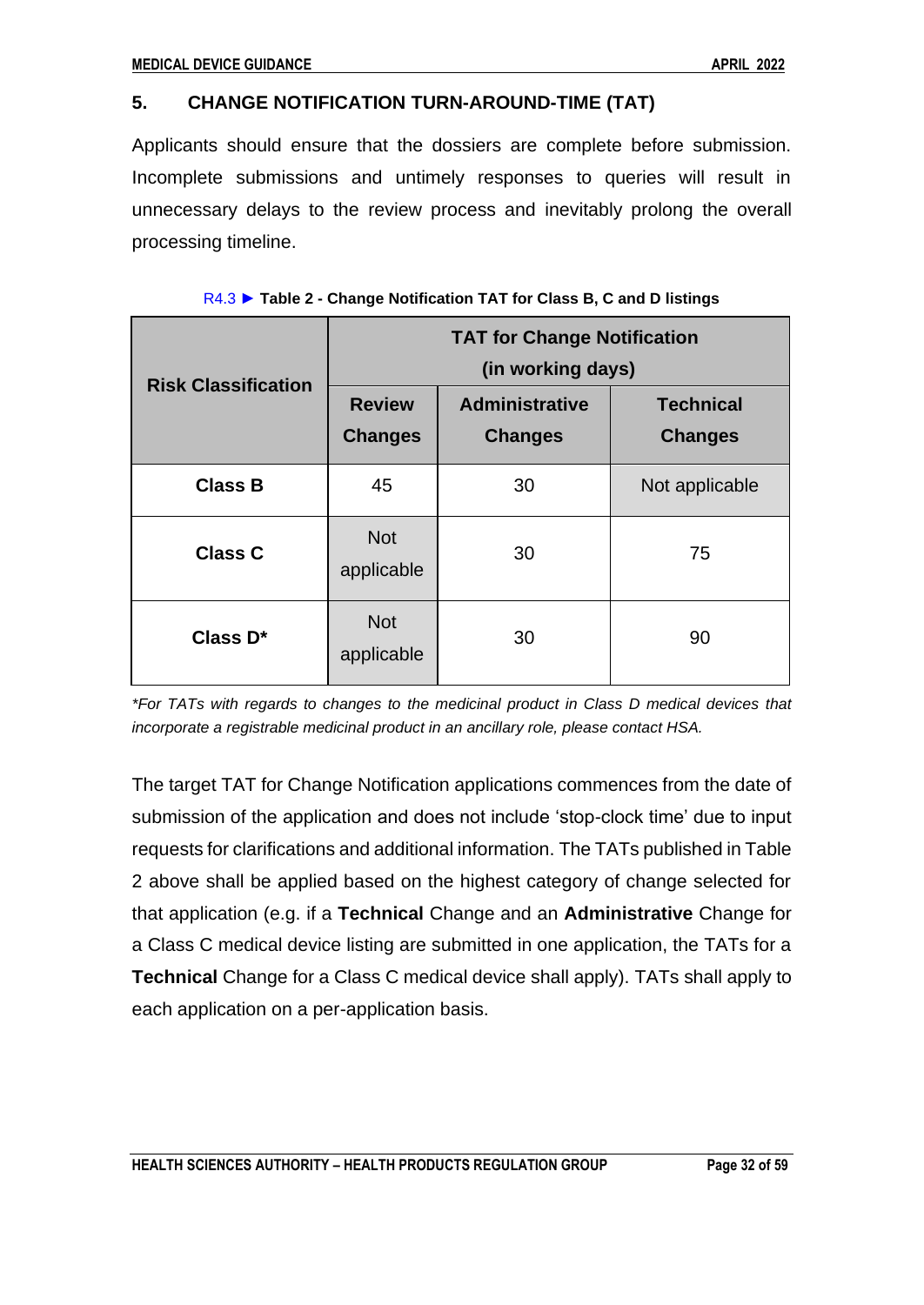# <span id="page-32-0"></span>**6. CHANGE NOTIFICATION FEES**

R4.8 ► The fees applicable for the Change Notification applications can be found at the HSA website ( [https://www.hsa.gov.sg/medical-devices/fees\)](https://www.hsa.gov.sg/medical-devices/fees). ◄ Fees chargeable for applications that includes multiple changes will depend upon the highest category of change selected (e.g. if a **Technical** Change and an **Administrative** Change for a Class C medical device listing are submitted in one application, the fees for a **Technical** Change for a Class C medical device shall apply).

All fees are **non-refundable** once the application has been submitted via MEDICS. Withdrawal or rejection of the application will result in **forfeiture** of the fees charged.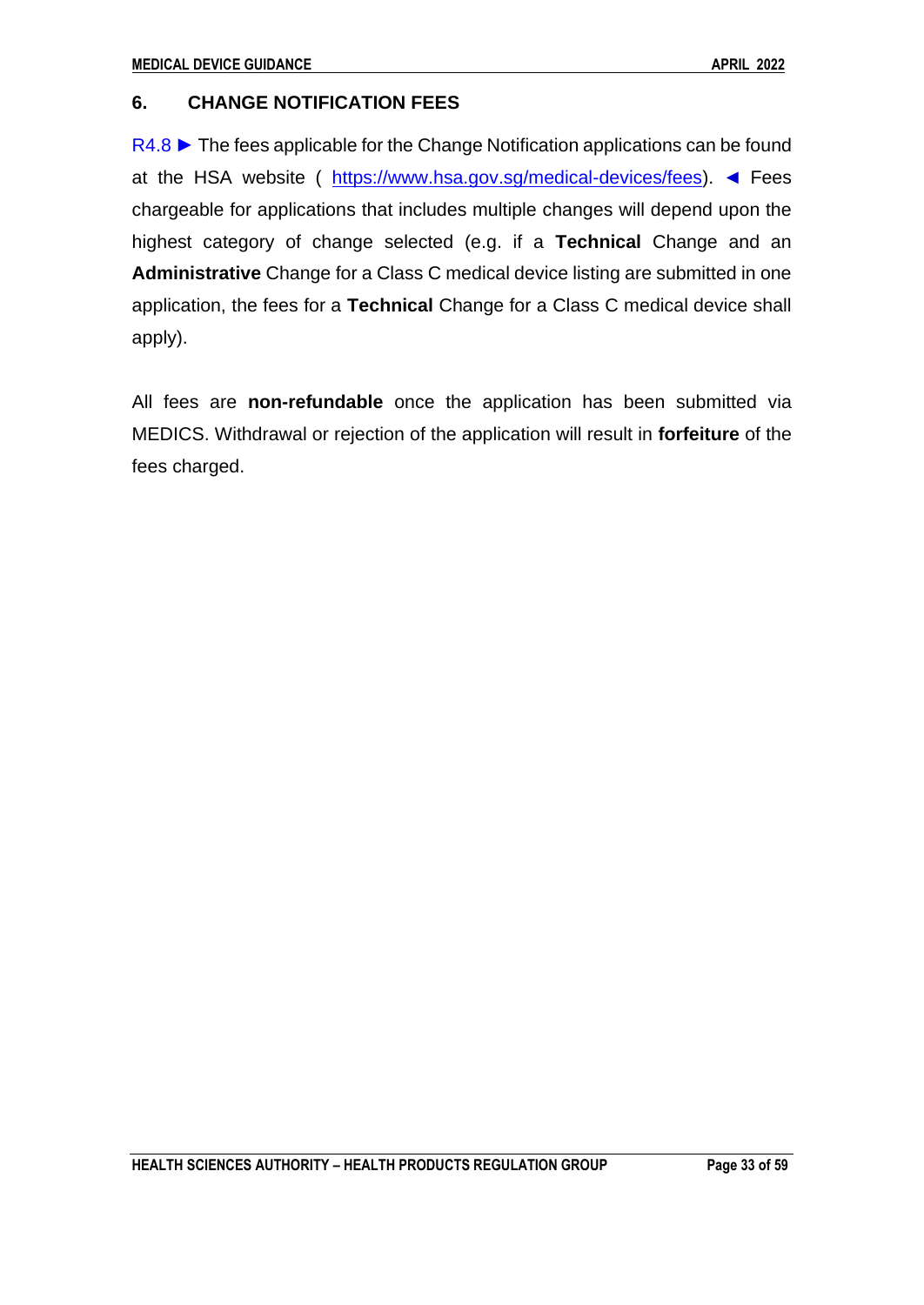# **ANNEX 1 to GN-21: Change Notification Submission Requirements** ◄ R4

This serves as a guide to assist the registrant in determining the required submission documents for the types of changes proposed.

# **NOTE:**

All the required documents must be submitted for the relevant sections of the CSDT to support the proposed changes to the device. The documentary requirements are meant to cover the broadest aspect for each category of change. If any required documents as defined in the respective category in this checklist are not available or applicable for the change proposed, please provide a clarification or justification as appropriate. Please also refer to GN-15 for the relevant templates/documents which may be required for the registered devices.

#### **Mandatory documents to be submitted for all Change Notification application:**

- **Completed Annex 2 to GN-21: Summary Table of Change Notification;**
- <span id="page-33-0"></span>• **Completed Annex 3 to GN-21: Medical Device Safety and Performance Declaration.**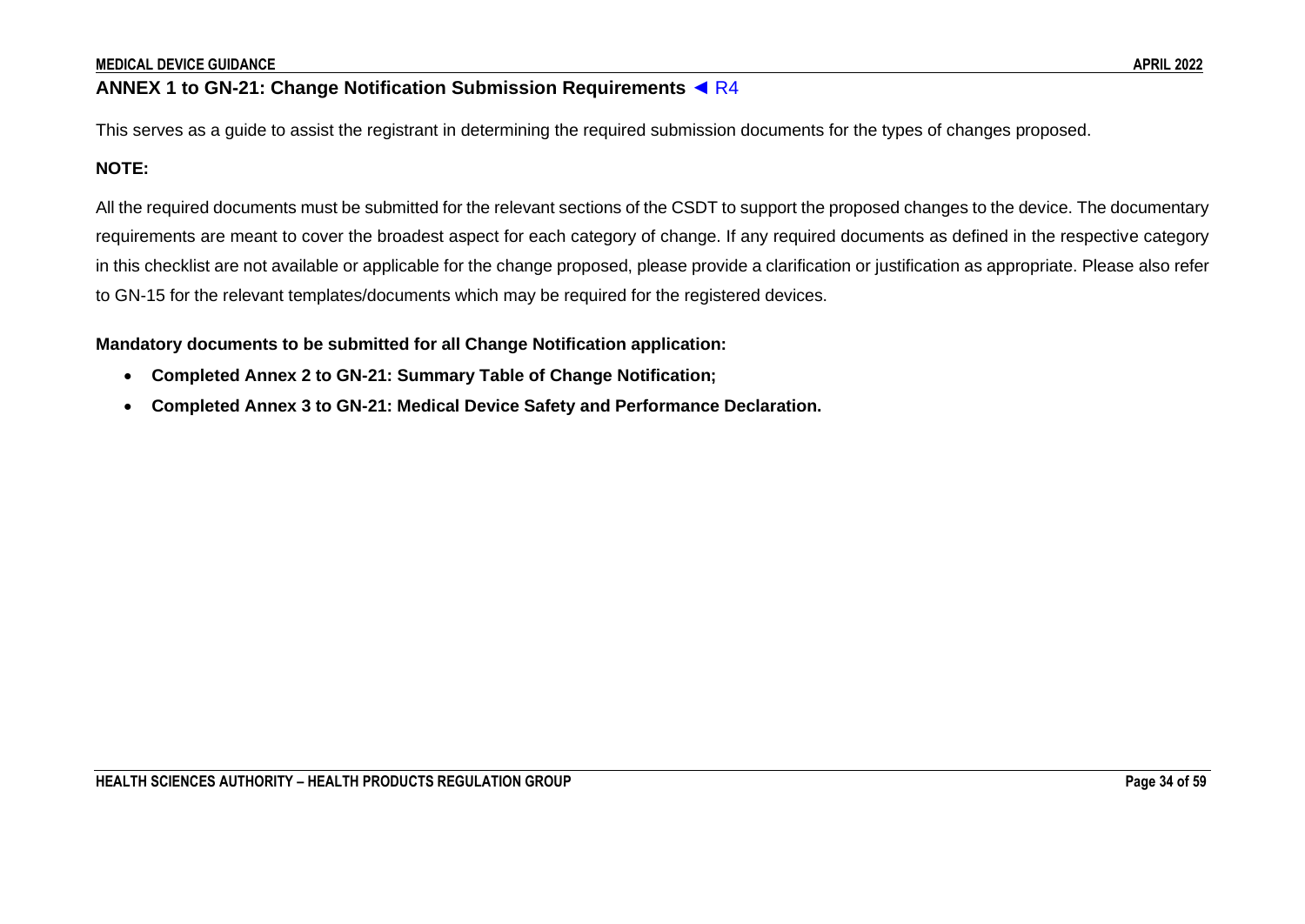|                                                                                                                                            | 1. Change in Manufacturing Facility, Process and Quality Management System (QMS)                                                                                                 |                                                                                                              |                                                                                                                                             |                                                                                                                                      |                                                                                                        |  |  |  |
|--------------------------------------------------------------------------------------------------------------------------------------------|----------------------------------------------------------------------------------------------------------------------------------------------------------------------------------|--------------------------------------------------------------------------------------------------------------|---------------------------------------------------------------------------------------------------------------------------------------------|--------------------------------------------------------------------------------------------------------------------------------------|--------------------------------------------------------------------------------------------------------|--|--|--|
|                                                                                                                                            | $1A^*$                                                                                                                                                                           | 1B                                                                                                           | 1 <sup>C</sup>                                                                                                                              | 1 <sub>D</sub>                                                                                                                       | 1E                                                                                                     |  |  |  |
|                                                                                                                                            | <b>B-D: Notification</b>                                                                                                                                                         | <b>B:</b> Notification<br>C&D: Technical                                                                     | <b>B:</b> Notification<br>C&D: Technical                                                                                                    | <b>B:</b> Notification<br>C&D: Technical                                                                                             | <b>B-D: Notification</b>                                                                               |  |  |  |
| <b>Documentary Requirements:</b>                                                                                                           | All changes in<br>manufacturing and/or<br>sterilisation facilities with<br>no changes to the<br>specifications of a<br>registered medical device<br>and/or sterilisation process | All changes in manufacturing<br>process to Additive<br>Manufacturing, or to<br>refurbish a registered device | All changes in the<br>manufacturing site and/or<br>processes that result in a<br>change in specifications of<br>a registered medical device | $R4.7$ All changes in<br>sterilisation method<br>and/or related processes<br>for a registered medical<br>$device \blacktriangleleft$ | $R4.3$ $\blacktriangleright$ Update of<br><b>QMS</b> certificate<br>validity date $\blacktriangleleft$ |  |  |  |
| $R4.5$ Proof of QMS – E.g.:<br>ISO 13485 Certificate,<br>Conformity to US FDA Quality<br>System Regulations or Japan<br>MHLW Ordinance 169 |                                                                                                                                                                                  | If applicable                                                                                                | If applicable                                                                                                                               |                                                                                                                                      |                                                                                                        |  |  |  |
| $R4.7$ $\triangleright$ Device labelling with<br>changes are<br>highlighted/identified and<br>finalised device labelling                   |                                                                                                                                                                                  | If applicable                                                                                                | If applicable                                                                                                                               |                                                                                                                                      | If applicable                                                                                          |  |  |  |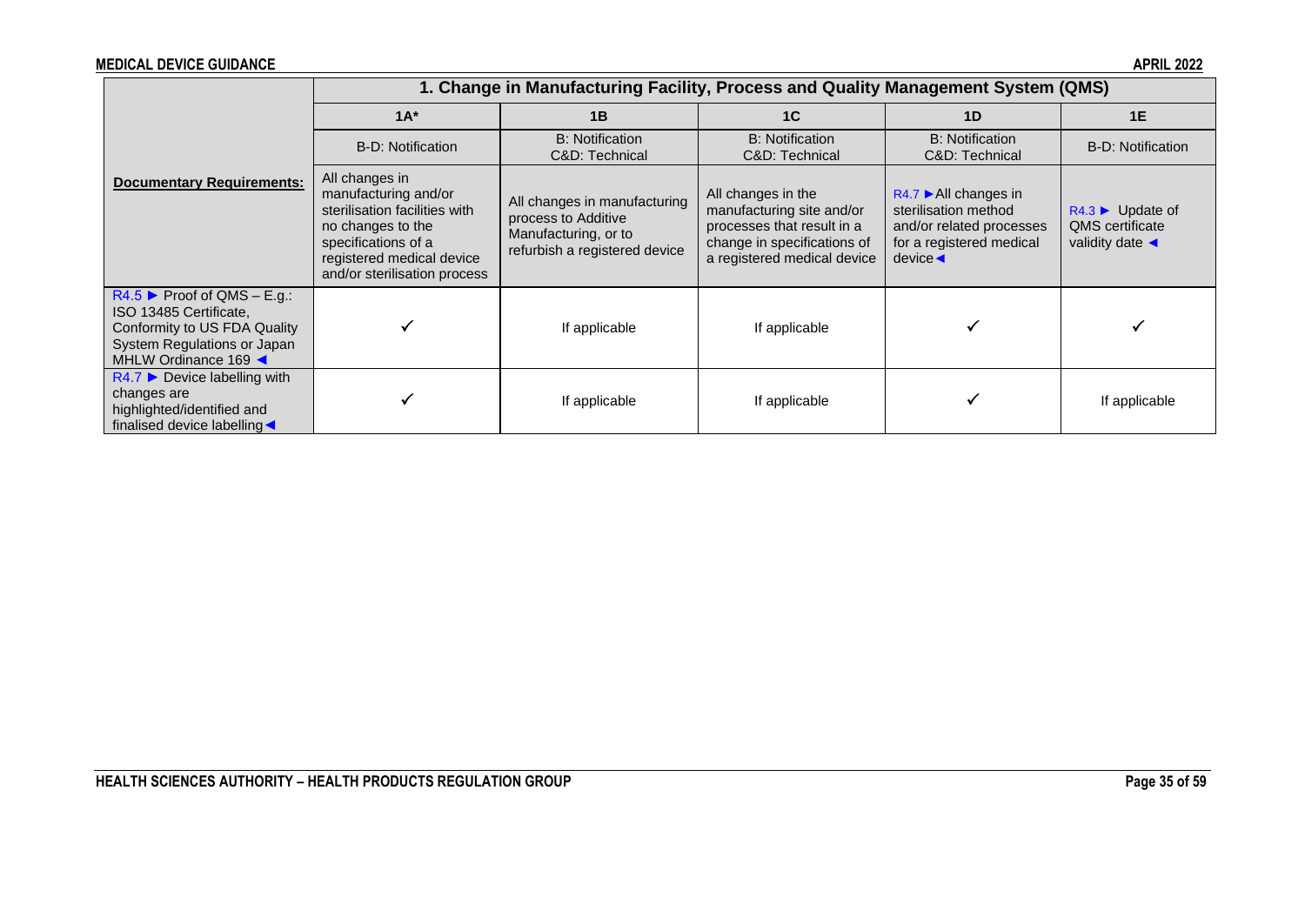|                                                                                                                                                                                                                 | 1. Change in Manufacturing Facility, Process and Quality Management System (QMS) |                                          |                                          |                                                                                                  |                          |  |  |
|-----------------------------------------------------------------------------------------------------------------------------------------------------------------------------------------------------------------|----------------------------------------------------------------------------------|------------------------------------------|------------------------------------------|--------------------------------------------------------------------------------------------------|--------------------------|--|--|
| - Continued -                                                                                                                                                                                                   | $1A^*$                                                                           | 1B                                       | 1C                                       | 1D                                                                                               | 1E                       |  |  |
|                                                                                                                                                                                                                 | <b>B-D: Notification</b>                                                         | <b>B:</b> Notification<br>C&D: Technical | <b>B:</b> Notification<br>C&D: Technical | <b>B:</b> Notification<br>C&D: Technical                                                         | <b>B-D: Notification</b> |  |  |
| Declaration from product<br>owner on company letterhead<br>to state that there is no change<br>to device in all aspects,<br>including intended use,<br>technical specifications and/or<br>sterilisation process |                                                                                  |                                          |                                          |                                                                                                  |                          |  |  |
| $R4.5$ $\triangleright$ Sterilisation validation<br>report (including EO residuals<br>report if applicable) and<br>evidence of on-going<br>sterilisation validation.                                            | If applicable                                                                    |                                          |                                          |                                                                                                  |                          |  |  |
| Summary of new<br>manufacturing process                                                                                                                                                                         |                                                                                  |                                          |                                          |                                                                                                  |                          |  |  |
| $R4.5$ $\triangleright$ Design verification and<br>validation documents                                                                                                                                         |                                                                                  |                                          |                                          | $R4.5 \triangleright e.g.$ post-<br>sterilisation functional<br>test report $\blacktriangleleft$ |                          |  |  |
| <b>Risk Analysis</b><br>(If applicable)                                                                                                                                                                         |                                                                                  |                                          |                                          |                                                                                                  |                          |  |  |

*\* For changes in manufacturing/ sterilisation site of medical devices containing medicinal products in an ancillary role, please contact the Medical Devices Branch, Health Sciences Authority for further advice.*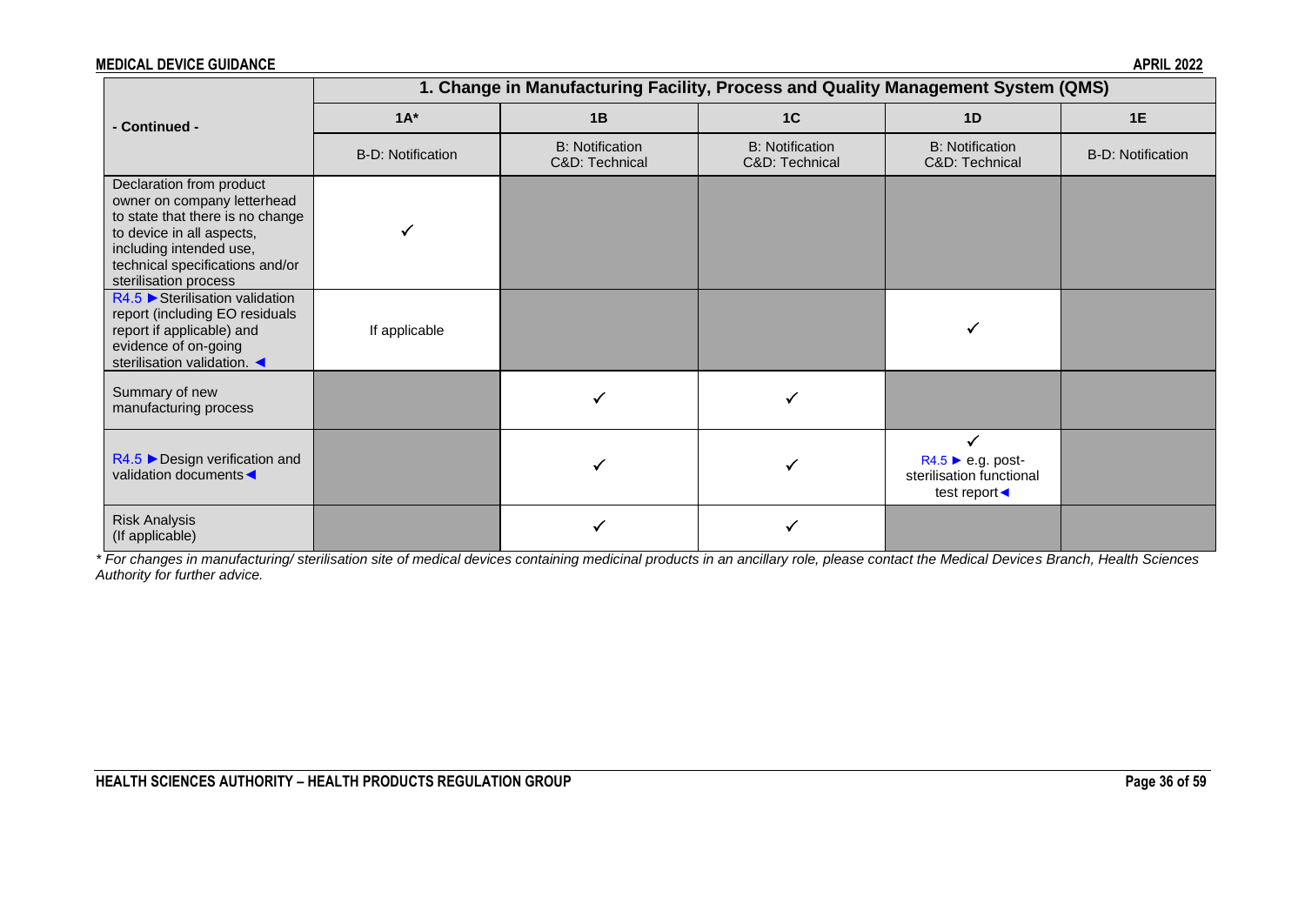|                                                                                                                                                                     | 2. Changes in Design or Specifications of a registered medical device (GMD and IVD)                                                                          |                                                                                                                                                                                                                                                                                                                                                                                                                                                                                                                                                                                                                                                                                                       |                                                                                                                      |  |  |  |
|---------------------------------------------------------------------------------------------------------------------------------------------------------------------|--------------------------------------------------------------------------------------------------------------------------------------------------------------|-------------------------------------------------------------------------------------------------------------------------------------------------------------------------------------------------------------------------------------------------------------------------------------------------------------------------------------------------------------------------------------------------------------------------------------------------------------------------------------------------------------------------------------------------------------------------------------------------------------------------------------------------------------------------------------------------------|----------------------------------------------------------------------------------------------------------------------|--|--|--|
|                                                                                                                                                                     | 2Ai                                                                                                                                                          | 2Aii                                                                                                                                                                                                                                                                                                                                                                                                                                                                                                                                                                                                                                                                                                  | 2B                                                                                                                   |  |  |  |
|                                                                                                                                                                     | <b>B:</b> Notification<br>C&D: Technical                                                                                                                     | <b>B-D: Notification</b>                                                                                                                                                                                                                                                                                                                                                                                                                                                                                                                                                                                                                                                                              | <b>B:</b> Notification<br>C&D: Technical                                                                             |  |  |  |
| <b>Documentary Requirements:</b>                                                                                                                                    | Changes to the control mechanisms,<br>operating principles, sterile primary<br>packaging and/or design<br>characteristics of a registered medical<br>device. | Unless the change only involves a change to the software<br>version number such as:<br>• Software changes solely to correct an inadvertent software<br>error which does not add new functions, does not pose any<br>safety risk and is intended to bring the system to<br>specification;<br>• Software changes which augment interfacing to other<br>nonmedical peripherals such as printers or VDUs and which<br>has no diagnostic or therapeutic function;<br>• Software changes which only modifies the appearance of<br>the user interface with no risk to diagnostic or therapeutic<br>function of the device.<br>R4.3 ► • Software changes solely to address a cybersecurity<br>vulnerability < | All changes in specifications of a<br>registered medical device<br>(including shelf life, stability,<br>expiry date) |  |  |  |
| $R4.5$ Design verification and<br>validation documents<br>* Refer to Documentation<br><b>Guidelines for Software Changes</b><br>table in this Annex $\triangleleft$ |                                                                                                                                                              |                                                                                                                                                                                                                                                                                                                                                                                                                                                                                                                                                                                                                                                                                                       |                                                                                                                      |  |  |  |
| <b>Risk Analysis</b>                                                                                                                                                | ✓                                                                                                                                                            |                                                                                                                                                                                                                                                                                                                                                                                                                                                                                                                                                                                                                                                                                                       |                                                                                                                      |  |  |  |
| $R4.5$ Clinical Evidence<br>(If applicable) $\triangleleft$                                                                                                         |                                                                                                                                                              |                                                                                                                                                                                                                                                                                                                                                                                                                                                                                                                                                                                                                                                                                                       |                                                                                                                      |  |  |  |
| $R4.7$ $\triangleright$ Device labelling with<br>changes are highlighted/identified<br>and finalised device labelling                                               |                                                                                                                                                              |                                                                                                                                                                                                                                                                                                                                                                                                                                                                                                                                                                                                                                                                                                       |                                                                                                                      |  |  |  |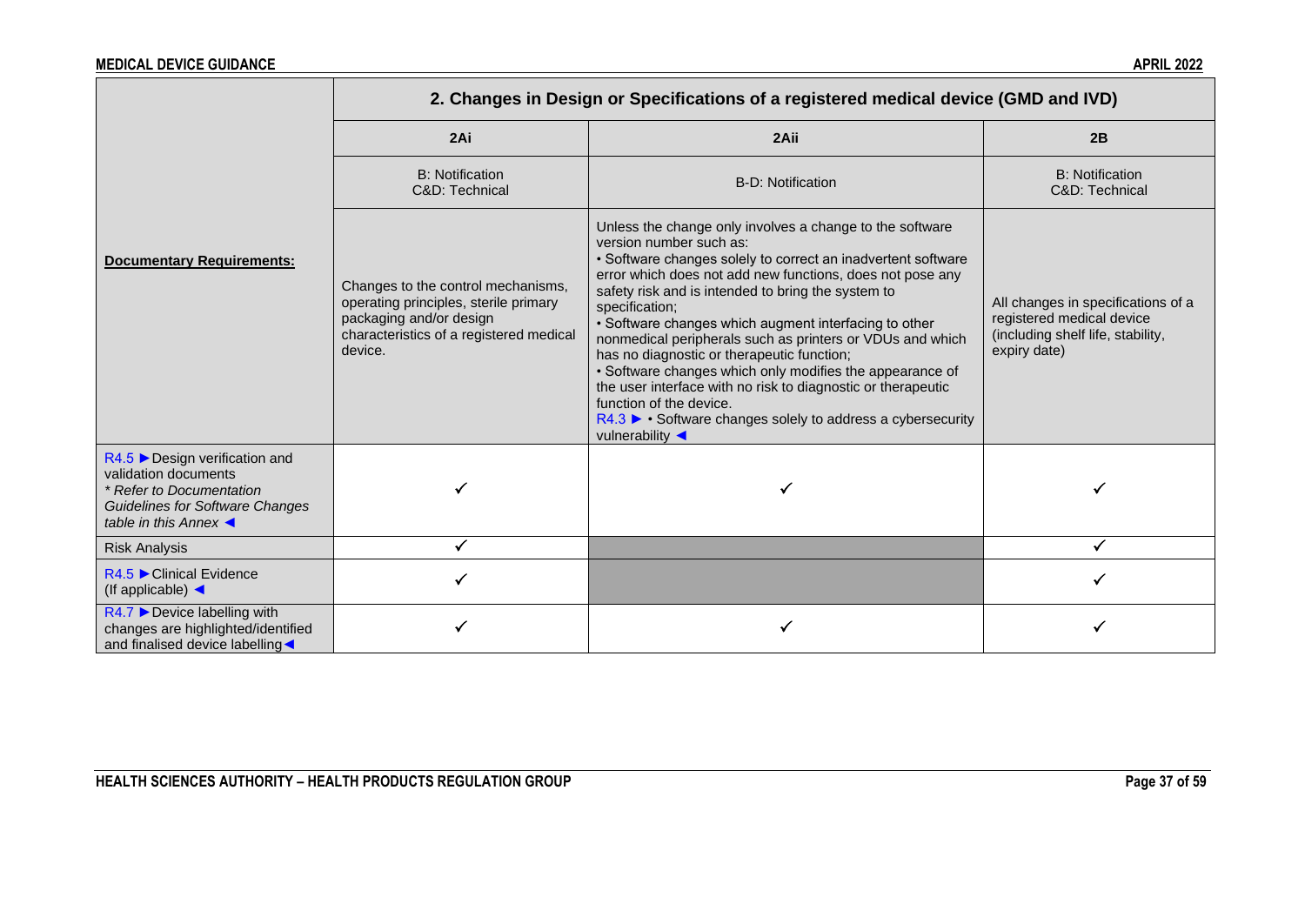# **Documentation Guidelines for Software Changes**

# **R4.5** ►

| <b>Documentary Requirements</b>                                                                                                                                                                                                                                                                                                                                                                                                                                                                                                                                                                                      | <b>Software change</b> | Software change                |
|----------------------------------------------------------------------------------------------------------------------------------------------------------------------------------------------------------------------------------------------------------------------------------------------------------------------------------------------------------------------------------------------------------------------------------------------------------------------------------------------------------------------------------------------------------------------------------------------------------------------|------------------------|--------------------------------|
|                                                                                                                                                                                                                                                                                                                                                                                                                                                                                                                                                                                                                      | (Notification)         | (Technical/ Review)            |
| Detailed summary of software changes (can be included in the Annex 2,<br>Summary Table of Change). To include information on the incremental<br>changes or revisions to the software from the registered software version.<br>$R4.7$ To provide the final software version to be supplied in Singapore.<br>Note: The final software version that represents all software changes/iteration<br>(e.g. graphic interface, functionality, bug fixes and etc.) should be provided.<br>Software version numbering that is solely for testing or internal use only (e.g.<br>checking in of source code) are not required. < |                        |                                |
| An overview of all verification, validation, and testing performed for the<br>software both in-house and in a simulated or actual user environment prior to<br>final release.                                                                                                                                                                                                                                                                                                                                                                                                                                        |                        |                                |
| All unresolved anomalies in the release version of the software should be<br>summarized, along with a justification for acceptability (i.e. the problem, impact<br>on safety and effectiveness, and any plans for correction of the problems).                                                                                                                                                                                                                                                                                                                                                                       |                        |                                |
| Evidence to demonstrate that the software issue has been resolved.                                                                                                                                                                                                                                                                                                                                                                                                                                                                                                                                                   |                        |                                |
|                                                                                                                                                                                                                                                                                                                                                                                                                                                                                                                                                                                                                      |                        | (e.g. test cases verification) |

*Note- for in vitro diagnostic (IVD) devices, performance validation of the IVD analyser & assay conducted using software is acceptable in lieu of the software validation report.*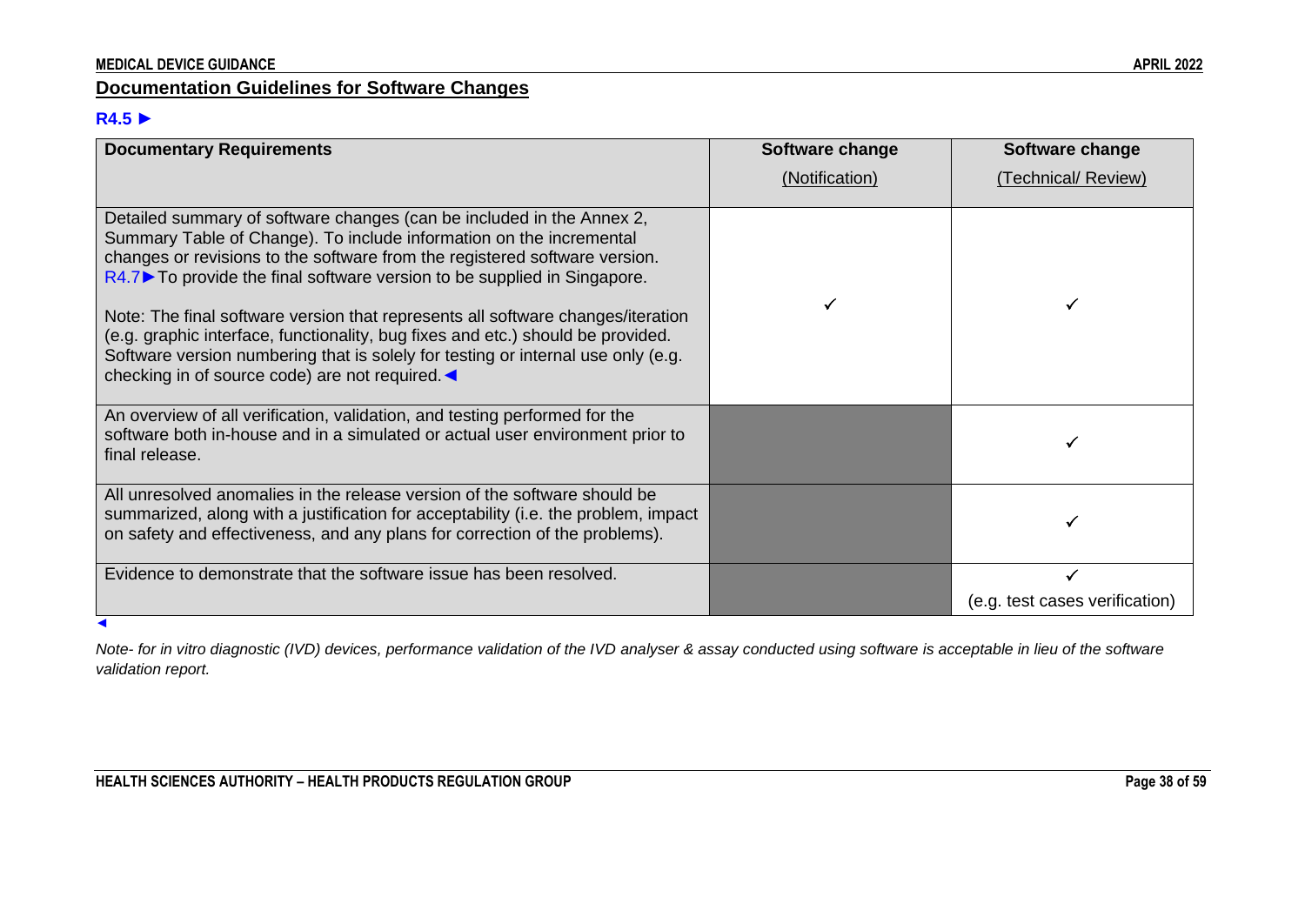|                                                                                                                                                                                                                                                                                                           |                                                                                                                                                                                                                                                                                 | 3. Changes to Materials in a General Medical Device                                                                                                                                                                                                                                                                                         |                                                                                                                                                                         |                                                                                                                     |                                                                                                                                                                                      |  |
|-----------------------------------------------------------------------------------------------------------------------------------------------------------------------------------------------------------------------------------------------------------------------------------------------------------|---------------------------------------------------------------------------------------------------------------------------------------------------------------------------------------------------------------------------------------------------------------------------------|---------------------------------------------------------------------------------------------------------------------------------------------------------------------------------------------------------------------------------------------------------------------------------------------------------------------------------------------|-------------------------------------------------------------------------------------------------------------------------------------------------------------------------|---------------------------------------------------------------------------------------------------------------------|--------------------------------------------------------------------------------------------------------------------------------------------------------------------------------------|--|
|                                                                                                                                                                                                                                                                                                           | 3A                                                                                                                                                                                                                                                                              | 3Bi                                                                                                                                                                                                                                                                                                                                         | 3Bii                                                                                                                                                                    | 3C                                                                                                                  | 3D                                                                                                                                                                                   |  |
|                                                                                                                                                                                                                                                                                                           | <b>B:</b> Notification<br>C&D: Technical                                                                                                                                                                                                                                        | <b>B:</b> Notification<br>C&D: Technical                                                                                                                                                                                                                                                                                                    | <b>B-D: Notification</b>                                                                                                                                                | B: NA<br>C&D: Technical                                                                                             | B: NA<br>C&D: Technical                                                                                                                                                              |  |
| <b>Documentary Requirements:</b>                                                                                                                                                                                                                                                                          | All changes to type,<br>source, processing and/or<br>supplier of biological<br>materials (including cells,<br>tissues and/or derivatives<br>of animal, human,<br>microbial or recombinant<br>origin) without a change in<br>the intended purpose of the<br>biological material. | All changes to material or material<br>formulation (of non-biological<br>origin) including changes to<br>device coating or surface<br>modification techniques that is<br>intended to make direct/indirect<br>contact with body tissues and<br>fluids or is absorbed by the body,<br>with no change in device<br>performance specifications. | Unless the material has<br>been reviewed in a<br>previous device<br>application and the new<br>material has the same<br>nature of body contact<br>and contact duration. | All changes to<br>materials that are<br>used for shielding in<br>medical devices<br>emitting ionising<br>radiation. | All changes to<br>concentration or<br>drug specification<br>of medicinal<br>substances in<br>medical devices<br>that incorporate<br>medicinal<br>substances in an<br>ancillary role. |  |
| $R4.5$ $\triangleright$ Design verification and<br>validation documents <                                                                                                                                                                                                                                 | (e.g. biocompatibility)                                                                                                                                                                                                                                                         | (e.g. biocompatibility, mechanical)                                                                                                                                                                                                                                                                                                         | ✓<br>(e.g. biocompatibility,<br>mechanical testing,<br>sterilisation validation)                                                                                        | (e.g. radiation safety<br>validation report<br>summary)                                                             |                                                                                                                                                                                      |  |
| $R4.5$ Clinical Evidence<br>(If applicable) $\triangleleft$                                                                                                                                                                                                                                               | ✓                                                                                                                                                                                                                                                                               |                                                                                                                                                                                                                                                                                                                                             |                                                                                                                                                                         |                                                                                                                     | Contact the                                                                                                                                                                          |  |
| R4.5 ▶ Biological safety data<br>- Process validation results to<br>substantiate that manufacturing<br>procedures are in place to minimize<br>biological risks, in particular, with<br>regard to viruses and other<br>transmissible agents. This also<br>includes inactivation of infection<br>organisms. | (e.g. viral validation report)                                                                                                                                                                                                                                                  |                                                                                                                                                                                                                                                                                                                                             |                                                                                                                                                                         |                                                                                                                     | <b>Medical Devices</b><br>Branch for further<br>advice.                                                                                                                              |  |
| - Continued -                                                                                                                                                                                                                                                                                             |                                                                                                                                                                                                                                                                                 | 3. Changes in Materials in a General Medical Device                                                                                                                                                                                                                                                                                         |                                                                                                                                                                         |                                                                                                                     |                                                                                                                                                                                      |  |

**HEALTH SCIENCES AUTHORITY – HEALTH PRODUCTS REGULATION GROUP Page 39 of 59**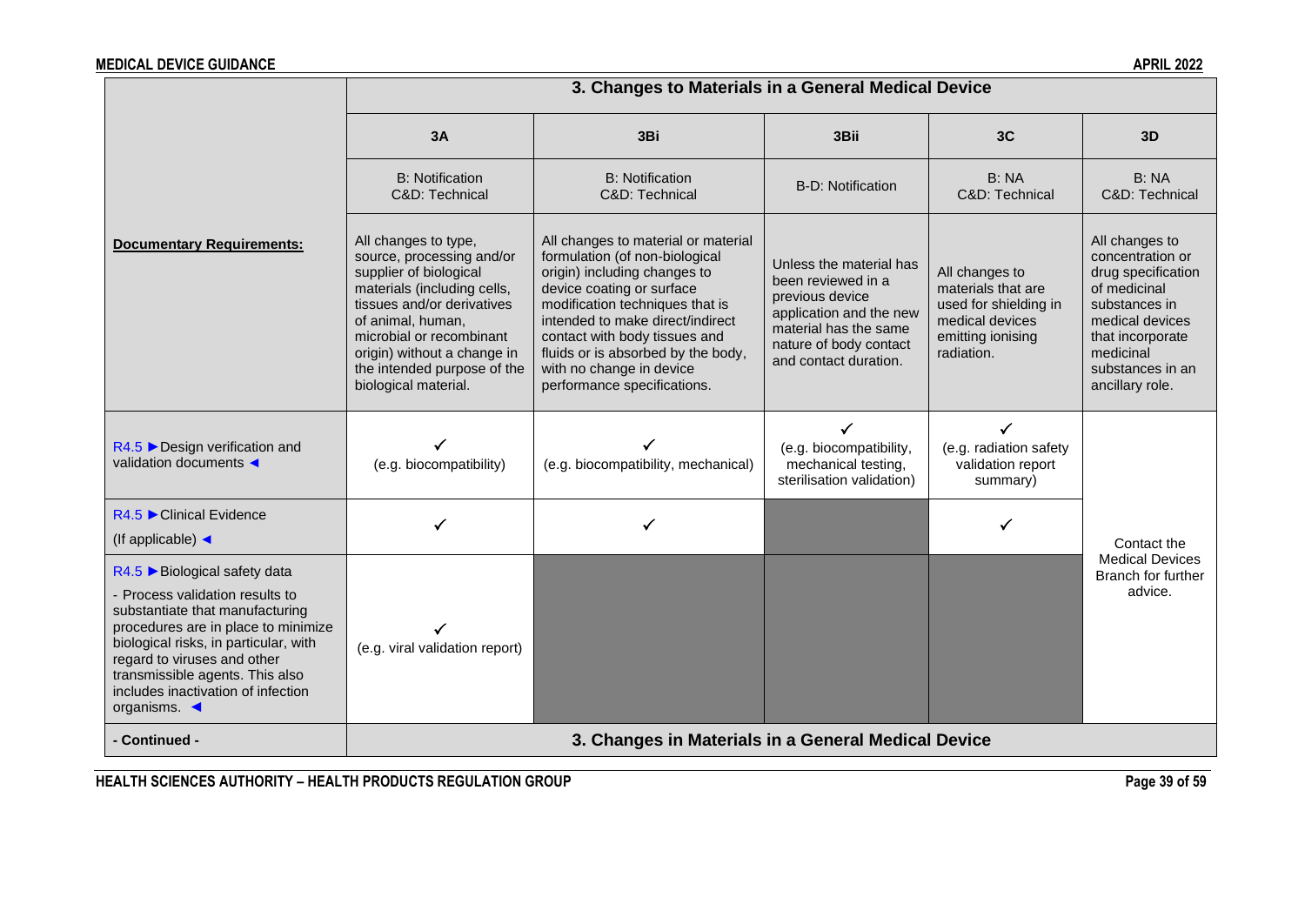| <b>MEDICAL DEVICE GUIDANCE</b><br><b>APRIL 2022</b> |
|-----------------------------------------------------|
|-----------------------------------------------------|

|                                                                                                                                                                                                                                       | 3A                                       | 3Bi                                      | 3Bii                     | 3C                      | 3D                                                      |
|---------------------------------------------------------------------------------------------------------------------------------------------------------------------------------------------------------------------------------------|------------------------------------------|------------------------------------------|--------------------------|-------------------------|---------------------------------------------------------|
|                                                                                                                                                                                                                                       | <b>B:</b> Notification<br>C&D: Technical | <b>B: Notification</b><br>C&D: Technical | <b>B-D: Notification</b> | B: NA<br>C&D: Technical | B: NA<br>C&D: Technical                                 |
| $R4.5$ Information of<br>sources/donors<br>-An indication of biological material                                                                                                                                                      |                                          |                                          |                          |                         |                                                         |
| or derivative used in the medical<br>device, its origin and source/donor                                                                                                                                                              |                                          |                                          |                          |                         |                                                         |
| List of material(s) making direct/<br>indirect contact with human body                                                                                                                                                                |                                          |                                          |                          |                         | Contact the                                             |
| Information on radiation source                                                                                                                                                                                                       |                                          |                                          |                          |                         | <b>Medical Devices</b><br>Branch for further<br>advice. |
| Information on materials for<br>shielding of radiation                                                                                                                                                                                |                                          |                                          |                          |                         |                                                         |
| Justification for choice of identified<br>referenced device (provide device<br>registration & model number), with<br>consideration to the device intended<br>use, indications of use, nature of<br>body contact and contact duration. |                                          |                                          |                          |                         |                                                         |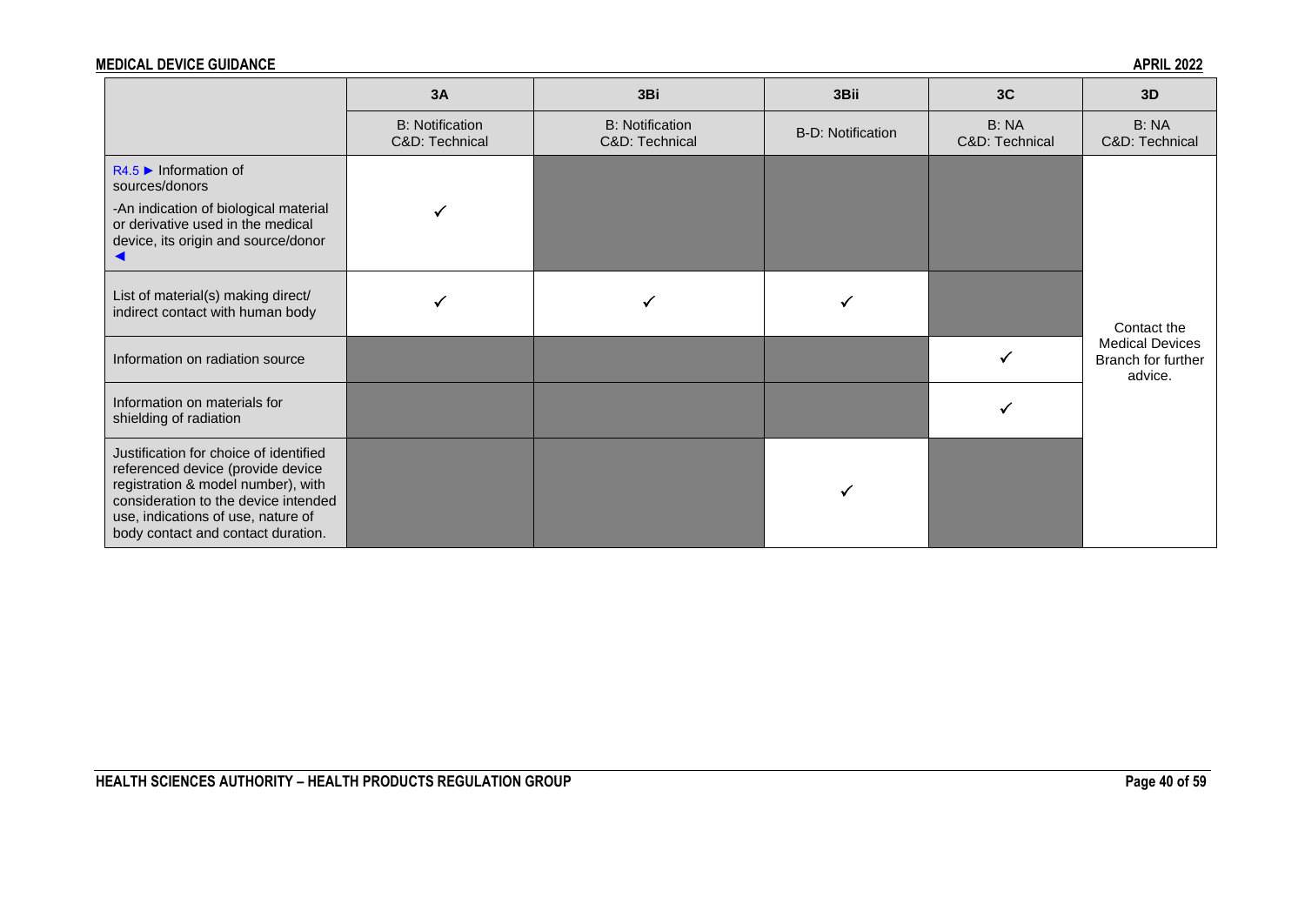|                                                                                                                                                  | 4. Change to Materials of In Vitro Diagnostic Medical Devices                                                                                                                                    |  |  |  |  |
|--------------------------------------------------------------------------------------------------------------------------------------------------|--------------------------------------------------------------------------------------------------------------------------------------------------------------------------------------------------|--|--|--|--|
|                                                                                                                                                  | 4A                                                                                                                                                                                               |  |  |  |  |
| <b>Documentary Requirements:</b>                                                                                                                 | <b>B:</b> Notification                                                                                                                                                                           |  |  |  |  |
|                                                                                                                                                  | C&D: Technical                                                                                                                                                                                   |  |  |  |  |
|                                                                                                                                                  | All changes to material (including chemical and biological substances) which results in a change to the performance specifications of<br>the registered in vitro diagnostic (IVD) medical device |  |  |  |  |
| $R4.5$ $\triangleright$ Design verification and                                                                                                  |                                                                                                                                                                                                  |  |  |  |  |
| validation documents                                                                                                                             | e.g. Shelf life studies, specificity and sensitivity studies                                                                                                                                     |  |  |  |  |
| R4.5 Clinical Evidence <                                                                                                                         |                                                                                                                                                                                                  |  |  |  |  |
| R4.5 ▶ Biological safety data                                                                                                                    |                                                                                                                                                                                                  |  |  |  |  |
| Process validation results to<br>substantiate that manufacturing<br>procedures are in place to minimize<br>biological risks, in particular, with |                                                                                                                                                                                                  |  |  |  |  |
|                                                                                                                                                  |                                                                                                                                                                                                  |  |  |  |  |
|                                                                                                                                                  |                                                                                                                                                                                                  |  |  |  |  |
| regard to viruses and other<br>transmissible agents. This also                                                                                   | e.g. Certificate of Analysis (COA), Certificate of Compliance (COC)                                                                                                                              |  |  |  |  |
| includes inactivation of infection                                                                                                               |                                                                                                                                                                                                  |  |  |  |  |
| organisms in reagents and the<br>production of reagents. ◀                                                                                       |                                                                                                                                                                                                  |  |  |  |  |
|                                                                                                                                                  |                                                                                                                                                                                                  |  |  |  |  |
| $R4.5$ Information of sources/ donors                                                                                                            |                                                                                                                                                                                                  |  |  |  |  |
| -An indication of biological material or                                                                                                         |                                                                                                                                                                                                  |  |  |  |  |
| derivative used in the medical device,<br>its origin and source/donor                                                                            |                                                                                                                                                                                                  |  |  |  |  |
|                                                                                                                                                  | ✓                                                                                                                                                                                                |  |  |  |  |
| $R4.7$ $\triangleright$ Device labelling with changes                                                                                            |                                                                                                                                                                                                  |  |  |  |  |
| are highlighted/identified and finalised<br>device labelling ◀                                                                                   |                                                                                                                                                                                                  |  |  |  |  |
|                                                                                                                                                  |                                                                                                                                                                                                  |  |  |  |  |
| $R4.5$ $\triangleright$ Risk analysis <                                                                                                          |                                                                                                                                                                                                  |  |  |  |  |

*All changes to the radiation source require a new premarket submission. E.g. Radioisotopes in radioimmunoassays*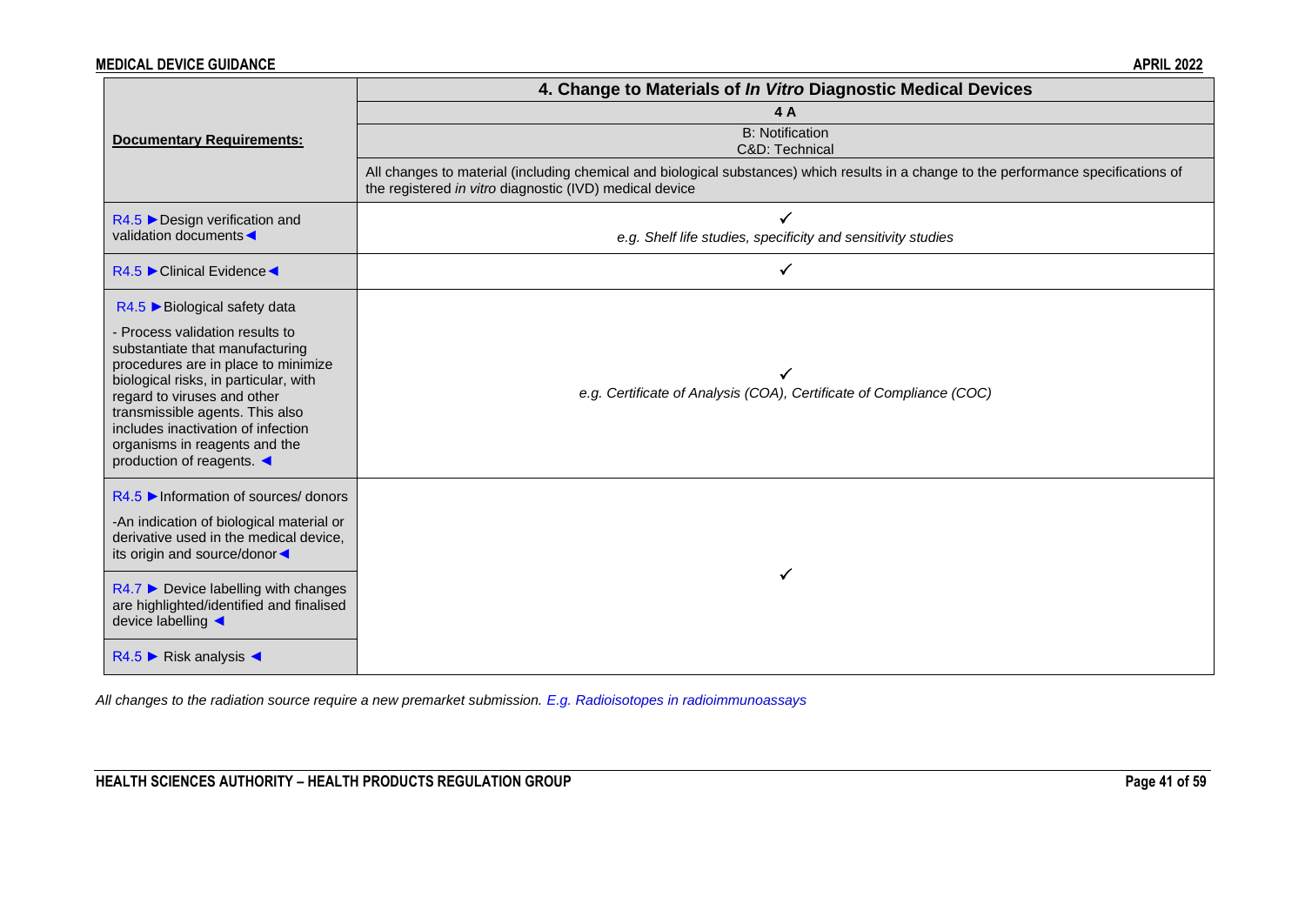|                                                                                                                               | 5. Changes to Labelling                                                                                                                     |                                                                                   |                                                                                                                                                                                                      |                                                                                                                                                             |                                                                   |                                                                                                   |                            |
|-------------------------------------------------------------------------------------------------------------------------------|---------------------------------------------------------------------------------------------------------------------------------------------|-----------------------------------------------------------------------------------|------------------------------------------------------------------------------------------------------------------------------------------------------------------------------------------------------|-------------------------------------------------------------------------------------------------------------------------------------------------------------|-------------------------------------------------------------------|---------------------------------------------------------------------------------------------------|----------------------------|
|                                                                                                                               | 5Ai                                                                                                                                         | 5Aii                                                                              | 5Bi                                                                                                                                                                                                  | 5Bii                                                                                                                                                        | 5C                                                                | 5 <sub>D</sub>                                                                                    | $R4.3 \triangleright 5E$   |
|                                                                                                                               | <b>B: Review</b><br>C&D: Technical                                                                                                          | $B-D$ :<br>Notification                                                           | <b>B: Review</b><br>C&D: Technical                                                                                                                                                                   | <b>B-D: Notification</b>                                                                                                                                    | <b>B: Review</b><br>C&D: Technical                                | <b>B-D: Notification</b>                                                                          | $B-D$ :<br>Notification    |
| <b>Documentary</b><br><b>Requirements:</b>                                                                                    | All changes to the<br>labelling of medical<br>devices that involve<br>addition and/or<br>revision of the<br>approved<br>indications for use | Unless the<br>change only<br>involves a<br>reduction of<br>indications for<br>use | $R4.8$ MI changes<br>to labelling of the<br>medical devices that<br>involve removal<br>and/or revision of<br>warnings,<br>precautions,<br>contraindications<br>and/or adverse<br>events <sub>4</sub> | $R4.8$ Unless<br>the change<br>involve an<br>addition of<br>contraindications.<br>warnings,<br>precautions<br>and/or adverse<br>events $\blacktriangleleft$ | Labelling changes<br>that modify the<br>approved method<br>of use | Change<br>involves only<br>rephrasing of<br>existing<br>information in<br>instructions for<br>use | Other labelling<br>Changes |
| $R4.5$ Proof of reference<br>agency's approval(s) for<br>the change $\triangleleft$                                           |                                                                                                                                             |                                                                                   |                                                                                                                                                                                                      |                                                                                                                                                             |                                                                   |                                                                                                   |                            |
| $R4.7$ $\triangleright$ Device labelling<br>with changes that are<br>highlighted/identified and<br>finalised device labelling |                                                                                                                                             |                                                                                   |                                                                                                                                                                                                      |                                                                                                                                                             |                                                                   |                                                                                                   |                            |
| Declaration of conformity<br>document                                                                                         |                                                                                                                                             |                                                                                   |                                                                                                                                                                                                      |                                                                                                                                                             |                                                                   |                                                                                                   |                            |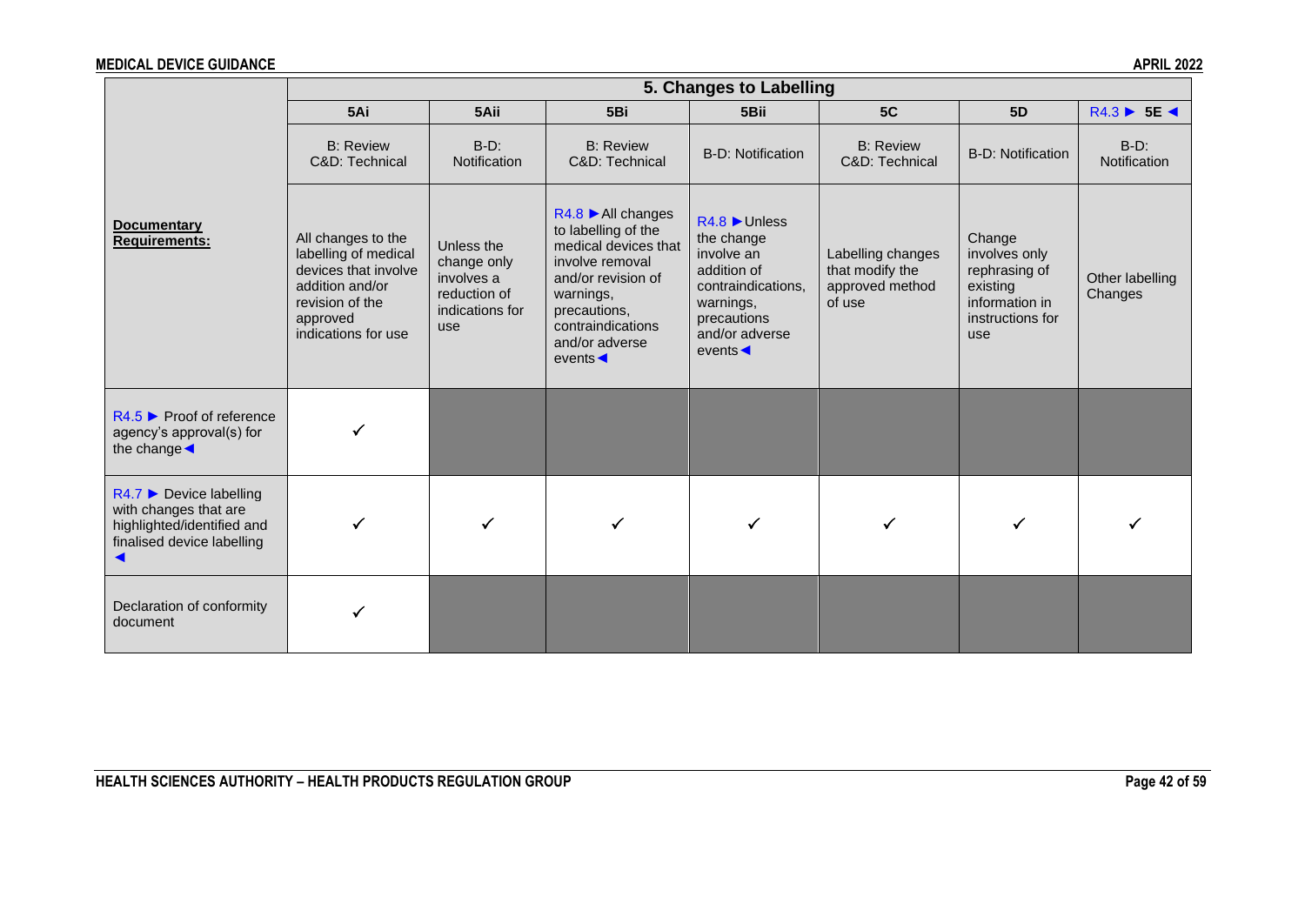|                                                                                                             |                                    |                          |                                    | 5. Changes to Labelling  |                                    |                          |                         |
|-------------------------------------------------------------------------------------------------------------|------------------------------------|--------------------------|------------------------------------|--------------------------|------------------------------------|--------------------------|-------------------------|
|                                                                                                             | 5Ai                                | 5Aii                     | 5Bi                                | 5Bii                     | 5C                                 | <b>5D</b>                | <b>5E</b>               |
| - Continued -                                                                                               | <b>B:</b> Review<br>C&D: Technical | <b>B-D: Notification</b> | <b>B: Review</b><br>C&D: Technical | <b>B-D: Notification</b> | <b>B:</b> Review<br>C&D: Technical | <b>B-D: Notification</b> | $B-D$ :<br>Notification |
| $R4.5$ Device verification<br>and validation documents                                                      |                                    |                          |                                    |                          |                                    |                          |                         |
| *Refer to Documentation<br><b>Guidelines for Software</b><br>Changes table in this<br>Annex $\triangleleft$ |                                    |                          |                                    |                          |                                    |                          |                         |
| $R4.5$ $\blacktriangleright$ Clinical<br>Evidence <                                                         |                                    |                          |                                    |                          |                                    |                          |                         |
| <b>Risk Analysis</b>                                                                                        |                                    |                          | ✓                                  | $\checkmark$             |                                    |                          |                         |
| Other relevant documents<br>supporting proposed<br>changes submitted<br>(If applicable)                     |                                    |                          |                                    |                          |                                    |                          |                         |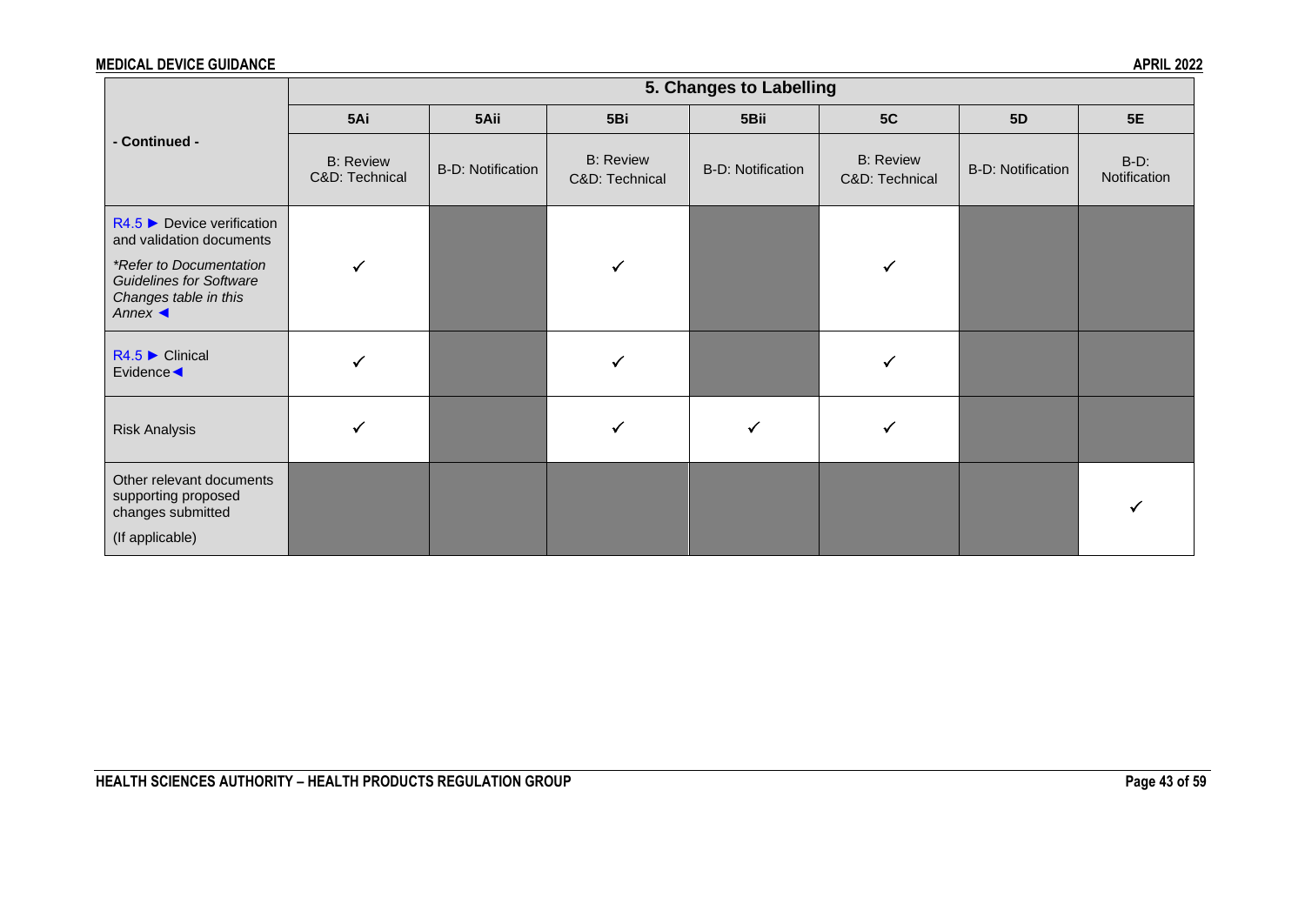|                                                                                | 6. Changes to registered medical devices listing information |                                                                                                                                                                                                                                                                                                                                                                                                                                                                                                                                                                                                                                                                                                                          |                                                                                                                                                                                                            |                                                                                                                                                                                       |                                                      |                                                               |                                              |                                                   |  |
|--------------------------------------------------------------------------------|--------------------------------------------------------------|--------------------------------------------------------------------------------------------------------------------------------------------------------------------------------------------------------------------------------------------------------------------------------------------------------------------------------------------------------------------------------------------------------------------------------------------------------------------------------------------------------------------------------------------------------------------------------------------------------------------------------------------------------------------------------------------------------------------------|------------------------------------------------------------------------------------------------------------------------------------------------------------------------------------------------------------|---------------------------------------------------------------------------------------------------------------------------------------------------------------------------------------|------------------------------------------------------|---------------------------------------------------------------|----------------------------------------------|---------------------------------------------------|--|
|                                                                                | 6Ai                                                          | 6Aii                                                                                                                                                                                                                                                                                                                                                                                                                                                                                                                                                                                                                                                                                                                     | 6Aiii                                                                                                                                                                                                      | 6Aiv                                                                                                                                                                                  | 6B                                                   | 6C                                                            |                                              | 6D                                                |  |
| <b>Documentary</b><br><b>Requirements:</b>                                     | <b>B: Review</b><br>C&D: Technical                           | <b>B-D: Administrative</b>                                                                                                                                                                                                                                                                                                                                                                                                                                                                                                                                                                                                                                                                                               | $B-D$ :<br>Administrative                                                                                                                                                                                  | $B-D$ :<br>Administrative                                                                                                                                                             | $B-D$ :<br>Notification                              | $B-D$ :<br>Administrative                                     | B-D: Administrative                          |                                                   |  |
|                                                                                | Addition of new<br>medical devices<br>to a device<br>listing | Unless the change involves the<br>addition of the same design, that only<br>involves:<br>New models within the existing<br>$\bullet$<br>range of sizes already<br>registered;<br>An increase or reduction in the<br>$\bullet$<br>number of identical devices in a<br>pack of a registered device<br>without breach of individual<br>primary packaging;<br>An increase or reduction of<br>$\bullet$<br>volume that does not affect<br>specifications of device (e.g.<br>shelf life, stability, performance<br>and sterility);<br>Addition of models due<br>$\bullet$<br>repackaging of existing models<br>within the same SMDR listing in<br>different combinations without<br>breach of individual primary<br>packaging. | <b>Unless</b><br>change<br>involves the<br>addition of a<br>new device or<br>software<br>identifier with<br>no change to<br>the<br>performance<br>characteristics<br>or<br>specifications<br>of the device | Unless the<br>change<br>involves the<br>addition of<br>Class A<br>medical<br>device<br>accessories<br>that<br>complement<br>the registered<br>medical<br>device as a<br>closed system | All deletions<br>of models<br>from device<br>listing | All changes to<br><b>Product Name</b><br>and/or<br>identifier | All<br>changes<br>to the<br>product<br>owner | A<br>changes<br>to<br>product<br>owner<br>address |  |
| Annex 2 - List of<br>Configurations with<br>new/ updated models<br>highlighted |                                                              |                                                                                                                                                                                                                                                                                                                                                                                                                                                                                                                                                                                                                                                                                                                          |                                                                                                                                                                                                            |                                                                                                                                                                                       |                                                      |                                                               |                                              |                                                   |  |
| $R4.5$ Device<br>description of the<br>added model                             |                                                              |                                                                                                                                                                                                                                                                                                                                                                                                                                                                                                                                                                                                                                                                                                                          |                                                                                                                                                                                                            |                                                                                                                                                                                       |                                                      |                                                               |                                              |                                                   |  |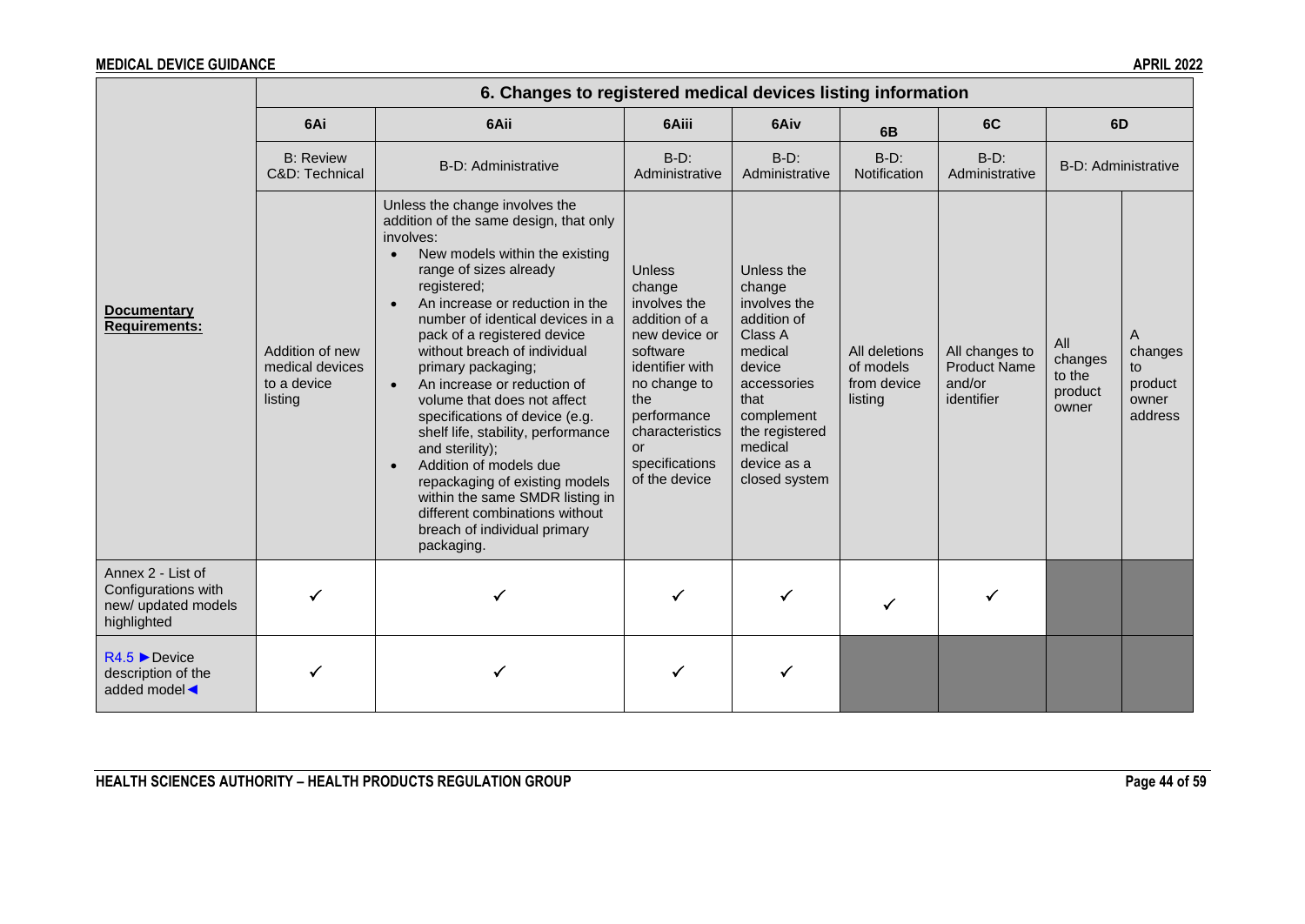|                                                                                                                                                                                                                                                                                                                                                            | 6. Changes to registered medical devices listing information |                     |                           |                           |                                                   |                           |                     |  |  |
|------------------------------------------------------------------------------------------------------------------------------------------------------------------------------------------------------------------------------------------------------------------------------------------------------------------------------------------------------------|--------------------------------------------------------------|---------------------|---------------------------|---------------------------|---------------------------------------------------|---------------------------|---------------------|--|--|
| - Continued -                                                                                                                                                                                                                                                                                                                                              | 6Ai                                                          | 6Aii                | 6Aiii                     | 6Aiv                      | 6B                                                | 6C                        | 6D                  |  |  |
|                                                                                                                                                                                                                                                                                                                                                            | <b>B: Review</b><br>C&D: Technical                           | B-D: Administrative | $B-D$ :<br>Administrative | $B-D$ :<br>Administrative | $B-D$ :<br>Notification                           | $B-D$ :<br>Administrative | B-D: Administrative |  |  |
| $R4.5 \triangleright A$ comparison,<br>preferably in a table, of<br>the design,<br>specifications,<br>intended<br>use/indications for use<br>between the current<br>registered devices and<br>the proposed added<br>device(s) the<br>proposed. To include<br>labelled pictorial<br>representation<br>(diagrams, photos,<br>drawings) where<br>necessary. ◀ | $\checkmark$                                                 |                     |                           | $\checkmark$              |                                                   |                           |                     |  |  |
| $R4.5$ $\blacktriangleright$ Justification for<br>addition of device<br>models to be grouped<br>within the registered<br>listing [e.g. Patient<br>information leaflet and<br>promotional material<br>(including brochures<br>and catalogues)]                                                                                                              | $\checkmark$                                                 |                     | $\checkmark$              | $\checkmark$              | ✓<br>Justification<br>for deletion<br>of model(s) |                           |                     |  |  |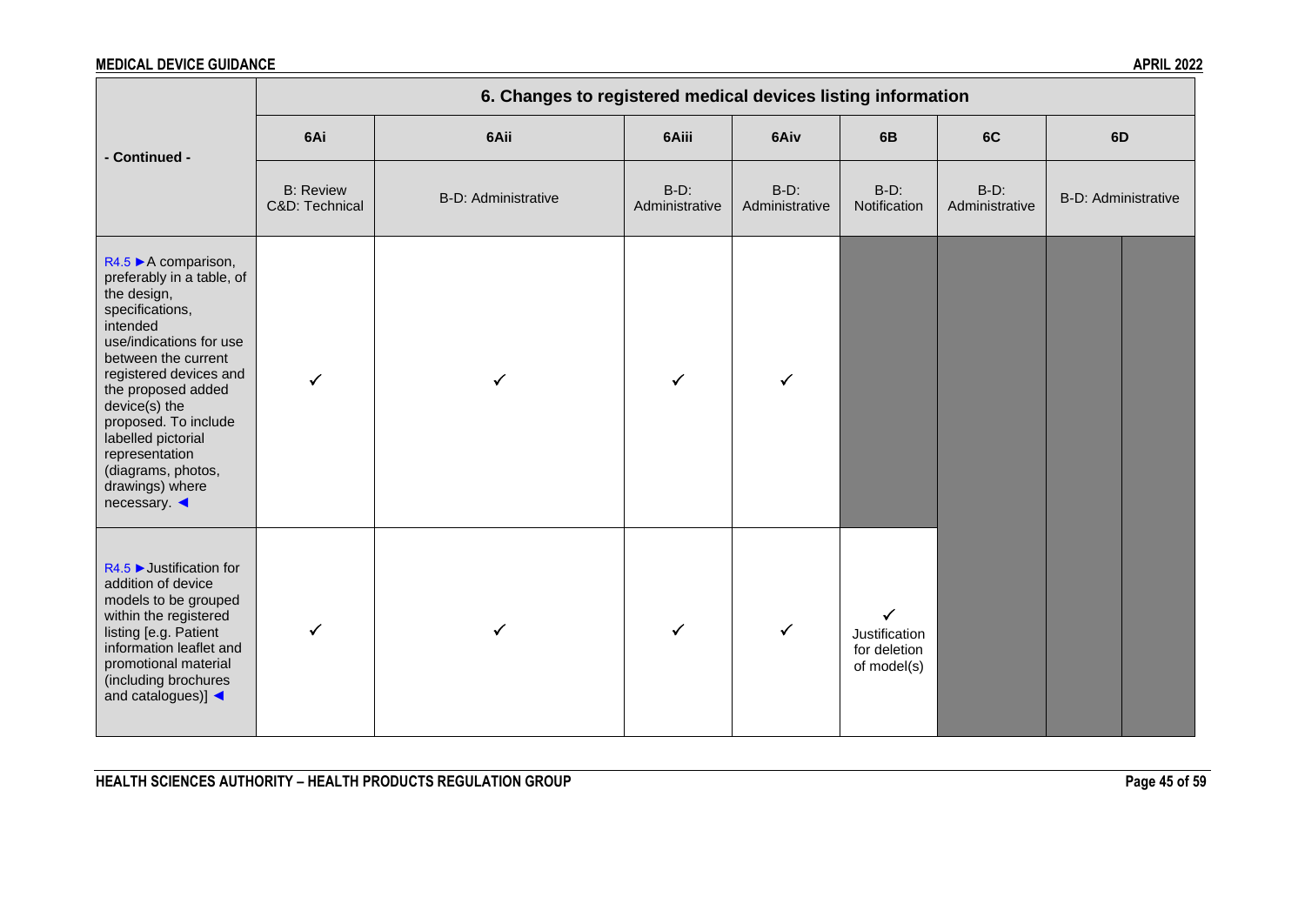|                                                                                                                                                                                                                                                                                                                                                                                                                                                                                                                                                                                | 6. Changes to registered medical devices listing information |                            |                           |                           |                         |                           |                     |  |
|--------------------------------------------------------------------------------------------------------------------------------------------------------------------------------------------------------------------------------------------------------------------------------------------------------------------------------------------------------------------------------------------------------------------------------------------------------------------------------------------------------------------------------------------------------------------------------|--------------------------------------------------------------|----------------------------|---------------------------|---------------------------|-------------------------|---------------------------|---------------------|--|
| - Continued -                                                                                                                                                                                                                                                                                                                                                                                                                                                                                                                                                                  | 6Ai                                                          | 6Aii                       | 6Aiii                     | 6Aiv                      | 6B                      | 6C                        | 6D                  |  |
|                                                                                                                                                                                                                                                                                                                                                                                                                                                                                                                                                                                | <b>B: Review</b><br>C&D: Technical                           | <b>B-D: Administrative</b> | $B-D$ :<br>Administrative | $B-D$ :<br>Administrative | $B-D$ :<br>Notification | $B-D$ :<br>Administrative | B-D: Administrative |  |
| $R4.5$ $\triangleright$ Cybersecurity<br>(if applicable)                                                                                                                                                                                                                                                                                                                                                                                                                                                                                                                       |                                                              |                            |                           |                           |                         |                           |                     |  |
| Evidence to support<br>the cybersecurity of<br>connected medical<br>devices, such as<br>wireless enabled,<br>internet-connected and<br>network-connected<br>devices. For example,<br>but not limited to:<br>-Cybersecurity<br>vulnerabilities and risk<br>analysis<br>-Cybersecurity control<br>measures<br>-On-going plans,<br>processes or<br>mechanisms for<br>surveillance, timely<br>detection and<br>management of<br>cybersecurity related<br>threats during the<br>useful life of the device<br>especially when a<br>breach has been<br>detected. $\blacktriangleleft$ | $\checkmark$                                                 |                            | ✓                         |                           |                         |                           |                     |  |
| $R4.7$ $\triangleright$ Device<br>labelling with changes<br>are highlighted/<br>identified and finalised<br>device labelling ◀                                                                                                                                                                                                                                                                                                                                                                                                                                                 |                                                              |                            |                           |                           |                         | ✓                         | ✓                   |  |

**HEALTH SCIENCES AUTHORITY – HEALTH PRODUCTS REGULATION GROUP Page 46 of 59**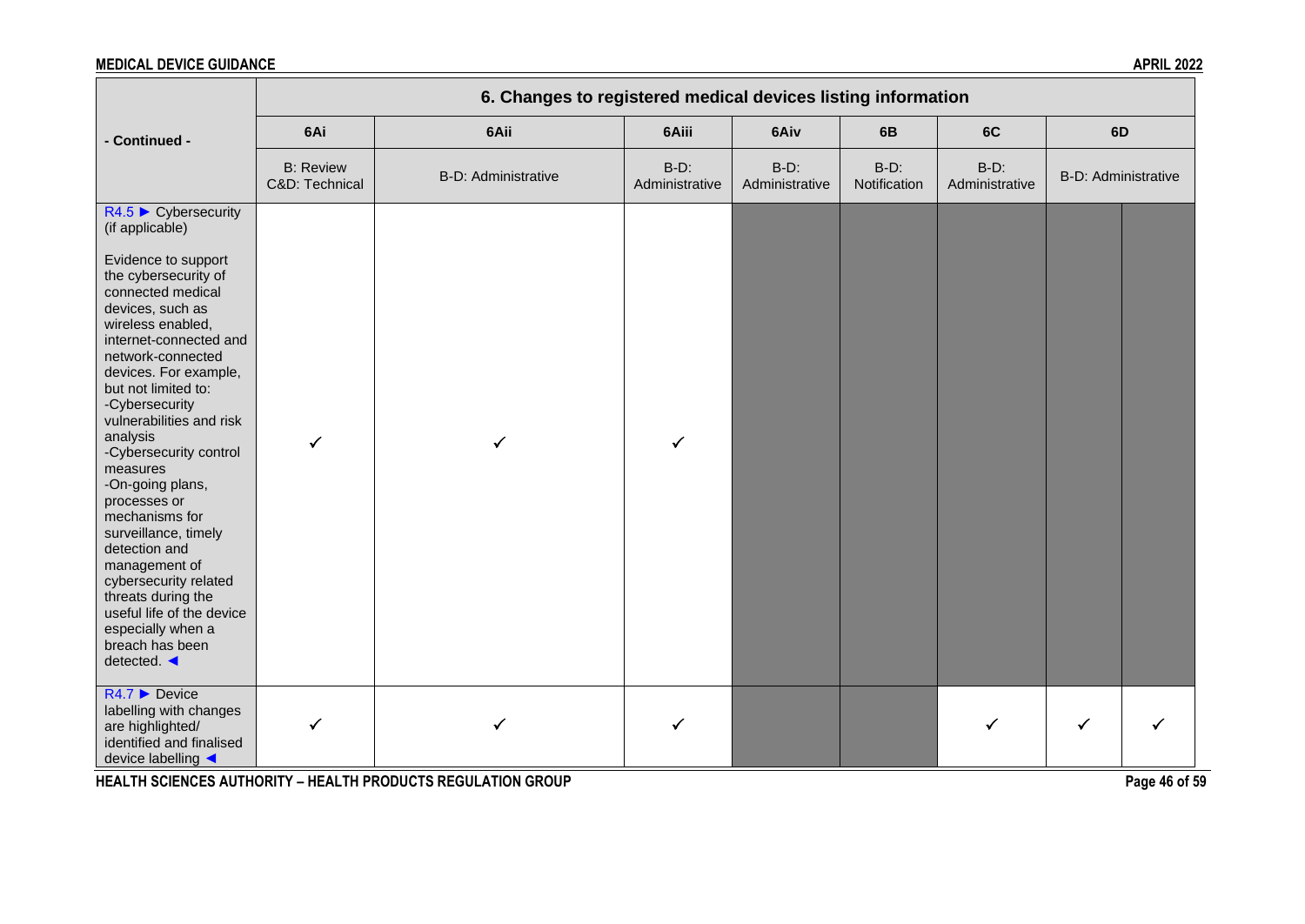|                                                                                                                                                                                                 | 6. Changes to registered medical devices listing information |                     |                           |                                     |                                       |                           |              |                     |  |  |  |
|-------------------------------------------------------------------------------------------------------------------------------------------------------------------------------------------------|--------------------------------------------------------------|---------------------|---------------------------|-------------------------------------|---------------------------------------|---------------------------|--------------|---------------------|--|--|--|
| - Continued -                                                                                                                                                                                   | 6Ai                                                          | 6Aii                | 6Aiii                     | 6Aiv                                | 6B                                    | 6C                        | 6D           |                     |  |  |  |
|                                                                                                                                                                                                 | <b>B: Review</b><br>C&D: Technical                           | B-D: Administrative | $B-D$ :<br>Administrative | $B-D$ :<br>Administrative           | $B-D$ :<br>Notification               | $B-D$ :<br>Administrative |              | B-D: Administrative |  |  |  |
| Declaration of<br>conformity document                                                                                                                                                           | $\checkmark$                                                 | $\checkmark$        |                           |                                     |                                       | ✓                         | ✓            |                     |  |  |  |
| Letter of Authorisation<br>$(GN-15)$                                                                                                                                                            | ✓                                                            | $\checkmark$        | $\checkmark$              | $R4.7 \blacktriangleright \sqrt{4}$ | $R4.6 \rightarrow \blacktriangleleft$ | $\checkmark$              | $\checkmark$ |                     |  |  |  |
| $R4.5$ $\blacktriangleright$ Device<br>verification and<br>validation documents<br>*Refer to<br>Documentation<br>Guidelines for<br>Software Changes<br>table in this Annex $\blacktriangleleft$ | ✓                                                            | If applicable       | If applicable             |                                     |                                       |                           |              |                     |  |  |  |
| $R4.5$ $\blacktriangleright$ Clinical<br>Evidence<br>(If applicable) $\triangleleft$                                                                                                            | ✓                                                            |                     |                           |                                     |                                       |                           |              |                     |  |  |  |
| Risk analysis<br>(If applicable)                                                                                                                                                                |                                                              |                     |                           |                                     |                                       |                           |              |                     |  |  |  |
| $R4.5$ Proof of<br>reference agency's<br>approval(s) for the<br>$change \blacktriangleleft$                                                                                                     | ✓                                                            |                     |                           |                                     |                                       |                           |              |                     |  |  |  |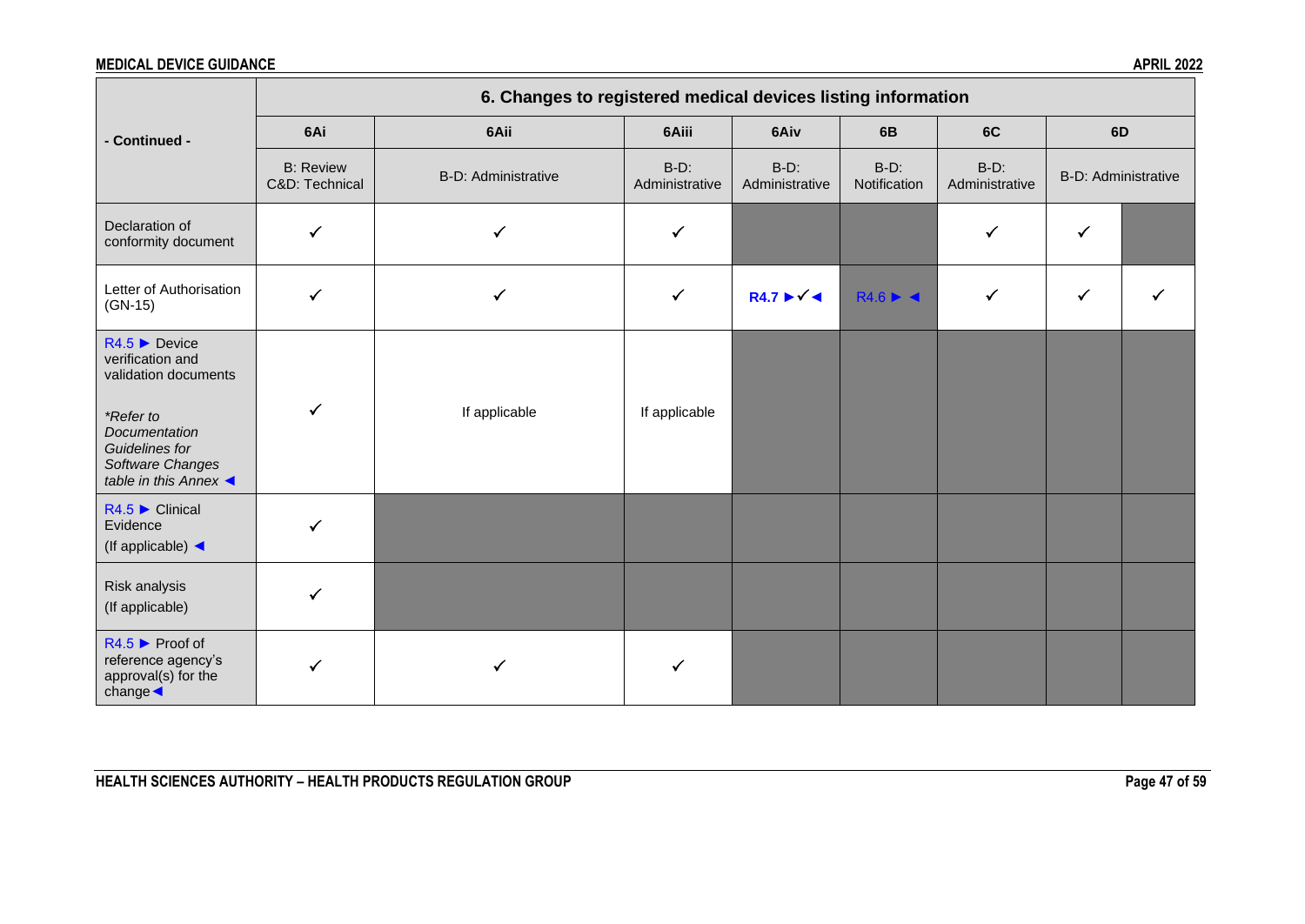|                                                                                                                                                                                                                                                                                                                                                                                                                                                                              |                                                                                                                                                                | 6. Changes to registered medical devices listing information |                           |                           |                         |                           |                            |  |
|------------------------------------------------------------------------------------------------------------------------------------------------------------------------------------------------------------------------------------------------------------------------------------------------------------------------------------------------------------------------------------------------------------------------------------------------------------------------------|----------------------------------------------------------------------------------------------------------------------------------------------------------------|--------------------------------------------------------------|---------------------------|---------------------------|-------------------------|---------------------------|----------------------------|--|
| - Continued -                                                                                                                                                                                                                                                                                                                                                                                                                                                                | 6Ai                                                                                                                                                            | 6Aii                                                         | 6Aiii                     | 6Aiv                      | 6B                      | 6C                        | 6D                         |  |
|                                                                                                                                                                                                                                                                                                                                                                                                                                                                              | <b>B:</b> Review<br>C&D: Technical                                                                                                                             | <b>B-D: Administrative</b>                                   | $B-D$ :<br>Administrative | $B-D$ :<br>Administrative | $B-D$ :<br>Notification | $B-D$ :<br>Administrative | <b>B-D: Administrative</b> |  |
| $R4.5$ Marketing<br>History*<br>(List of countries from<br>HSA's reference<br>regulatory agency<br>jurisdictions where the<br>medical device is<br>marketed.<br>Date (accurate to<br>MMYYYY) and country<br>where the device was<br>first introduced for<br>commercial distribution<br>globally.) $\blacktriangleleft$                                                                                                                                                       | $\checkmark$<br>R4.5<br>*Applicants may<br>wish to provide<br>this additional<br>document to<br>assist with the<br>evaluation<br>process. $\blacktriangleleft$ |                                                              |                           |                           |                         |                           |                            |  |
| $R4.5$ $\blacktriangleright$ Adverse<br>events (AE) / Field<br>safety corrective action<br>(FSCA)<br>- To include a<br>summary of reportable<br>AEs and FSCAs for<br>the MD since its first<br>introduction on the<br>global market. If there<br>have been no AEs or<br>FSCAs to date,<br>provide an attestation<br>from product owner on<br>company letterhead,<br>that there have been<br>no AEs or FSCAs<br>since commercial<br>introduction of the<br>device globally. ◀ | $\checkmark$                                                                                                                                                   | ✓                                                            | $\checkmark$              |                           |                         |                           |                            |  |

**HEALTH SCIENCES AUTHORITY – HEALTH PRODUCTS REGULATION GROUP Page 48 of 59**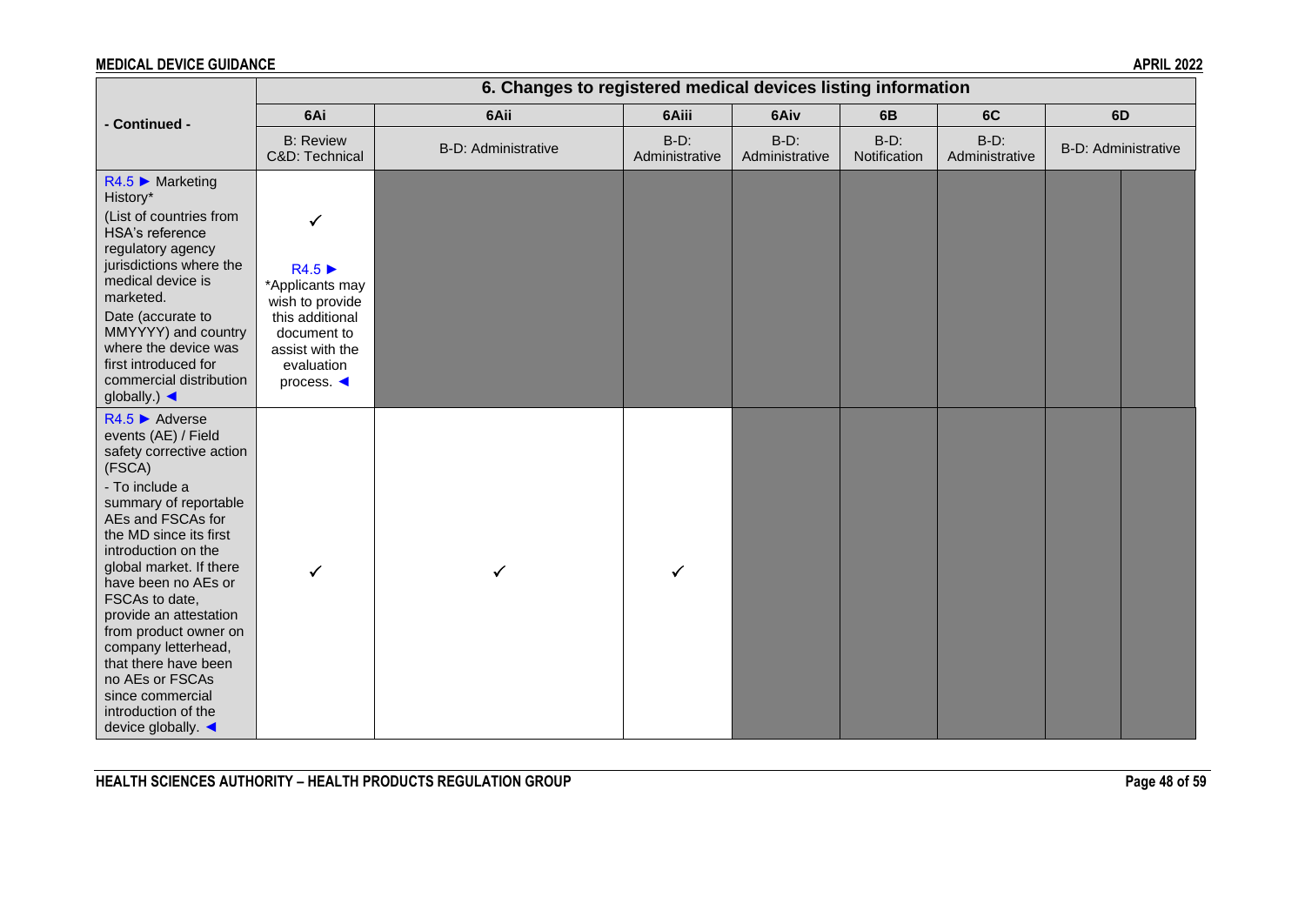|                                                                                                                                                   | 6. Changes to registered medical devices listing information |                     |                           |                           |                         |                           |  |                     |  |  |
|---------------------------------------------------------------------------------------------------------------------------------------------------|--------------------------------------------------------------|---------------------|---------------------------|---------------------------|-------------------------|---------------------------|--|---------------------|--|--|
| - Continued -                                                                                                                                     | 6Ai                                                          | 6Aii                | 6Aiii                     | 6Aiv                      | 6B                      | 6C                        |  | 6D                  |  |  |
|                                                                                                                                                   | <b>B:</b> Review<br>C&D: Technical                           | B-D: Administrative | $B-D$ :<br>Administrative | $B-D$ :<br>Administrative | $B-D$ :<br>Notification | $B-D$ :<br>Administrative |  | B-D: Administrative |  |  |
| Manufacturing<br>information (site's<br>name and address)                                                                                         |                                                              |                     |                           |                           |                         |                           |  |                     |  |  |
| $R4.5$ Proof of QMS<br>$- E.g.:$ ISO13485<br>Certificate, Conformity<br>to US FDA Quality<br>System Regulations or<br>Japan MHLW<br>Ordinance 169 |                                                              |                     |                           |                           |                         |                           |  |                     |  |  |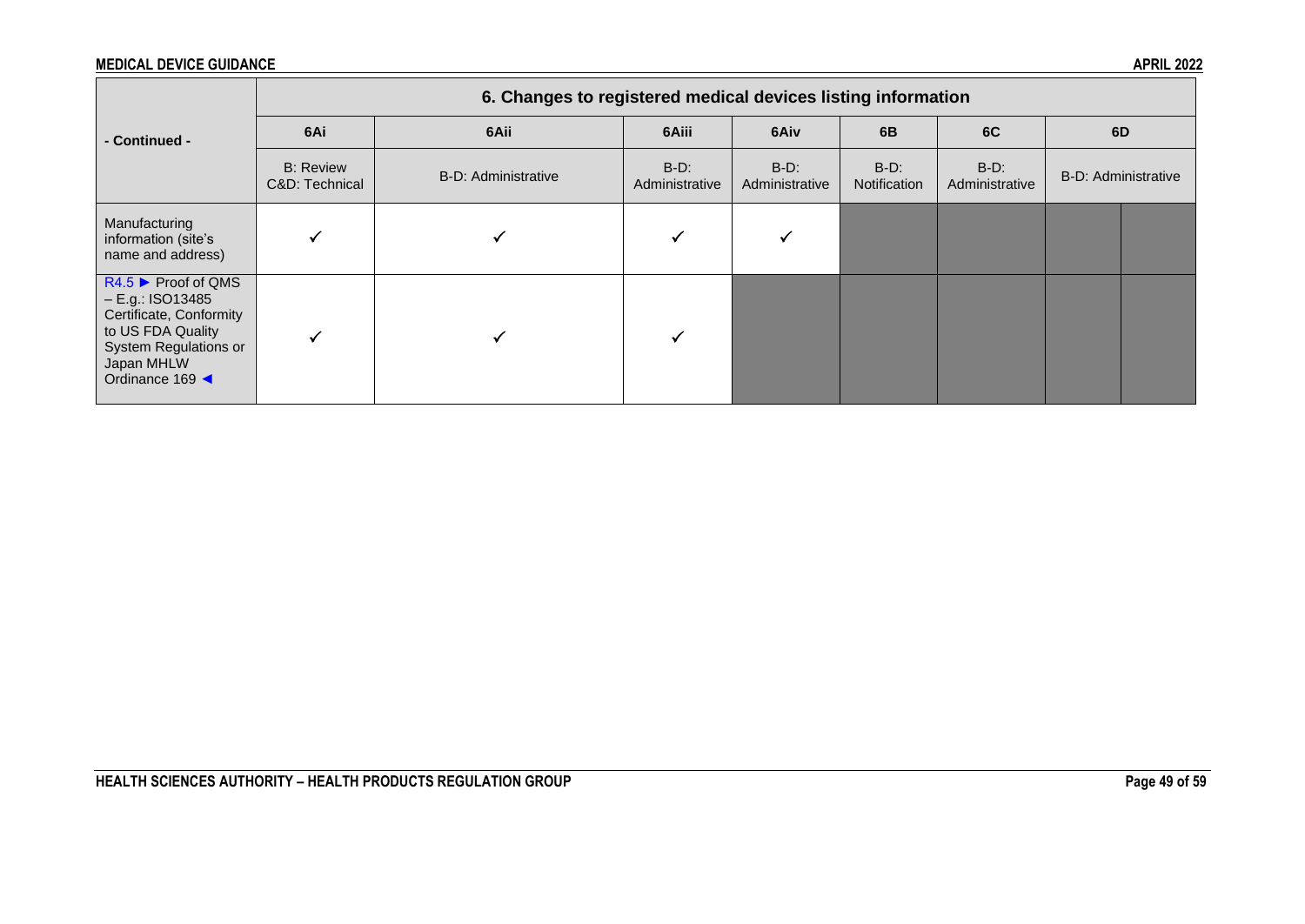|                       | 6. Changes to registered medical devices listing information |                            |                           |                                                                                                                                                                                                                                                                                                     |                         |                                                                                                                                                                                                                                      |                                                                                                                                                                                                                                                                                                                                                    |  |  |  |
|-----------------------|--------------------------------------------------------------|----------------------------|---------------------------|-----------------------------------------------------------------------------------------------------------------------------------------------------------------------------------------------------------------------------------------------------------------------------------------------------|-------------------------|--------------------------------------------------------------------------------------------------------------------------------------------------------------------------------------------------------------------------------------|----------------------------------------------------------------------------------------------------------------------------------------------------------------------------------------------------------------------------------------------------------------------------------------------------------------------------------------------------|--|--|--|
|                       | 6Ai                                                          | 6Aii                       | 6Aiii                     | 6Aiv                                                                                                                                                                                                                                                                                                | 6B                      | 6C                                                                                                                                                                                                                                   | 6D                                                                                                                                                                                                                                                                                                                                                 |  |  |  |
| - Continued -         | <b>B: Review</b><br>C&D: Technical                           | <b>B-D: Administrative</b> | $B-D$ :<br>Administrative | $B-D$ :<br>Administrative                                                                                                                                                                                                                                                                           | $B-D$ :<br>Notification | $B-D$ :<br>Administrative                                                                                                                                                                                                            | <b>B-D: Administrative</b>                                                                                                                                                                                                                                                                                                                         |  |  |  |
|                       |                                                              |                            |                           | $\checkmark$                                                                                                                                                                                                                                                                                        |                         | $\checkmark$                                                                                                                                                                                                                         | $\checkmark$                                                                                                                                                                                                                                                                                                                                       |  |  |  |
| Declaration<br>Letter |                                                              |                            |                           | From<br>Registrant on<br>company<br>letterhead, to<br>state<br>(1) The added<br>models are<br>Class A<br>devices;<br>(2) Class A<br>device name<br>and identifier;<br>(3) The name<br>of product<br>owner;<br>(4) Name and<br>address of<br>manufacturin<br>g site(s) for<br>the Class A<br>devices |                         | From product<br>owner on<br>company<br>letterhead, to<br>state that<br>there is no<br>change to the<br>device in all<br>aspects,<br>including<br>intended use,<br>technical<br>specifications<br>and/or<br>sterilisation<br>process. | From product<br>owner on<br>company<br>letterhead, to<br>state that they<br>will undertake<br>responsibility<br>to provide post<br>market<br>support and<br>assistance<br>related to the<br>medical<br>devices <state<br>device name&gt;<br/>already<br/>supplied under<br/>the former<br/>product<br/>owner's name<br/>(if applicable)</state<br> |  |  |  |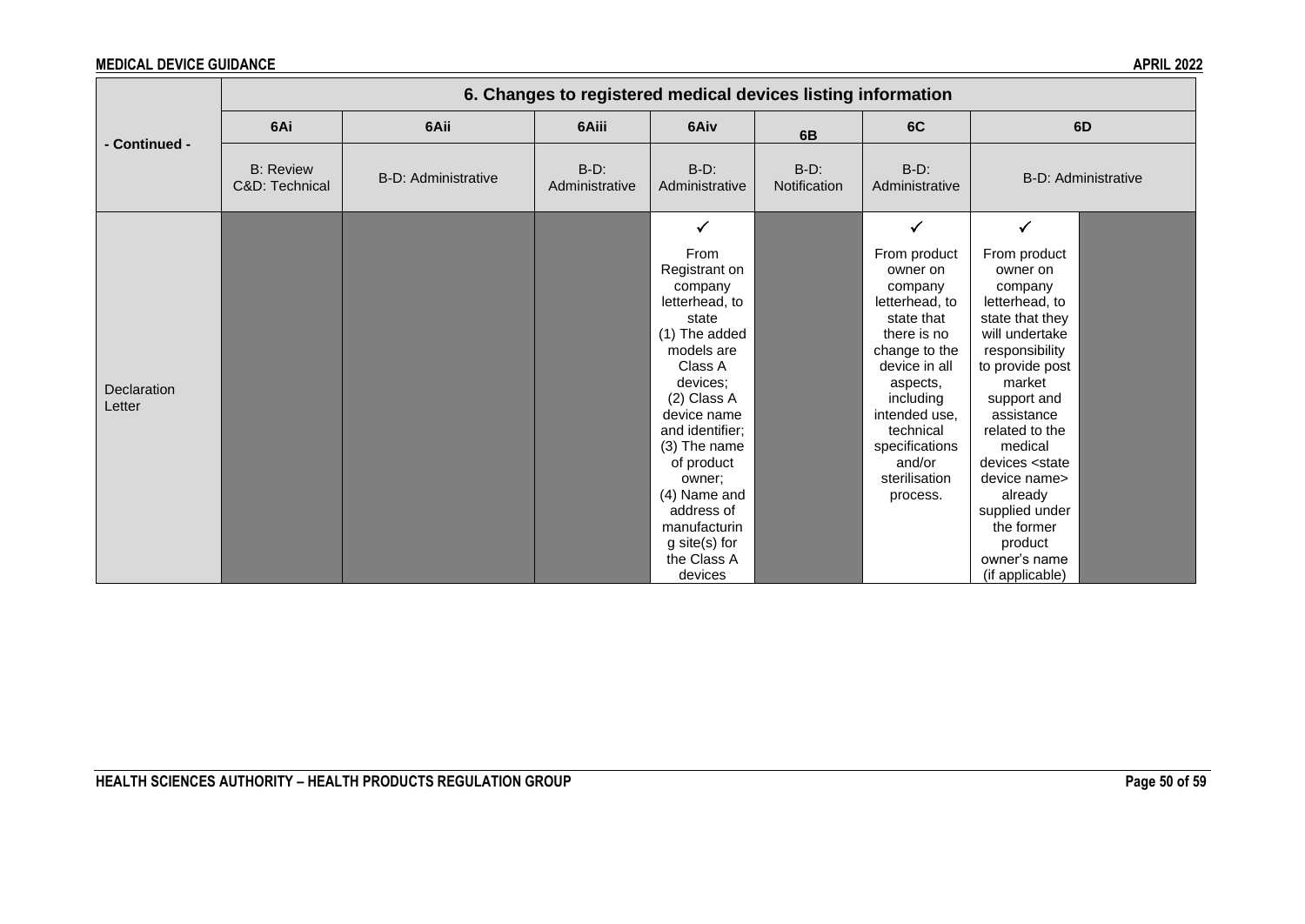#### **ANNEX 2 to GN-21: Summary Table of Change Notification**

#### Guidelines on completing the Summary Table of Change Notification

This summary table is to be completed and submitted for all Change Notification applications (Technical Changes, Review Changes, Administrative Changes, and Notifications).

List the proposed changes, according to the "Category of change" categories in GN-21, to the registered medical device(s) in the summary table below. All applicable types of changes are to be included; any change not specified in this table will not be included for the change notification application.

Information to be included in the table is explained below:

- (i) **Type of changes:** Please state clearly the **type of change**, **category of change** and **SMDR device listing number.**
	- With reference to the 'type of changes' categories in GN-21, highlight the type of change proposed.
	- Specify the SMDR device listing number for the registered medical device(s) included in this change (if the proposed change is identical and applicable to identical devices across multiple device listings on the SMDR; list the applicable device listings). Confirm these device(s) subjected to the change.

<span id="page-50-0"></span>*NOTE All applicable types of changes are to be included. If the types of change proposed affects/results in another type of change, all types of changes shall be included. For example, change in material of device and change (update) of labelling often occur together.* 

- (ii) **Present:** Please state clearly the current scope and aspects of the device to be changed.
- (iii) **Proposed:** Please state clearly the proposed scope and aspects of change.
- (iv) **Reason for change:** Please state clearly the rationale for the proposed scope and aspects of change.
- (v) **Status of proposed change in reference agencies:** Please state the reference agency status (approved/authorised for marketing) for these proposed changes.
- (vi) Indicate in the check box if the medical device(s) in this Change Notification application is a subject of an on-going field safety corrective action.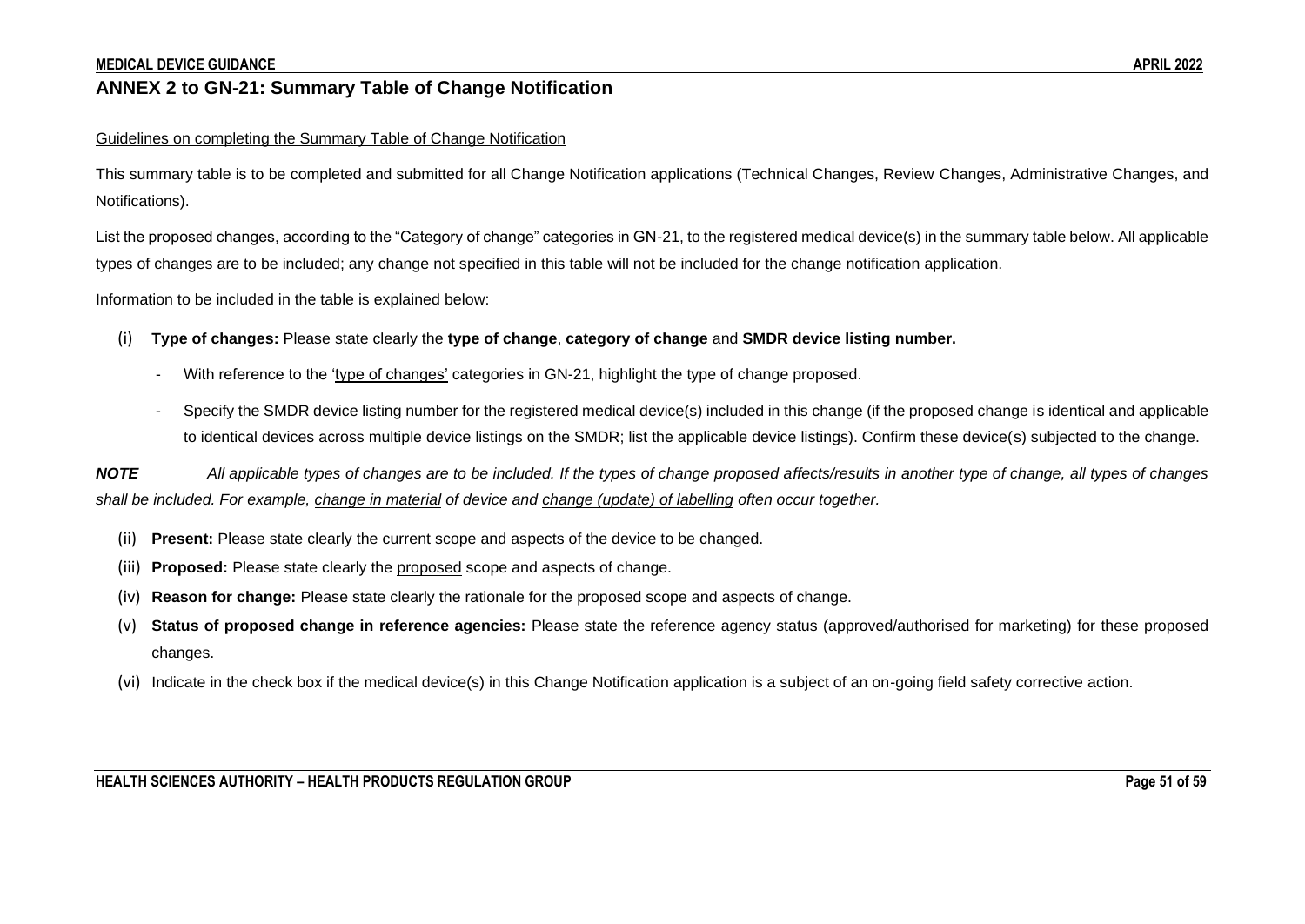#### Please select the correct box.

The change(s) in this Change Notification application is/are related to field safety corrective action and/or reportable adverse events.

#### $\Box$  Yes  $\Box$  No  $\blacktriangleleft$  R3.2 <u> 1989 - Johann Stoff, deutscher Stoff, der Stoff, der Stoff, der Stoff, der Stoff, der Stoff, der Stoff, der S</u>

 $\sim$ 

| <b>Type of Changes</b>              | <b>Present</b>          | <b>Proposed</b>        | Reason for change#     | <b>Status of proposed</b><br>change in reference<br>agencies* | <b>Justification</b><br>for<br>not<br>submitting<br>documents<br>as specified in Annex 1<br><b>GN-21:</b><br>Change<br>to<br>Notification Checklist <<br>R <sub>4</sub> |
|-------------------------------------|-------------------------|------------------------|------------------------|---------------------------------------------------------------|-------------------------------------------------------------------------------------------------------------------------------------------------------------------------|
| Type of change:                     | Delivery tube material: | Delivery tube material | Improve patient safety | <b>TGA</b><br>Australia<br>$\equiv$                           |                                                                                                                                                                         |
| e.g. Change in<br>material:         | polyvinyl<br>chloride   | silicone               | by changing to DEHP-   | pending                                                       |                                                                                                                                                                         |
| <b>Delivery</b><br>tube<br>material | (PVC)                   |                        | free tubing material   | EU Notified Body -                                            |                                                                                                                                                                         |
| polyvinyl<br>changed<br>from        |                         |                        |                        | approved/authorised                                           |                                                                                                                                                                         |
| chloride (PVC) to silicone          |                         |                        |                        | for marketing                                                 |                                                                                                                                                                         |
| Category:                           |                         |                        |                        | Health Canada - not                                           |                                                                                                                                                                         |
| <b>Notification</b>                 |                         |                        |                        | supplied                                                      |                                                                                                                                                                         |
| <b>SMDR Device listing no(s):</b>   |                         |                        |                        | <b>US</b><br><b>FDA</b><br>not<br>$\overline{\phantom{m}}$    |                                                                                                                                                                         |
| (same tubing is in all the          |                         |                        |                        | supplied                                                      |                                                                                                                                                                         |
| <b>SMDR Device listing below)</b>   |                         |                        |                        | Japan MHLW - not                                              |                                                                                                                                                                         |
| DE 001111,<br>(i)                   |                         |                        |                        | supplied                                                      |                                                                                                                                                                         |
| (ii)<br>DE 002222,                  |                         |                        |                        |                                                               |                                                                                                                                                                         |
| DE 003333,<br>(iii)                 |                         |                        |                        |                                                               |                                                                                                                                                                         |
| DE 004444.<br>(iv)                  |                         |                        |                        |                                                               |                                                                                                                                                                         |
|                                     |                         |                        |                        |                                                               |                                                                                                                                                                         |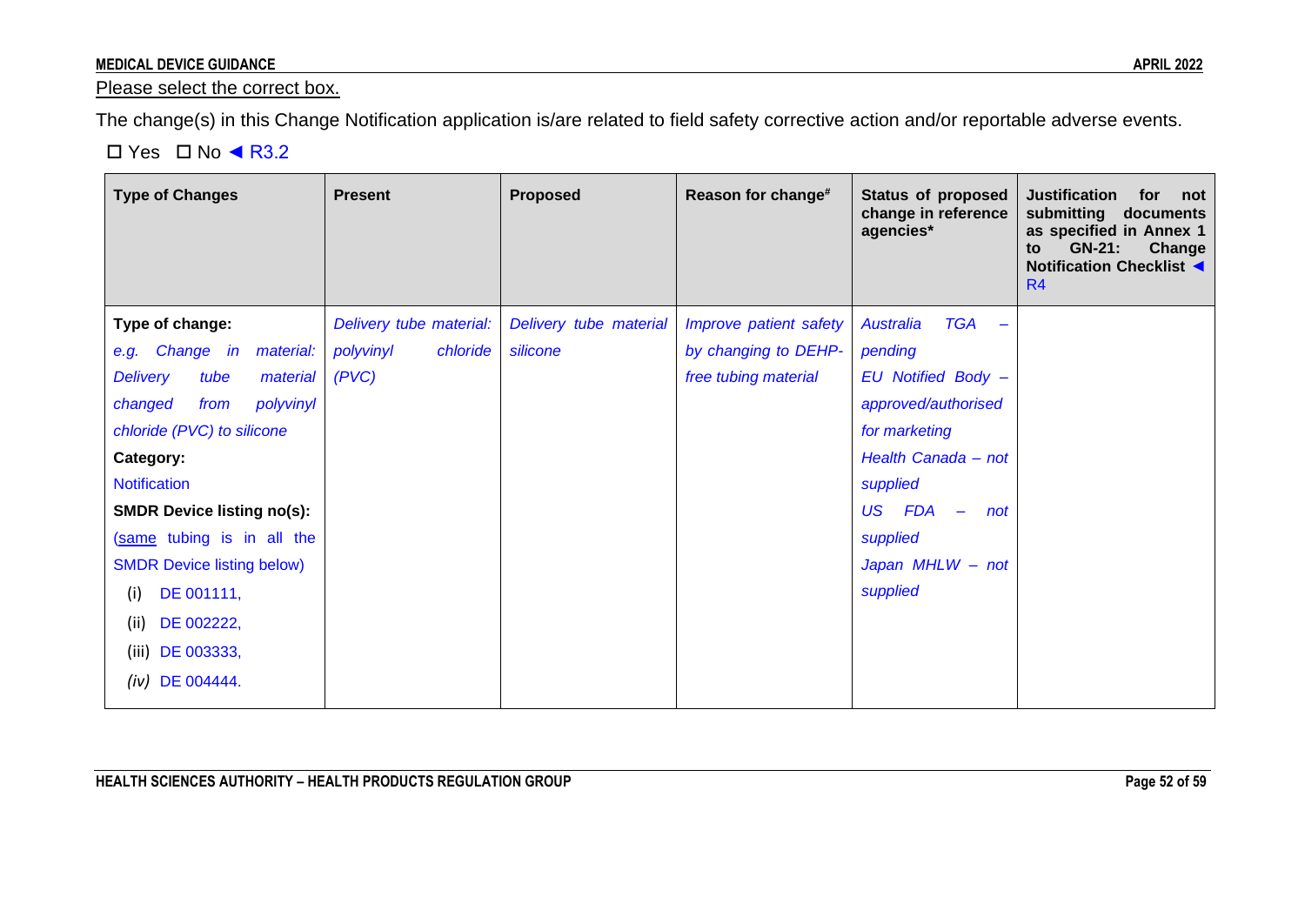| <b>Type of Changes</b>                         | <b>Present</b>         | <b>Proposed</b>                 | Reason for change#         | <b>Status of proposed</b><br>change in reference<br>agencies* | <b>Justification</b><br>for<br>not<br>submitting<br>documents<br>as specified in Annex 1<br>GN-21:<br>Change<br>to<br>Notification Checklist <<br>R <sub>4</sub> |
|------------------------------------------------|------------------------|---------------------------------|----------------------------|---------------------------------------------------------------|------------------------------------------------------------------------------------------------------------------------------------------------------------------|
| Type of change:                                | Name and address of    | Name and address of             | Reason<br>for product      | <b>TGA</b><br><b>Australia</b>                                |                                                                                                                                                                  |
| e.g. Change in Manufacturing                   | current manufacturing  | manufacturing<br>new            | owner's<br>decision to     | pending                                                       |                                                                                                                                                                  |
| <b>Facility</b>                                | facility A             | facility B                      | manufacturing<br>move      | EU Notified Body -                                            |                                                                                                                                                                  |
|                                                |                        |                                 | activities from facility A | approved/authorised                                           |                                                                                                                                                                  |
| Category:                                      |                        |                                 | to facility B              | for marketing                                                 |                                                                                                                                                                  |
| <b>SMDR Device listing no(s):</b><br>DE 005555 |                        |                                 |                            | Health Canada - not<br>supplied                               |                                                                                                                                                                  |
|                                                |                        |                                 |                            | US FDA<br>$\equiv$<br>not                                     |                                                                                                                                                                  |
|                                                |                        |                                 |                            | supplied                                                      |                                                                                                                                                                  |
|                                                |                        |                                 |                            | Japan MHLW - not                                              |                                                                                                                                                                  |
|                                                |                        |                                 |                            | supplied                                                      |                                                                                                                                                                  |
| $R4.7$ $\triangleright$ Type of change:        | Description of present | <b>Description</b><br><b>of</b> | for labelling<br>Reason    | <b>NA</b>                                                     |                                                                                                                                                                  |
| e.g. Other labelling changes                   | labelling              | proposed labelling              | change                     |                                                               |                                                                                                                                                                  |
|                                                |                        |                                 |                            |                                                               |                                                                                                                                                                  |
|                                                |                        |                                 |                            |                                                               |                                                                                                                                                                  |
| <b>Category: Notification</b>                  |                        |                                 |                            |                                                               |                                                                                                                                                                  |
| $\boxtimes$<br>Bundled Notification            |                        |                                 |                            |                                                               |                                                                                                                                                                  |
| Changes in the last 6 months                   |                        |                                 |                            |                                                               |                                                                                                                                                                  |
|                                                |                        |                                 |                            |                                                               |                                                                                                                                                                  |

**HEALTH SCIENCES AUTHORITY – HEALTH PRODUCTS REGULATION GROUP** *Page 53 of 59*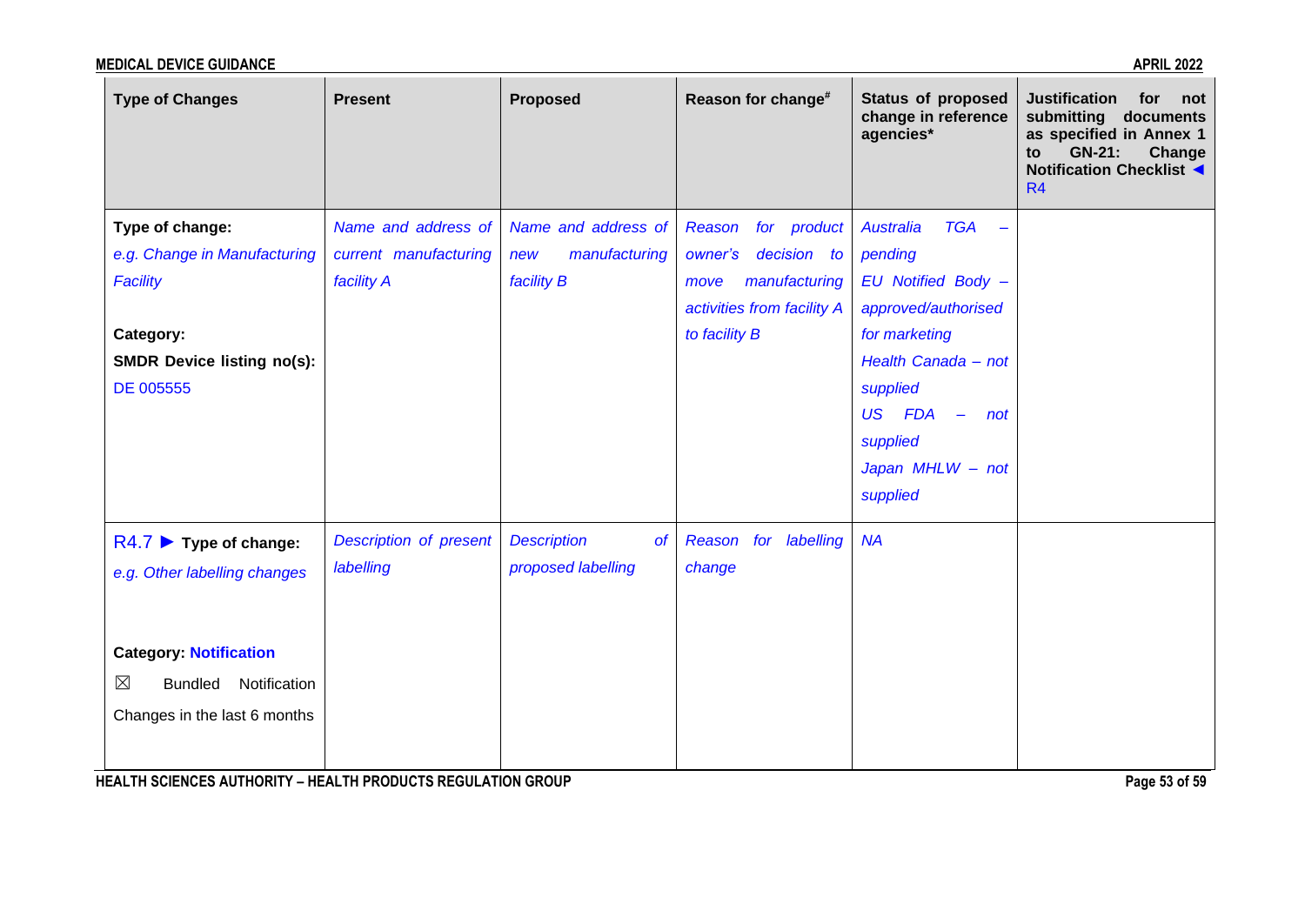| <b>Type of Changes</b>            | <b>Present</b> | <b>Proposed</b> | Reason for change <sup>#</sup> | <b>Status of proposed</b><br>change in reference<br>agencies* | <b>Justification</b><br>for<br>not<br>submitting documents<br>as specified in Annex 1<br>Change<br><b>GN-21:</b><br>to<br><b>Notification Checklist ◀</b><br>R <sub>4</sub> |
|-----------------------------------|----------------|-----------------|--------------------------------|---------------------------------------------------------------|-----------------------------------------------------------------------------------------------------------------------------------------------------------------------------|
| <b>SMDR Device listing no(s):</b> |                |                 |                                |                                                               |                                                                                                                                                                             |
| DE 005555                         |                |                 |                                |                                                               |                                                                                                                                                                             |
|                                   |                |                 |                                |                                                               |                                                                                                                                                                             |

*\* Applicable for changes to add new models, and revision to indications of use only*

*# Indicate the HSA FSCA Reference no. (e.g.* 2020-FSCA-000001*) for changes related to reportable FSCA/ local AE, if applicable.*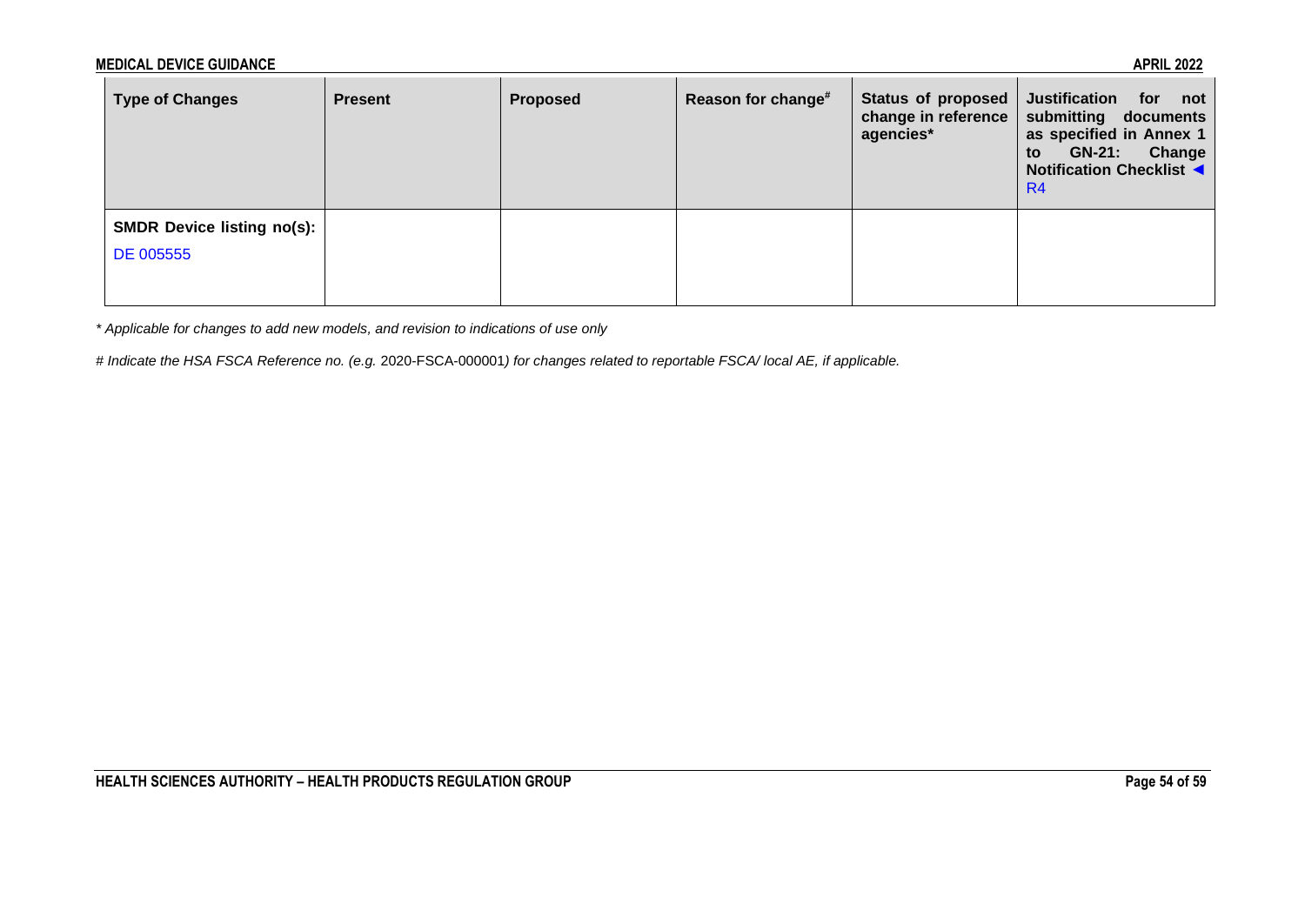<span id="page-54-0"></span>**ANNEX 3 to GN21: Medical Device Safety and Performance Declaration** 

**Template**

# **Safety and Performance Declaration Template**

*[To be printed on Company Letterhead of Registrant]*

Medical Devices Cluster Health Products Regulation Group Health Sciences Authority

*[Date]*

Dear Sir/Madam,

*[Name of Company]*, the Registrant of the medical device(s) stated below, hereby declare that the medical device(s) in this Change Notification application,

 $\Box$  The change(s) to the medical device in this Change Notification application is/are not due to field safety corrective action(s) and/or local reportable adverse events **◄** R4

 $\Box$  Medical device(s) in this Change Notification application conform(s) to the Essential Requirements for Safety and Performance as laid out in the Health Products (Medical Devices) Regulations

 $\Box$  The added model(s) is/are not a subject of an open reportable adverse event and/or an on-going field safety corrective action, and does not contain corrections that are the subject of an ongoing field safety corrective action and/or local adverse event. (If applicable) **◄** R4

This declaration shall apply to the following medical device(s):

*[List containing product names of medical devices]*

I, the Registrant, am aware that a false declaration is an offence under the Health Products Act (Cap. 122D) and may result in the cancellation of registration of the above medical devices under Section 37(1) of the Act.

Yours Sincerely,

*[Signature]*

*[Full Name and Title of Senior Company Official] [Name and address of company]*

**\_\_\_\_\_\_\_\_\_\_\_\_\_\_\_\_\_\_\_\_\_\_\_\_\_\_\_\_\_\_\_\_\_\_\_\_\_\_\_\_\_\_\_\_\_\_\_\_\_\_\_\_\_\_\_\_\_\_\_\_\_\_\_\_\_\_\_\_\_\_\_\_\_\_\_\_\_\_\_\_\_\_\_\_\_\_\_\_\_\_\_ HEALTH SCIENCES AUTHORITY – HEALTH PRODUCTS REGULATION GROUP Page 55 of 59**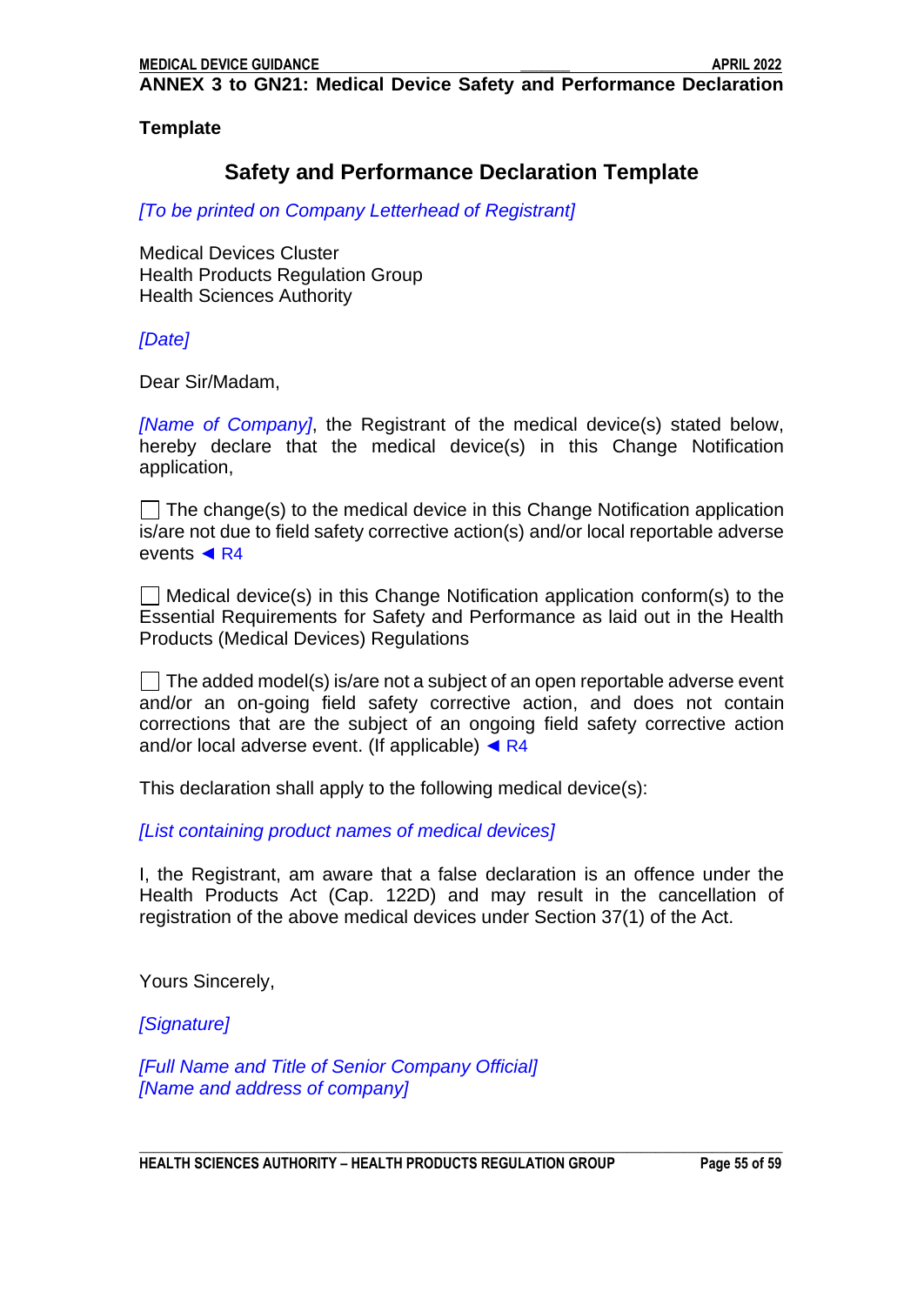# <span id="page-55-0"></span>**ANNEX 4 to GN-21: Change Types Submission Reference List**

This Annex lists the change types available for submission of Change Notification applications.

Refer to flowcharts under Section 3 of this Guidance, for guiding principles in identifying the type and category of Change Notification applicable for each proposed type of change to the registered medical device.

#### *1. Change in Manufacturing Facility, Process and Quality Management System*

**1A**

R4.8 ► Addition, deletion, or shift/change of manufacturing and/or sterilisation facilities with no change to specifications of a registered medical device and/or sterilisation process ◄

**1B**

Changes in the manufacturing process to Additive Manufacturing (3D-printing), or to refurbish a registered device

**1C**

Changes in the manufacturing site and/or processes that result in a change in specifications of a registered medical device

**1D**

Changes in sterilisation method and related processes

**1E** 

Update of QMS certificate validity date

# *2. Changes in Design or Specifications of a registered medical device*

**2Ai**

All changes to the control mechanisms, operating principles, sterile primary packaging and/or design characteristics of a registered medical device

**2Aii**

Unless the change only involves minor software changes, such as:

- Software changes solely to correct an inadvertent software error which does not add new functions, does not pose any safety risk and is intended to bring the system to specification
	- Software changes which augment interfacing to other non-medical peripherals such as printers or VDUs and which has no diagnostic or therapeutic function
	- Software changes which only modifies the appearance of the user interface with no risk to diagnostic or therapeutic function of the device
- R4.3 ► Software changes solely to address a cybersecurity vulnerability ◄

**2B**

All changes in specifications of a registered medical device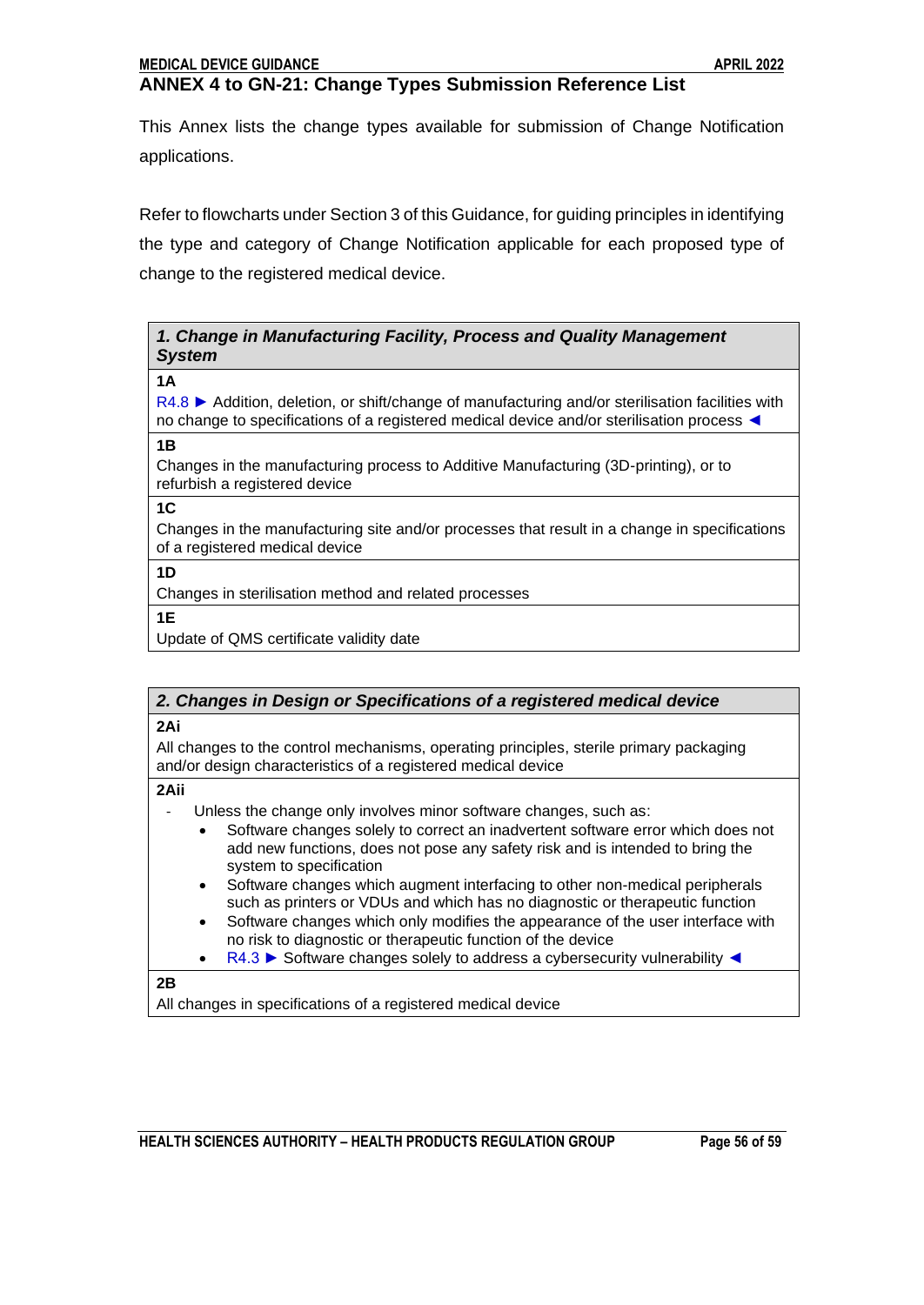#### *3. Changes to materials in a General Medical Device*

#### **3A**

All changes to type, source, processing and/or supplier of biological materials (including cells, tissues and/or derivatives of animal, human, microbial or recombinant origin) without a change in the intended purpose of the biological material

#### **3Bi**

All changes to materials or material formulation (of non-biological origin), including changes to device coating or surface modification techniques, that involve materials that make direct/indirect contact with body tissues and fluids, or are absorbed by the body, with no change in device performance specifications

#### **3Bii**

Unless the material has been reviewed in a previous device application and the new material has the same nature of body contact and contact duration

#### **3C**

All changes to materials that are used for shielding in medical devices emitting ionising radiation

**3D**

All changes to concentration or drug specifications of medicinal substances in medical devices that incorporate medicinal substances in an ancillary role

### *4. Changes to materials in an In Vitro Diagnostic (IVD) Medical Device*

#### **4A**

All changes to material (including chemical and biological substances) which results in a change to the performance specifications of the registered *in vitro* diagnostic (IVD) medical device

#### *5. Changes to labelling of medical device*

**5Ai**

All changes to the labelling of medical devices that involve addition and/or revision of the approved indications for use

**5Aii**

Changes only involves a reduction of indications for use

**5Bi**

R4.8**►** All changes to the labelling of medical devices that involves removal and/or revision of warnings, precautions, contraindications and/or adverse events ◄

#### **5Bii**

R4.8**►** Changes only involves addition of contraindications, warnings, precautions and/or adverse events ◄

**5C**

Labelling changes that modify the approved method of use

#### **5D**

Labelling changes that involves rephrasing of existing information in instructions for use

#### R4.3► **5E ◄**

Other labelling changes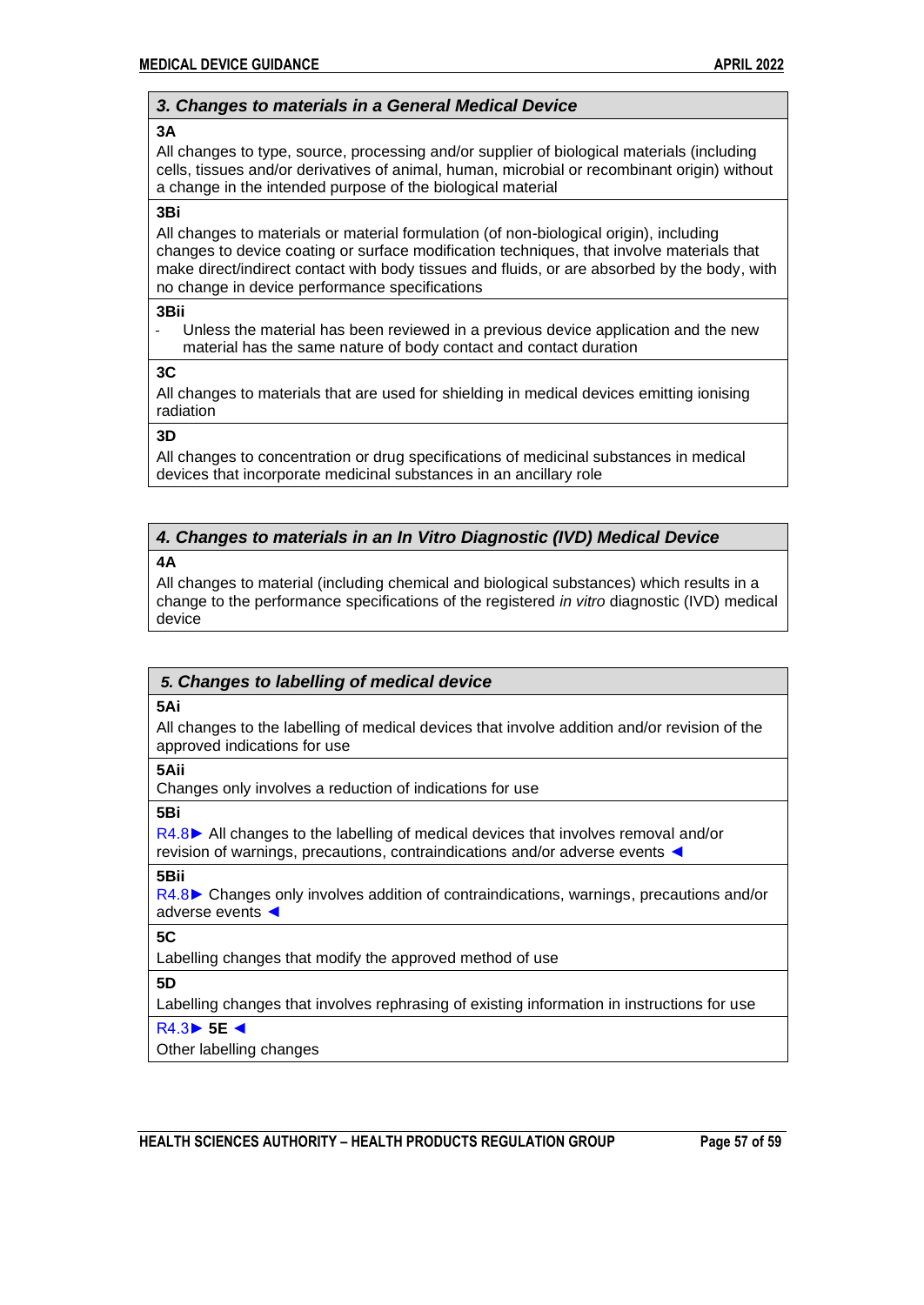| 6. Changes to registered medical devices listing information                                                                                                                                                                                                                                                                                                                                                                                                                                                                                                                      |
|-----------------------------------------------------------------------------------------------------------------------------------------------------------------------------------------------------------------------------------------------------------------------------------------------------------------------------------------------------------------------------------------------------------------------------------------------------------------------------------------------------------------------------------------------------------------------------------|
| 6Ai                                                                                                                                                                                                                                                                                                                                                                                                                                                                                                                                                                               |
| Addition of new medical devices to a device listing                                                                                                                                                                                                                                                                                                                                                                                                                                                                                                                               |
| 6Aii                                                                                                                                                                                                                                                                                                                                                                                                                                                                                                                                                                              |
| Unless change only involves the addition of new devices of the same design, that<br>only involves:                                                                                                                                                                                                                                                                                                                                                                                                                                                                                |
| New models within the existing range of sizes already registered<br>An increase or reduction in the number of identical devices in a pack of a<br>$\bullet$<br>registered device without breach of individual primary packaging<br>An increase or reduction of volume that does not affect specifications of device<br>$\bullet$<br>(e.g. shelf life, stability, performance and sterility).<br>Addition of models due to repackaging of existing models within the same<br>$\bullet$<br>SMDR listing in different combinations without breach of individual primary<br>packaging |
| 6Aiii                                                                                                                                                                                                                                                                                                                                                                                                                                                                                                                                                                             |
| Unless change involves an addition of new device or software identifier with no<br>change to the performance characteristics or specifications of the device                                                                                                                                                                                                                                                                                                                                                                                                                      |
| 6Aiv                                                                                                                                                                                                                                                                                                                                                                                                                                                                                                                                                                              |
| Unless changes only involves the addition of Class A medical device accessories<br>that complement the registered medical device as a closed system                                                                                                                                                                                                                                                                                                                                                                                                                               |
| 6B                                                                                                                                                                                                                                                                                                                                                                                                                                                                                                                                                                                |
| All deletion of models from device listing                                                                                                                                                                                                                                                                                                                                                                                                                                                                                                                                        |
| 6C                                                                                                                                                                                                                                                                                                                                                                                                                                                                                                                                                                                |
| All changes to product name AND/OR product identifier                                                                                                                                                                                                                                                                                                                                                                                                                                                                                                                             |
| 6D                                                                                                                                                                                                                                                                                                                                                                                                                                                                                                                                                                                |
| All changes to product owner, including changes to product owner name and address                                                                                                                                                                                                                                                                                                                                                                                                                                                                                                 |